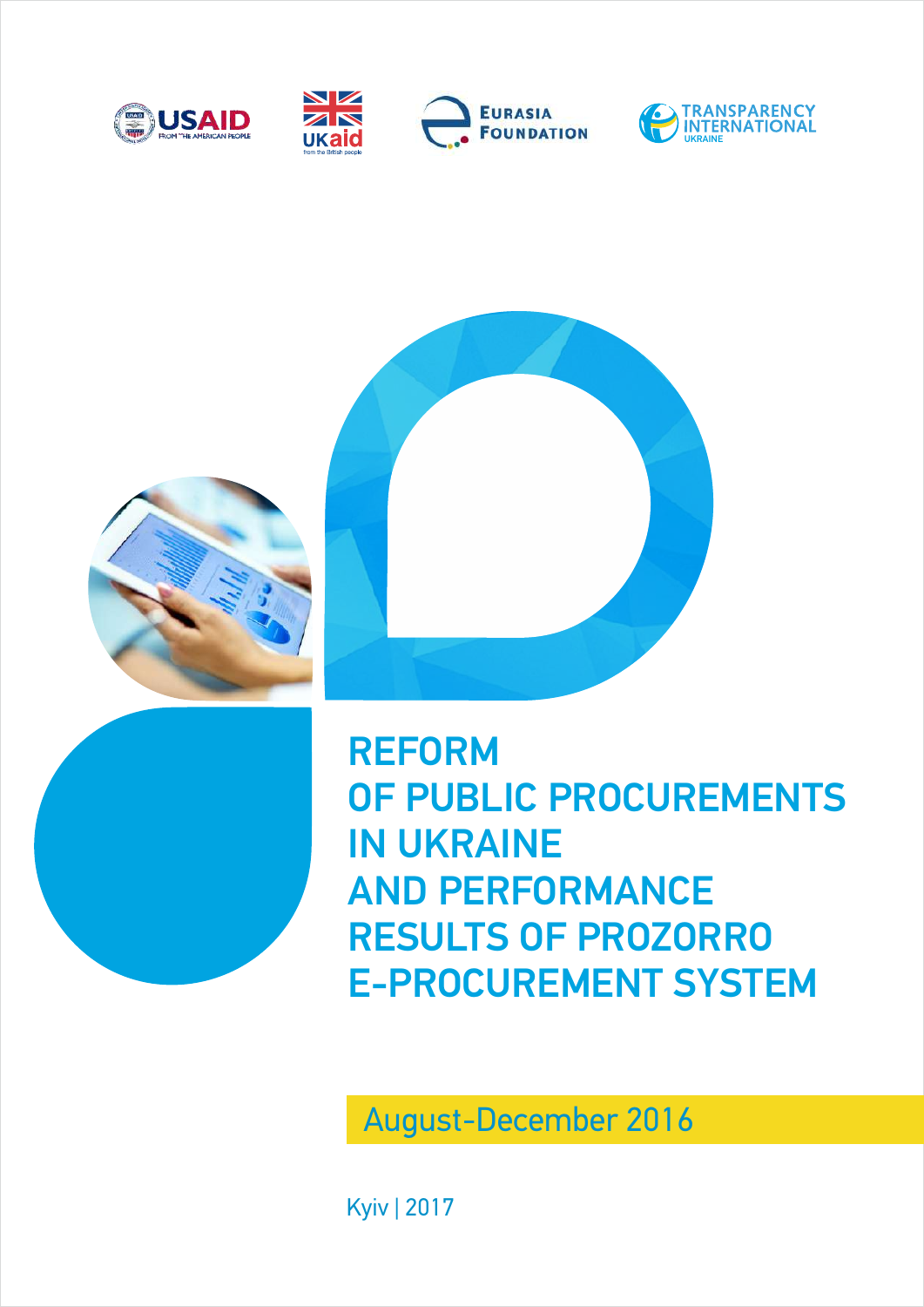### **COMPILED BY:**

Viktor Nestulia, Ievgen Bilyk

### **THE TEAM:**

Serhii Pavliuk, Marta Hohol, Oleksandr Argat, Ivan Lakhtionov, Mykhailo Nevdakha

### **REVIEWED BY:**

Olga Neselevska, PhD student of Hanken School of Economics (Finland)

Dmytro Khutkyy, Head of e-Dem Lab, Center for Innovations Development, National University of Kyiv-Mohyla Academy, Manager and Expert, E-Democracy Group, Reanimation Package of Reforms

Vladyslav Dombrovskyi, PhD, Project Manager, CPCS Ltd. (Sumy, Ukraine)

Oleksandr Shatkovskiy, public procurement expert

The research is made as a part of the USAID, UK aid and Eurasia Fund project "Transparency and Accountability in Public Administration and Services"

This report was created by the innovative projects program of Transparency International Ukraine. The opinions and recommendations expressed in this report may not necessarily reflect the stance of the management or the board of Transparency International Ukraine. The data and sources used in this report may change after it is published.

Dissemination of this report for noncommercial purposes is encouraged.

### Published on behalf of:

Transparency International Ukraine prov. Kostia Hordiienka 2-А, 1 st Floor, Kyiv, 01024 Ukraine Tel: +38 044 360 52 42 Website: [ti-ukraine.org](http://ti-ukraine.org/)





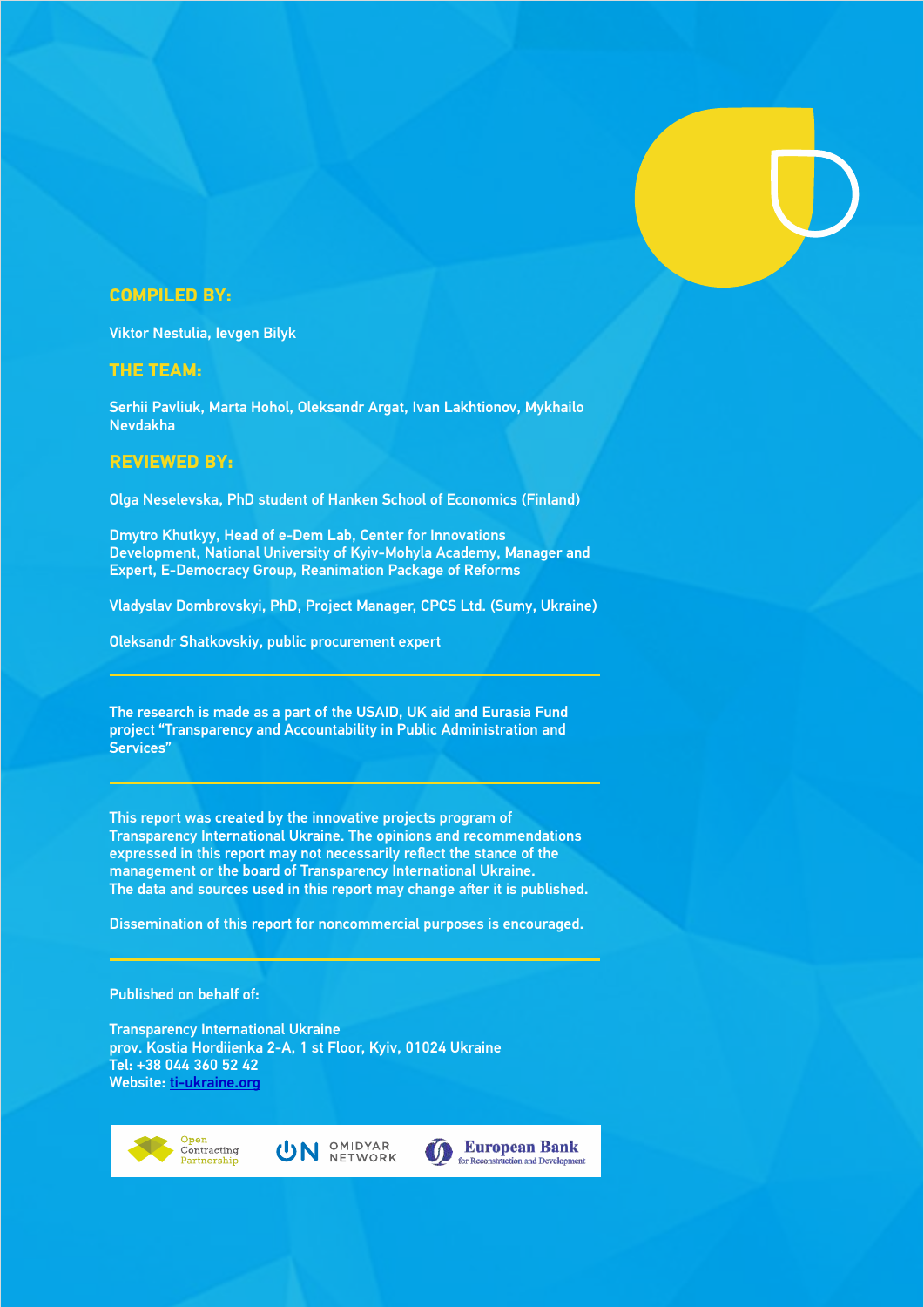

## Acknowledgements

This report is a product of thorough work of a group of like-minded persons. It was prepared by the innovative projects program team of Transparency International Ukraine, featuring Viktor, Ievgen, Serhii, Marta, Oleksandr, Ivan, and Mykhailo. Without them, this publication would have never seen the light.

Our heartiest thanks to the Open Contracting Partnership team: Lindsey, Karolis and Katherine for their priceless advices regarding open data analysis; representatives of the European Bank for Reconstruction and Development, Tato and David for apt guidelines for understanding of electronic public procurements; representatives of Transparency International Armenia, Varuzhan and Transparency International Georgia, Lasha for dissemination of knowledge regarding instruments of combating corruption in their countries' public procurement sector; K-Monitor Manager Shándor for useful ideas of working with data; and Dmytro, developer of a risk indicator system, for his indicators and benevolently critical view.

And of course, our huge thanks to the reviewers of this report: Olga, Dmytro, Vladyslav and Oleksandr!

1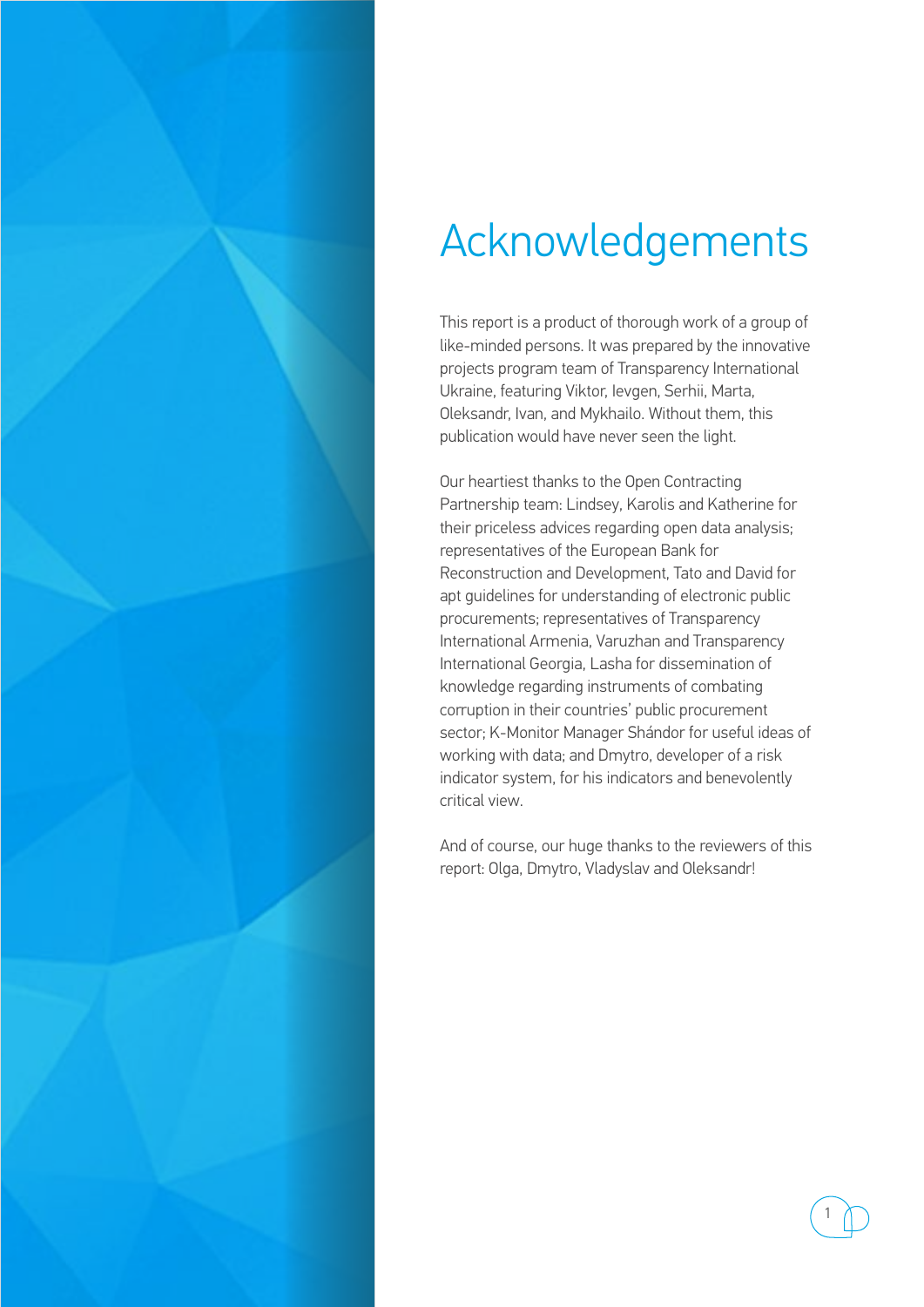## Contents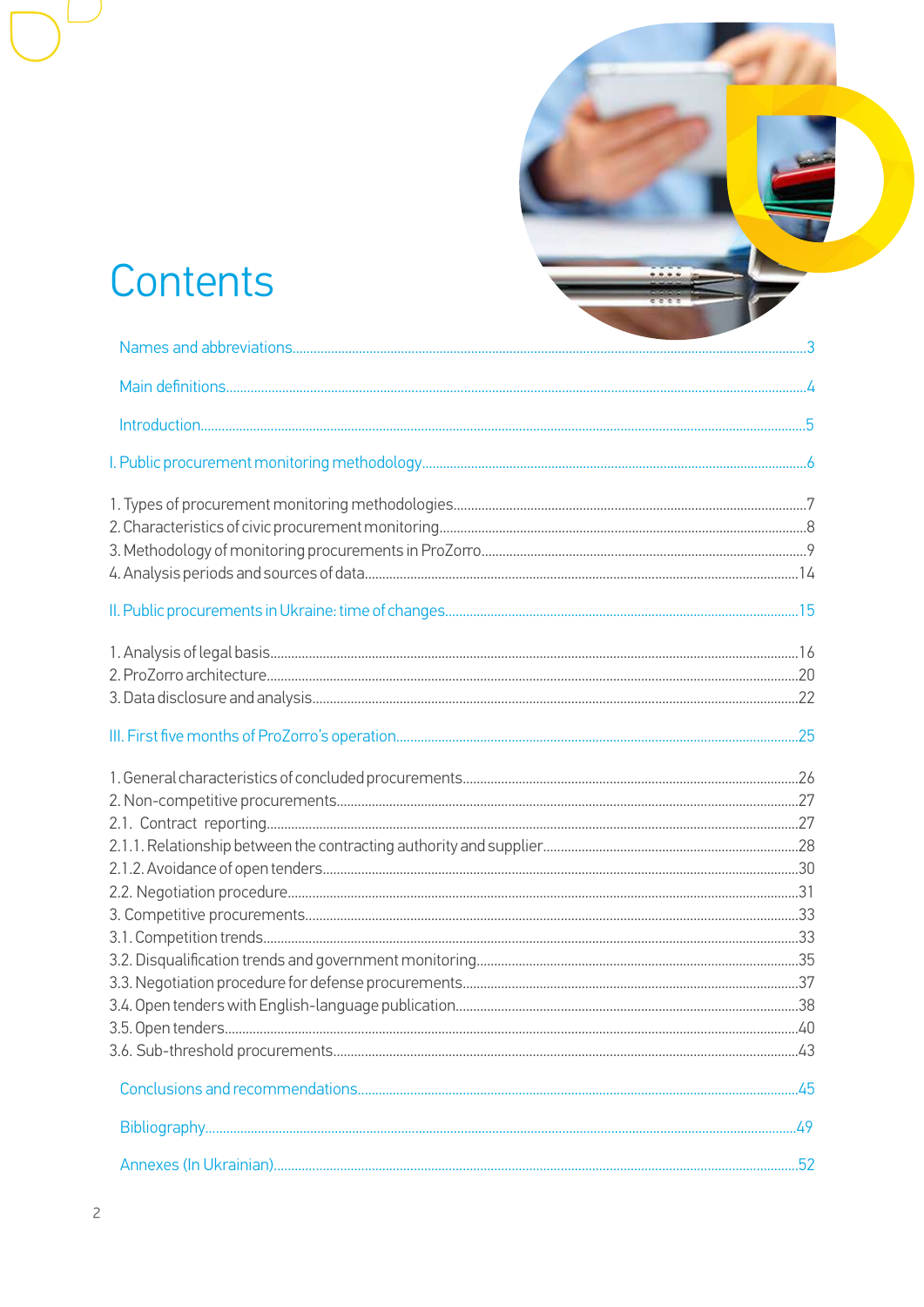## Names and abbreviations

- API Application programming interface
- OCDS Open Contracting Data Standard
	- OCP Open Contracting Partnership
		- TI Transparency International
- AMCU Antimonopoly Committee of Ukraine
	- GDP Gross domestic product
	- VRU Verkhovna Rada of Ukraine
- SASU State Audit Service of Ukraine
	- SE State enterprise
- EBRD European Bank for Reconstruction and Development
	- EU European Union
	- CPI Corruption Perceptions Index
- CMU Cabinet of Ministers of Ukraine
- MEDT Ministry of Economic Development and Trade of Ukraine
- OECD Organization for Economic Cooperation and Development

3

- WTO World Trade Organization
- LLC Limited liability company
- SP Sole proprietorship
- CDB Central database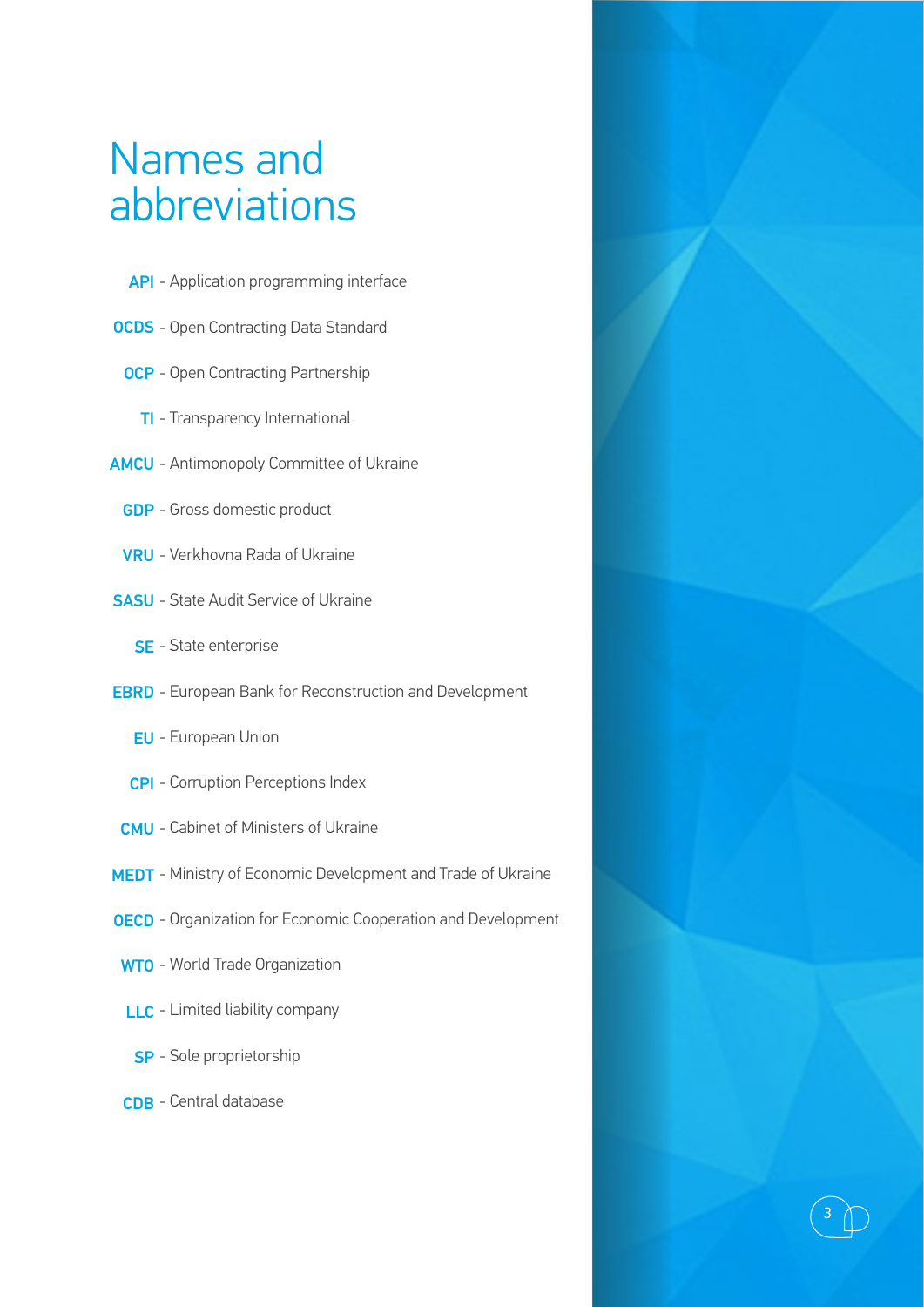## Main definitions

### *Automatic risk indicators*

criteria with preset parameters, used for automatic selection of sub-threshold procurements containing signs of a low-quality tender announcement, low competitive activity or nontransparent procurement procedure

#### *Civil society*

the aggregate of nongovernmental organizations and institutions that manifest interests and will of citizens

### *Procurement contract*

a contract between the contracting authority and the tenderer, based on the results of the procurement procedure and envisaging the provision of services, performance of works, or acquisition of goods

### *Tender documentation*

open information regarding public procurements, available in formats suitable for analysis by users (.pdf, .docx, etc.)

### *Sub-threshold procurement*

a procurement of goods, works and/or services valued at less than UAH 200 thousand for goods and services and less than UAH 1.5 million for works. For contracting authorities in certain sectors of economy, the thresholds are UAH 1 million for goods and services and UAH 5 million for works

### *E-procurement system*

an information and telecommunication system for implementation of procurement procedures, electronic generation, posting, publication and exchange of information and documents, comprised of the Authorized Agency's web portal and authorized e-platforms linked by secure automatic exchange of information and documents

### *Machine-readable data*

open data or metadata regarding public procurements, available in formats that can be processed by a computer (.xml, .json, etc.)

### *Analytics module*

an online instrument for aggregation, sorting and other processing of machine-readable data regarding public procurements

### *Over-threshold procurement*

a procurement of goods, works and/or services with the value equal to or exceeding UAH 200 thousand for goods and services and UAH 1.5 million for works. For contracting authorities in certain sectors of economy, the thresholds are UAH 1 million for goods and services and UAH 5 million for works

#### *Tender*

a competitive selection of tenderers for the purpose of determining the winner of the tender in accordance with procedures set out in the Law of Ukraine On Public Procurements (except negotiation procurement procedure)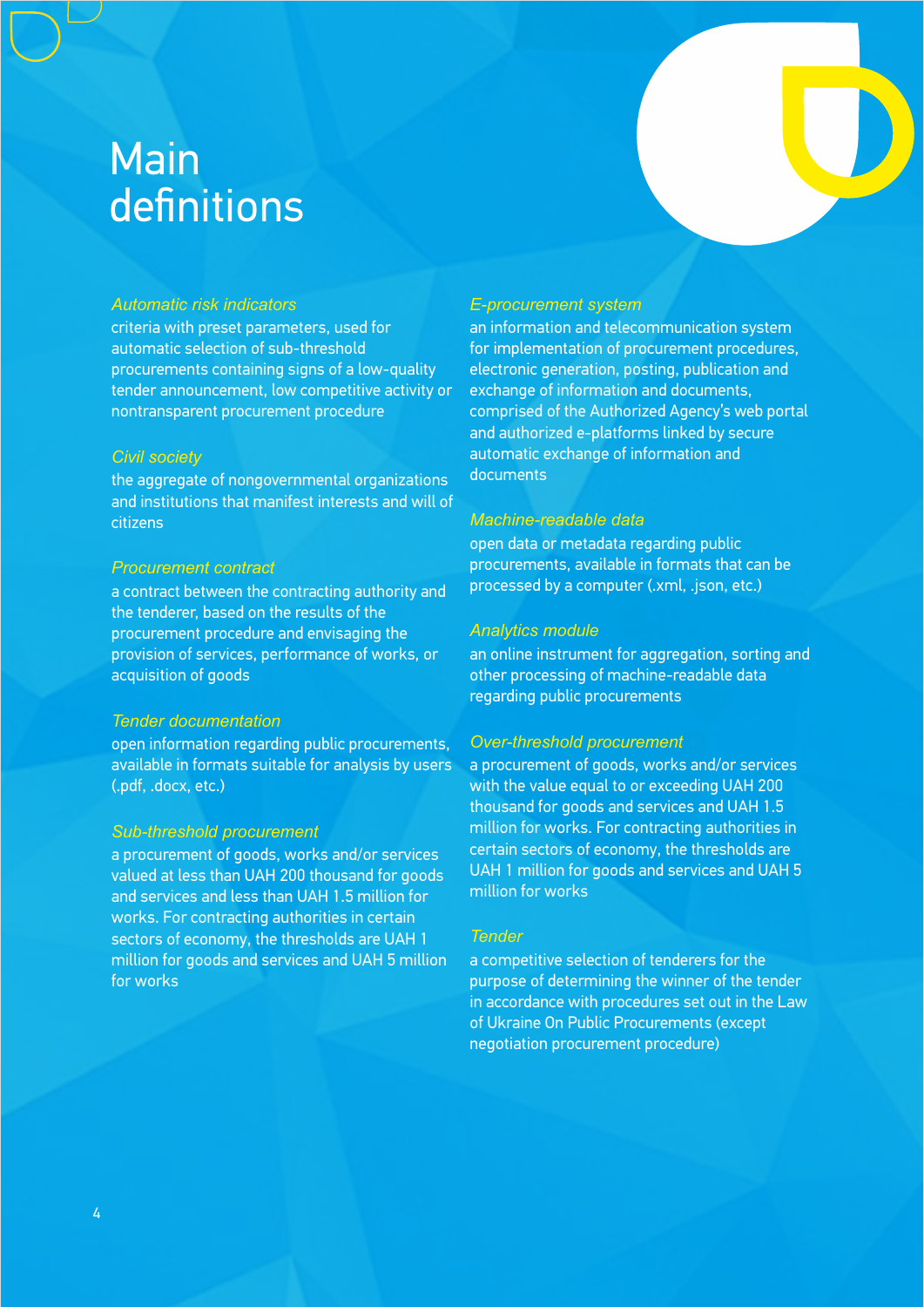## Introduction

Procurement is the main area of spending public funds in the world. The volume of public procurements in the European Union is 14% of GDP per year on average (European Commission, 2017). With regard to EU's GDP in 2015, it amounted to almost 2,700 billion euros (International Monetary Fund, 2016). According to estimates by the Ministry of Economic Development and Trade of Ukraine (2016а), the similar indicator for Ukraine was close to US 12 billion, or 13% of the country's GDP in 2015 (The World Bank, 2017). This is the money of taxpayers given to the state. Monitoring the use of these funds may be considered a duty of every conscientious citizen.

Corruption in public procurements is a global problem. For instance, in late 2016 the world was shaken by the investigation of bribery in winning public contracts by the Brazilian company Odebrecht. According to estimates by the United States government (2016), this company has spent, beginning from 2001, almost US 788 million on bribes paid to governments of several countries in exchange for public contracts. In particular, Odebrecht was contracted by organizing committees of the 2014 FIFA World Cup and the 2016 Summer Olympics. Obviously, the value of contracts for which such a huge bribes were paid is even higher.

The situation with public procurements in Ukraine is best demonstrated by the story of the construction of Podilsko-Voskresenskyi Bridge in Kyiv. Construction of this bridge began in 1993. The amount of public funds spent on it since then is hard to assess. Almost UAH 600 million will be allocated from the city budget on the support of its structure in 2017 alone (Vechirniy Kyiv, 2016). Unlike the sports venues in Brazil, this bridge is not operational.

Paradoxically, for 23 years public funds are bein spent on infrastructure which the city's residents still cannot use.

In order to change this situation, business community and civil society have initiated a reform of public procurements in Ukraine in the spring of 2014. Piloting across Ukraine of a new electronic system called ProZorro started in April 2015 on small sub-threshold procurements, and Ukraine's Defense Ministry was enabled to procure foods, clothes, fuel and lubricants via this system. The new Law of Ukraine On Public Procurements, which creates conditions for further electronization of procurements, was passed in late 2015. Besides the state, this initiative was joined by international donors, which provided financing required to launch a nationwide reform. Beginning from August 2016, all public procurements regulated by the Law of Ukraine On Public Procurements must be made via ProZorro online platform.

*This report aims to develop a methodology of civic monitoring of public procurements in Ukraine on the basis of international experience, use this methodology to evaluate main legal and technological innovations of the reform, and start monitoring the procurement data that becomes available online.* 

The report consists of three main parts. The first part develops a methodology of monitoring public procurements in Ukraine by civil society. The proposed methodology is based on the examples of effective civic monitoring in countries where the magnitude of corruption is comparable with that in Ukraine, such as Paraguay and Armenia. The second part covers the main legal and technological innovations in the public procurement sector. It contains an overview of legislative framework, ProZorro architecture, and procurement data disclosure and analysis instruments. The third part offers analysis of data regarding ProZorro procurements that were successfully concluded during the second half of 2016. It outlines patterns in the use of various procurement types, and lists organizations that require public scrutiny.

Corruption in public procurements is a global problem. Monitoring these procurements is a global need for citizens. This report is intended to make public sector more transparent by analyzing public procurements in Ukraine.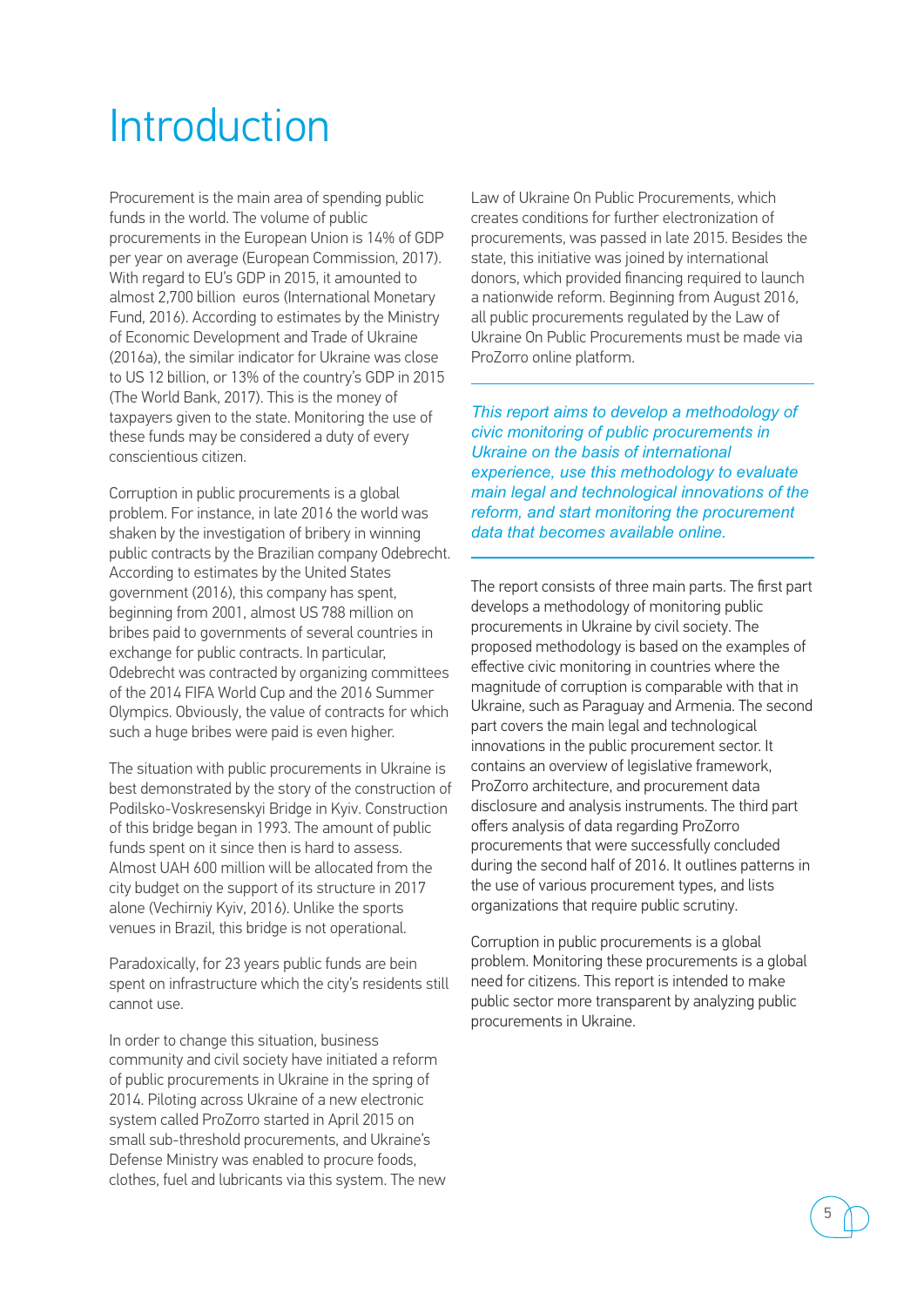# **SECTION І.**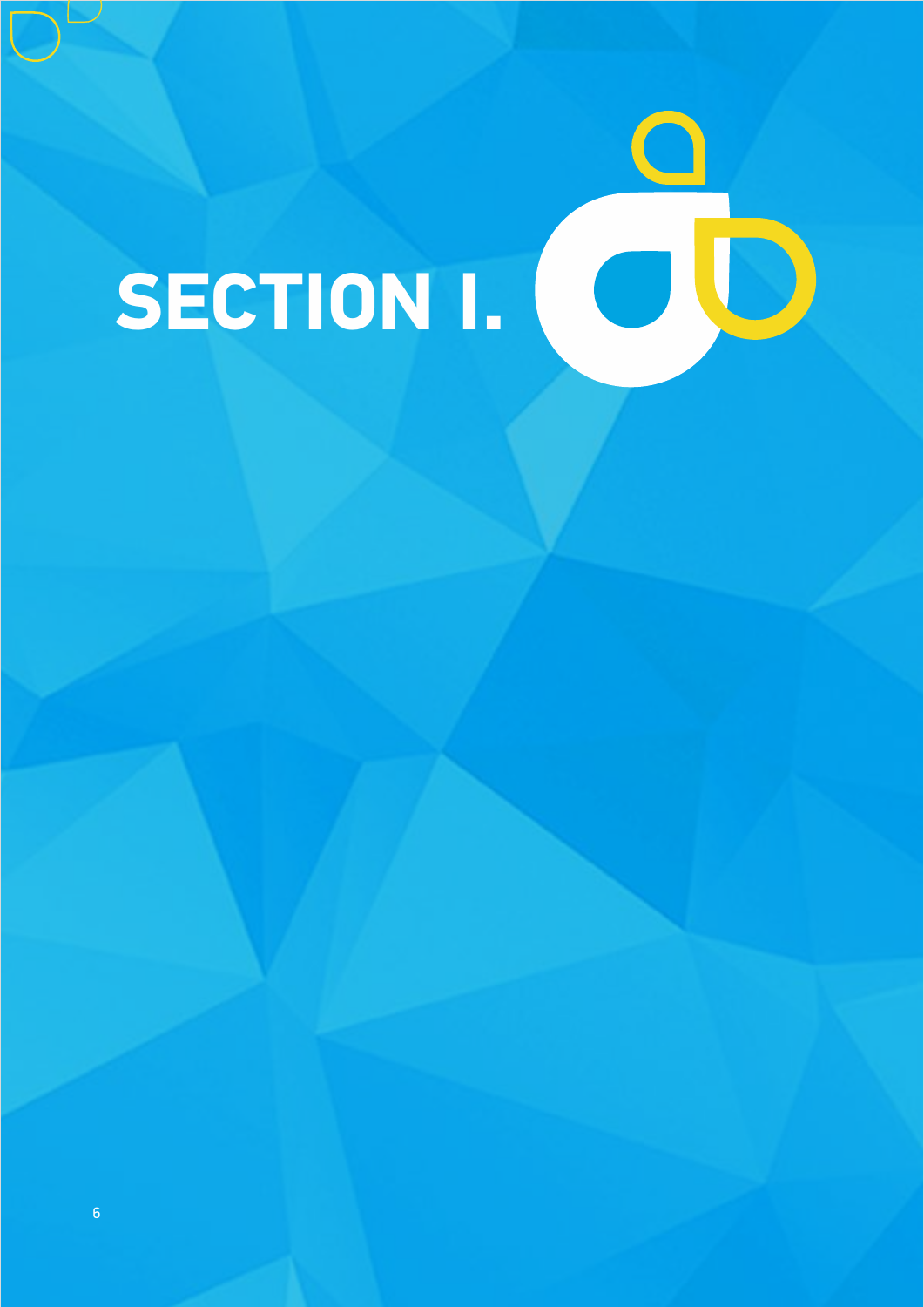### I. Public procurement monitoring methodology

Monitoring is an important instrument of overcoming corruption and improving effectiveness of the public procurement sector. There is a number of approaches to it, and every country selects the most suitable one for its procurement system. This section describes the main types of monitoring methodologies, and characterizes the participation of civil society in it. On the basis of international experience, a methodology of monitoring public procurements in Ukraine is developed.

### 1. Types of procurement monitoring methodologies

Approaches to monitoring of the public procurement sector may be typologized on the basis of various criteria. They may include analysis level (government, regional and other procurements), type of supervisory organization (audit service, treasury, etc.) and other. For the purposes of this study, the starting point was the analysis aspectbased typologization presented in a report by the Organization for Economic Cooperation and Development and the European Union (2013). This approach was selected because it covers the key aspects that can be traced in procurements.

According to recommendations contained in the OECD report, the term "monitoring" is defined in this report as regular supervision of the public procurement system's development to ensure achievement of the goal declared in the Law of Ukraine On Public Procurements (2016):

*Ensuring effectiveness and transparency of procurements, creating a competitive environment in the public procurement sector, preventing corruption in this sector, and developing fair competition.*   $\begin{array}{c}\nG\\ \hline\n\vdots \\
\hline\n\vdots \\
\hline\n\vdots \\
\hline\n\vdots \\
\hline\n\end{array}$  $\begin{array}{c|c}\n\text{ng} & \overset{\circ}{\circ} \\
\hline\n\circ & \circ \\
\hline\n\circ & \circ \\
\hline\n\circ & \circ \\
\hline\n\circ & \circ \\
\hline\n\circ & \circ \\
\hline\n\circ & \circ \\
\hline\n\circ & \circ \\
\hline\n\circ & \circ \\
\hline\n\circ & \circ \\
\hline\n\circ & \circ \\
\hline\n\circ & \circ \\
\hline\n\circ & \circ \\
\hline\n\circ & \circ \\
\hline\n\circ & \circ \\
\hline\n\circ & \circ \\
\hline\n\circ & \circ \\
\hline\n\circ & \circ \\
\hline\n\circ & \circ \\
\hline\n\circ & \circ \\
\hline\n$ 

Based on this goal, Тransparency International Ukraine focuses its efforts on supervising development of competition and transparency of procurements, thus preventing corruption practices in this sphere. It is expected that competition and openness will help improve the effectiveness of public procurements, and therefore, achieve higher standards of living of every Ukrainian citizen.

According to the EU and OECD, there are three types of monitoring: audit of compliance, performance evaluation, and policy-compliance monitoring. The first type involves comparison of procurement practices with regulatory framework (2013, p. 5). The monitors check compliance of contracting authorities and suppliers with formal rules, such as conformity of a potential supplier with requirements to participation in a particular tender or observance of terms of procurement procedure by the contracting authority. In Ukraine, this supervision is carried out by both the state (in particular, the State Audit Service<sup>1</sup>) and the public (for instance, the Anticorruption Action Center<sup>2</sup>).

The second type features checks of the procurement system's effectiveness from the viewpoint of achieving key indicators. These indicators may include average number of tenderers, number of complaints against a particular contracting authority, etc. Monitoring of this type may be conducted at the national level or at the level of a particular procuring entity. Responsibility for monitoring the effectiveness of procurements at the national level is borne by the Ministry of Economic Development and Trade of Ukraine, which according to Article 8 of the Law of Ukraine On Public Procurements prepares annual analytical reports on the functioning of the national procurement system. Among the public, monitoring performance of the procurement system from the viewpoint of risk indicators is on the agenda of, for example, Public Control<sup>3</sup>.

The last type of monitoring is devised to check conformity with national policy goals. An example of these goals is consideration of environmental impact during procurement procedure. MEDT remains the principal authority for supervision in this area, because this ministry is responsible for the national policy on public procurements. Specialized civic organizations also monitor the aspects they advocate.

<sup>3</sup> Public Control website – **gromko.dp.ua** 

<sup>&</sup>lt;sup>1</sup> State Audit Service website - [www.dkrs.gov.ua](http://www.dkrs.gov.ua)

<sup>&</sup>lt;sup>2</sup> Anticorruption Action Center website - **antac.org.ua**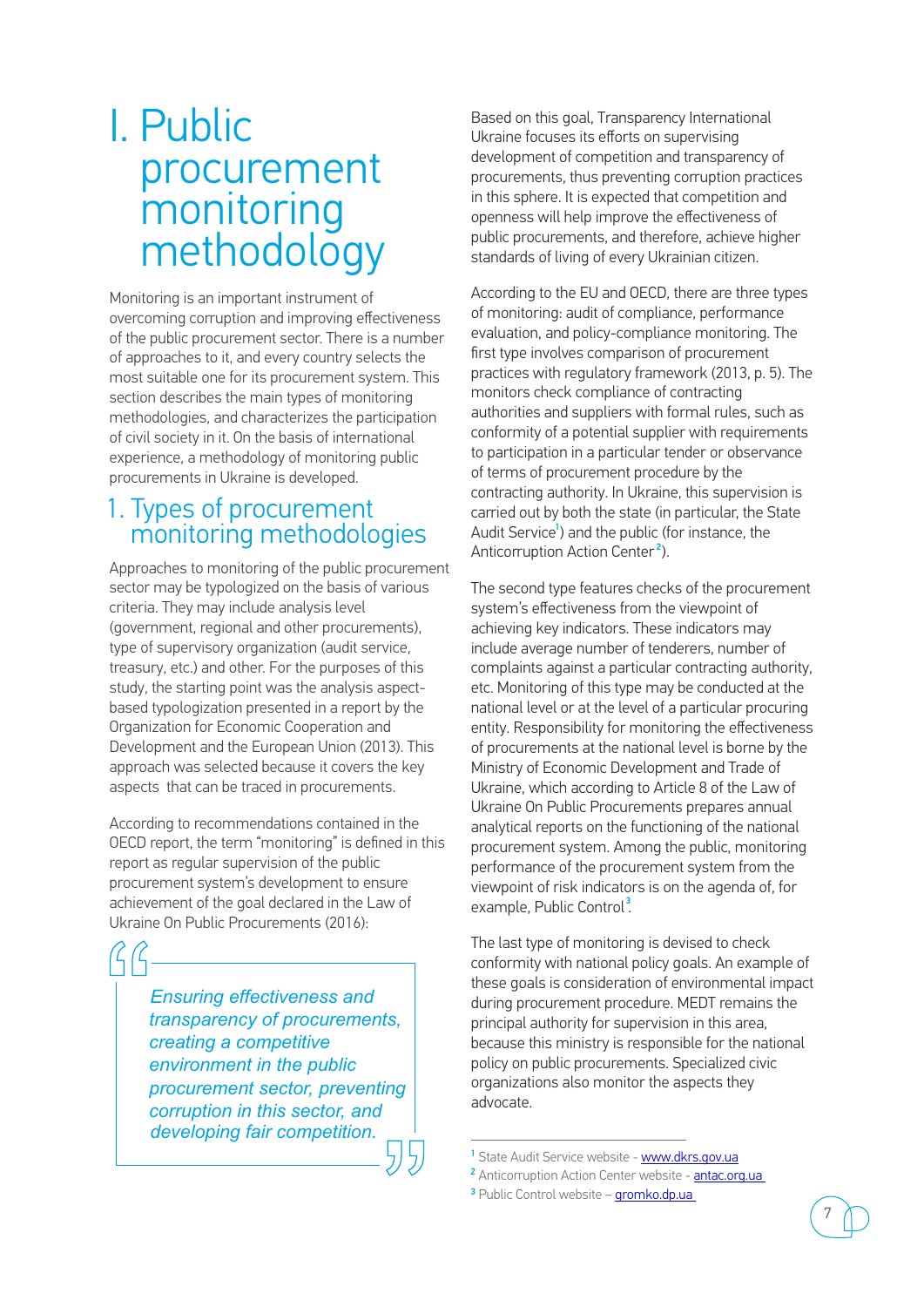As we can see, these methodologies may be used both by the state and by civil society. The key difference is the fact that the state may achieve the monitoring goal directly, while the broad public can do it only indirectly, by putting pressure on or by cooperating with the government. The indicators of pressure may include the number of complaints to controlling authorities or public discussions of problematic tenders. One of the most vivid examples of cooperation in Ukraine is cooperation between Public Control and Dnipropetrovsk Oblast State Administration on punishing the identified offenders.

In this report, TI Ukraine places an emphasis on controlling the transparency of the public procurement system and its conformity with law on the basis of key indicators and, as a result, providing analysis-based recommendations to th government.

### 2. Characteristics of civic procurement monitoring

Monitoring of procurements by the public is somewhat different from the government monitoring. Below are provided the key characteristics of civic control. Considering the difficult situation with corruption in Ukraine: 29 out of 100 points in the Corruption Perceptions Index from Transparency International (2016a), examples of successful engagement of the public in procurement monitoring were taken from countries with the comparable level of corruption. In this case, 0 points means the highest level of corruption, and 100 points means the complete absence thereof. With 40 points, India has the highest score among the selected examples. In addition, we took into account EU's best practices of enhancing civic control, in particular, the "red flag" project.

The government monitoring is not always legislatively regulated (The EU & amp; OECD, 2013, p. 4). Nevertheless, the public bodies responsible for this monitoring always exist. A telling example is India, where even without a law on public procurements, the key problem with controlling is overlapping functions of existing supervisory bodies (Shingal, 2014, p. 18). Like in the case of government monitoring, engagement of the public in procurement monitoring may be institutionalized. An example of this case is the Republic of the Philippines, where efficient monitoring of school textbook procurements by Government Watch resulted in the obligatory availability of the public representative's signature on textbook procurement

contracts beginning from 2007 (Aceron, 2009). However, after the end of the Government Watch project, participation of the broad public in monitoring became irregular (Westhuizen, 2015, p. 97). As we see, civic monitoring, unlike the government one, does depend on the availability of projects from particular organizations.

The importance of civic monitoring is corroborated by international results. An example is the process of reforming procurements in Paraguay. This country has a long history of monopolizing the public procurements market using corrupt practices (Auriol, Straub & amp; Flochel, 2015, p. 7). The most widespread practice was the use of "exclusive" procedure ("la excepcion", a procedure allowing to bypass the tender) for over-threshold procurements, where tenders are required by law. Thus, according to data by Transparencia Paraguay (2006), almost 24% of the total amount of contracts in 2004-05 went to suppliers who used "exclusions" (p. 94). Experts say that after Transparencia Paraguay's report saw the light, this figure has declined by more than 10%, and the average indicator in 2004-07 was 17% (Auriol, Straub & amp; Flochel, 2015, p. 9). They attribute this effect to popularization of the report in media, which means that contracting authorities and tenderers who used the "exclusive" procedure are afraid of their workings becoming publicity known. Therefore, civic monitoring may have substantial effect on transparency of the procurement system in a particular country. An important aspect in this context is that monitoring results may cause public resonance.

From the standpoint of analysis focus, it seems interesting to compare comprehensive methodologies of government and civic monitoring. For starters, let's take a look at the MEDT report on the performance of Ukraine's procurement system in 2015 (2016а). This methodology covers analysis of legislative changes, key performance indicators of the procurement system (number of procurements for different procedure types, the most active contracting authorities in terms of the aggregate procurement amount, etc.), and statistics of complaints and responses to them. Therefore, the aforementioned report outlines key trends in procurements during this period. Despite the comprehensiveness, the report has several visible flaws, such as the absence of a critical assessment of these trends and of recommendations on how to improve the existing procurement system.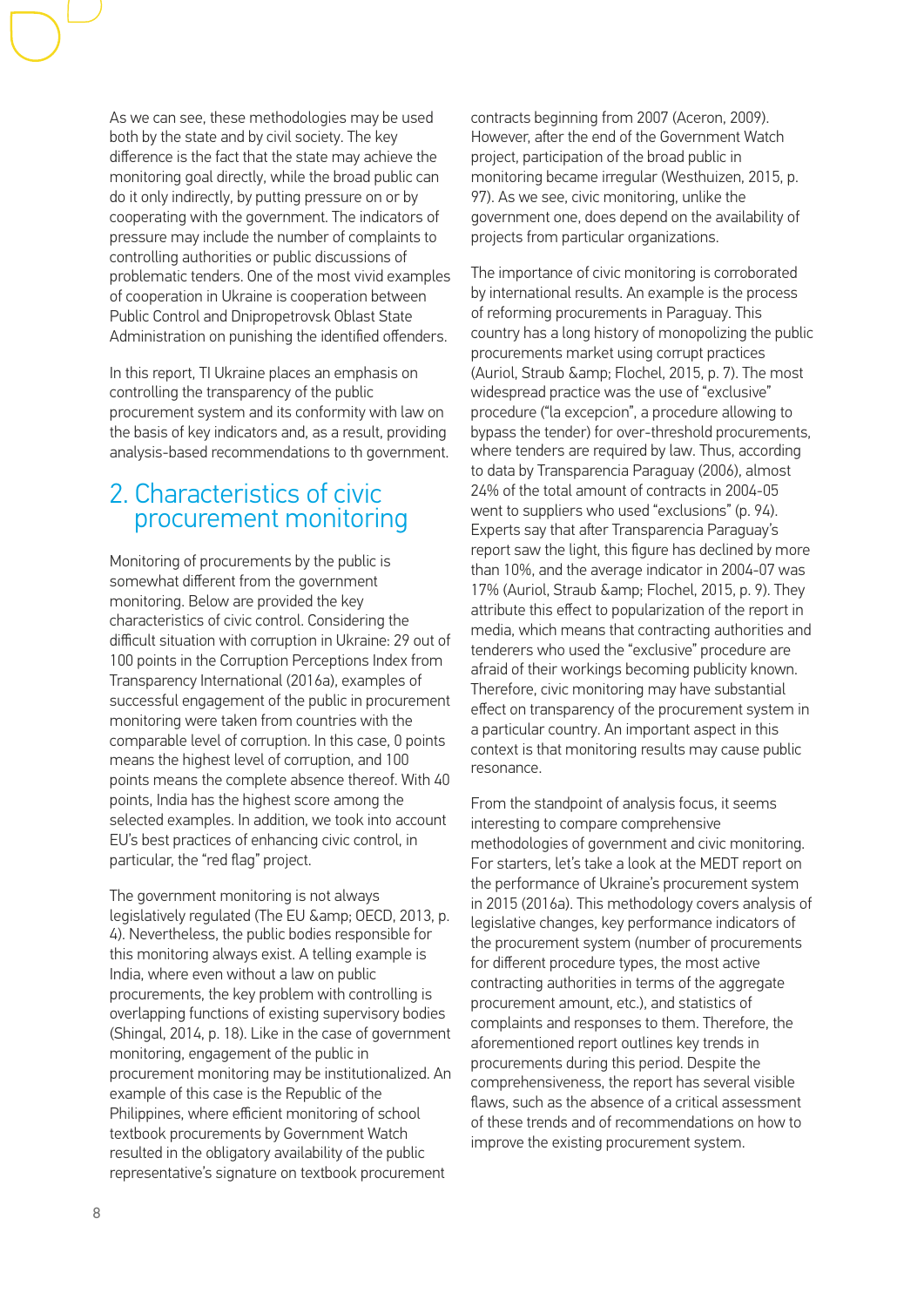A vivid example of a civic report using this comprehensive methodology is the report by Transparency International Armenia (2015) on monitoring of procurements in Armenia in 2014-15. This organization has analyzed legal innovations, appeal reviews, statistics of procurements from the same supplier and framework agreements. It helped identify negative trends, such as legislative changes giving preferences to suppliers from countries of the Eurasian Economic Union or meagre sanctions against contracting authorities violating procurement rules. As for the control of framework agreements, due to their wide usage – 32% of procurements in terms of the number of tenders and 63% in terms of the value during 1Q 2015 (p. 55) – ТІ Armenia has developed a multistep methodology of monitoring them. As we can see, MEDT and ТІ Armenia monitor similar aspects; however, a representative of the public is better at covering threats to transparency of the procurement system. The greater focus of the civic organization on problematic aspects is also visible.

An important aspect in application of comprehensive methodologies is the use of potential of machinereadable data. In this context, a vivid example is the "red flag" methodology developed by K-Monitor and PetaByte in cooperation with Transparency International Hungary (2015). This methodology can be adapted to various legislations for the purpose of application in all EU member states. Its authors propose 31 risk indicators for announcements of procurement procedure (for example, absence of technical requirements to suppliers), and 9 indicators for contract announcements, such as organization of a tender with less than three tenderers (p. 10-18). This methodology allows for monitoring of both the conformance with law and risk factors (p. 25). Thanks to this approach, the public may monitor problematic tenders in large data arrays online. Its limitation is the fact that the presence of a "red flag" does not necessarily mean existence of corruption. To establish violation, further analysis of a problematic tender by experts in the relevant field is required.

In sum, there are reasons pointing out that civic procurement monitoring is less systematic than the government one. However, it can be more effective from the viewpoint of identifying possible violations. What makes it valuable is greater attention to coverage of problems, particularly corruption risks, rather than describing the current state of the procurement system in a particular country. Repeated analysis of large data sets is required to

achieve high-quality civic monitoring. Therefore, it seems prudent to combine automatic risk indicators with manual analysis by experts.

Methodologies used by civil society combine several types of monitoring. They feature substantial attention to the legal basis of procurements, particularly to the observance of applicable norms by contracting authorities and suppliers. Thus, substantial attention in the "red flag" approach developed in Hungary is devoted to the conformity of tender announcements with the terms required by law. The procurement system transparency indicators, for instance, the rate of using framework agreements or exclusive procedures, are also often monitored. These indicators may be combined into comprehensive methodologies, such as identification of suspicious relationships between particular contracting authorities and suppliers when analyzing framework agreements in Armenia.

### 3. Methodology of monitoring procurements in ProZorro

The aforementioned methodologies of procurement monitoring in the world represent a source of ideas for development of a civic monitoring methodology from Transparency International Ukraine. When devising its own approach, the organization took into account the context of development of the procurement system in Ukraine. The result of its efforts is the comprehensive methodology presented in this report.

This methodology is divided into two parts: analysis of development of laws and technologies in the procurement sector and analysis of procurement data (see: Figure 1). The first part is devoted to the control of main legal and technological innovations. The reason for inclusion of the latter is nationwide implementation of the new e-procurement system, ProZorro, in August 2016. Therefore, section two of this report discusses not only the new regulatory acts but also ProZorro's architecture and the level of data disclosure via this system.

The second part features quantitative and qualitative analysis of procurement data. Data from ProZorro constitutes the basis for analysis. Statistical indicators built on the basis of this data and available via online analytical instruments were used. The analysis is also based on information derived from legal review of suspected corruption cases, for example, TI Ukraine's letters to contracting authorities. In addition, procurement testimonials were used.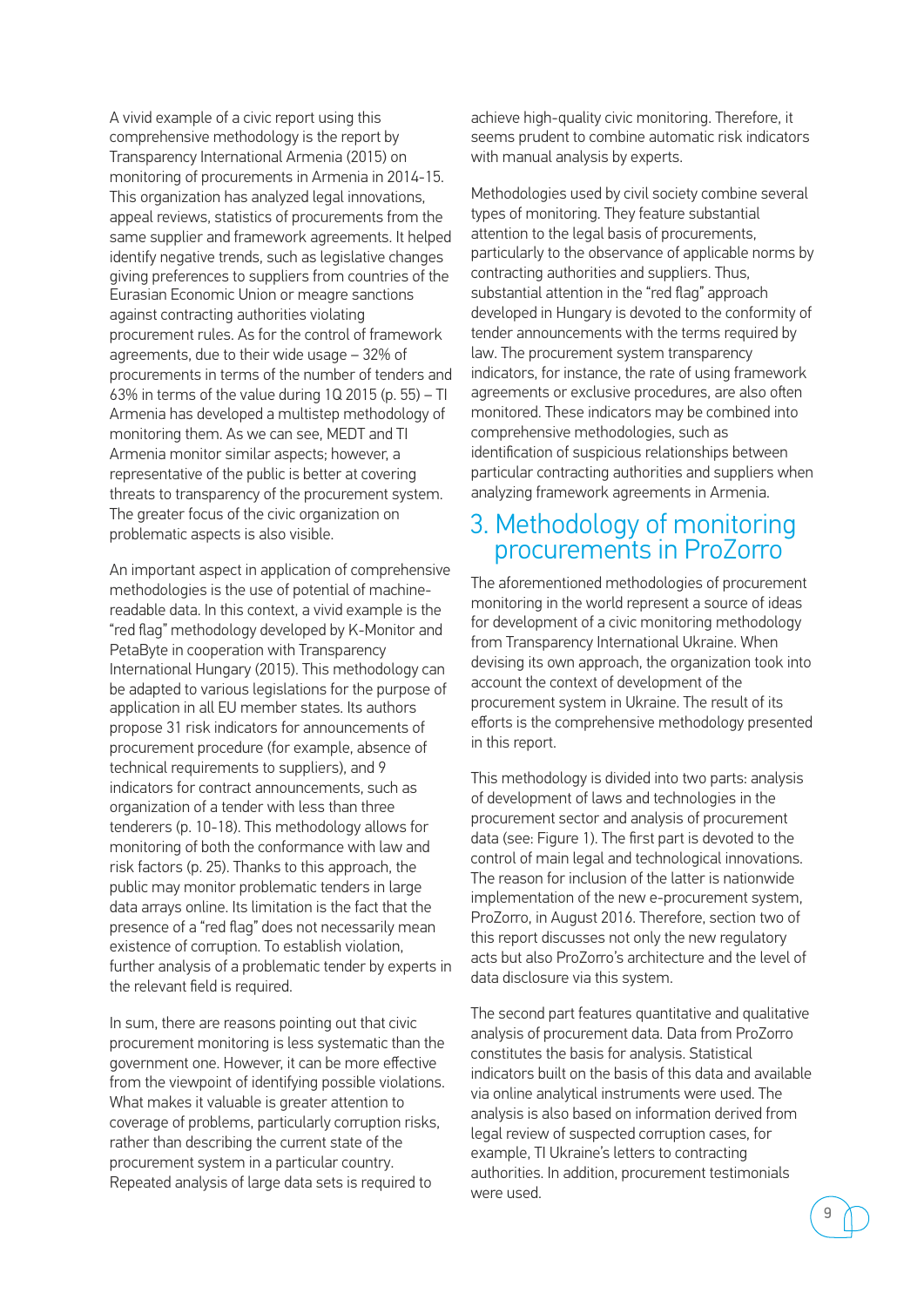*Figure 1* 

 *Elements of the public procurement monitoring methodology*



PROCUREMENT DATA

Analysis of this data was broken down by procurement types. Each type of procurement has certain specific features. The absence of a uniform approach to analysis stems from different rules of procurement procedures. For example, the percentage of tenderer disqualifications was analyzed for open tenders. At the same time, for open tenders with English-language publication, this indicator is not informative due to the existence of tenderer prequalification practice according to EU procedures.

The analysis covers all procurement types available in the e-procurement system at the time of writing this report. The first ones are non-competitive types: contract reporting and negotiation procedure. Competitive procurements have been reviewed as well: negotiation procedure for defense procurements, open tenders, open tenders with English-language publication, and sub-threshold procurements.

Only one date was used to describe each procurement type, the procurement conclusion (contract signature) date. If a conclusion date falls within the analyzed period, the procurement іn question is included to the sampling. This approach allows to compare analysis results for different procurement types. If procurement announcement date is taken into account, the comparison becomes incorrect, because the duration of procurement is different for each procurement type.<sup>4</sup> Moreover, comparisons between reports can be made in the future. If we go by the procurement announcement date, this feature becomes unavailable, because procurements announced during one analyzed

period of time and ending in another<sup>5</sup> are not included to the sampling.

Analyzing contract reporting, relationships between contracting authorities and suppliers have been reviewed on the basis of Transparency International Armenia's approach. This approach seems suitable, because reporting is a type of procurement featuring participation of a large number of suppliers not appearing at competitive tenders. It is possible that these suppliers and particular contracting authorities have hidden agreements. Avoidance of open tenders by contracting authorities was monitored as well. Lots with expected value close to the threshold for obligatory open tenders were reviewed. In this case, contracting authorities may deliberately split the subject of procurement or set artificial limits on lot value.

When analyzing negotiation procedure, attention was focused on the reasons for using it, because this procedure is employed in exceptional cases only. In this case, analysis was based on ideas from the report by Transparencia Paraguay; in particular, reasons for using negotiation procedure were studied in terms of the number and value of lots. Two examples were provided, in which this procedure was applied to procurements usually constituting the subject of competitive tenders. The indicators and variables used in the analysis of negotiation procedure and contract reporting are shown in Table 1 below.



<sup>&</sup>lt;sup>5</sup> That means, in particular, procurements announced and concluded in different calendar years.

<sup>&</sup>lt;sup>4</sup> For instance, the period for submitting offers for an open tender is at least 15 days, whereas contracting authorities in certain sectors of economy may sign contracts on the basis of negotiation procedure 5 days after announcing this intention. Therefore, these procedures are inadvisable to compare during the same period of time from the announcement date to the procurement conclusion date. If only the procurement conclusion date is taken into account, this problem disappears.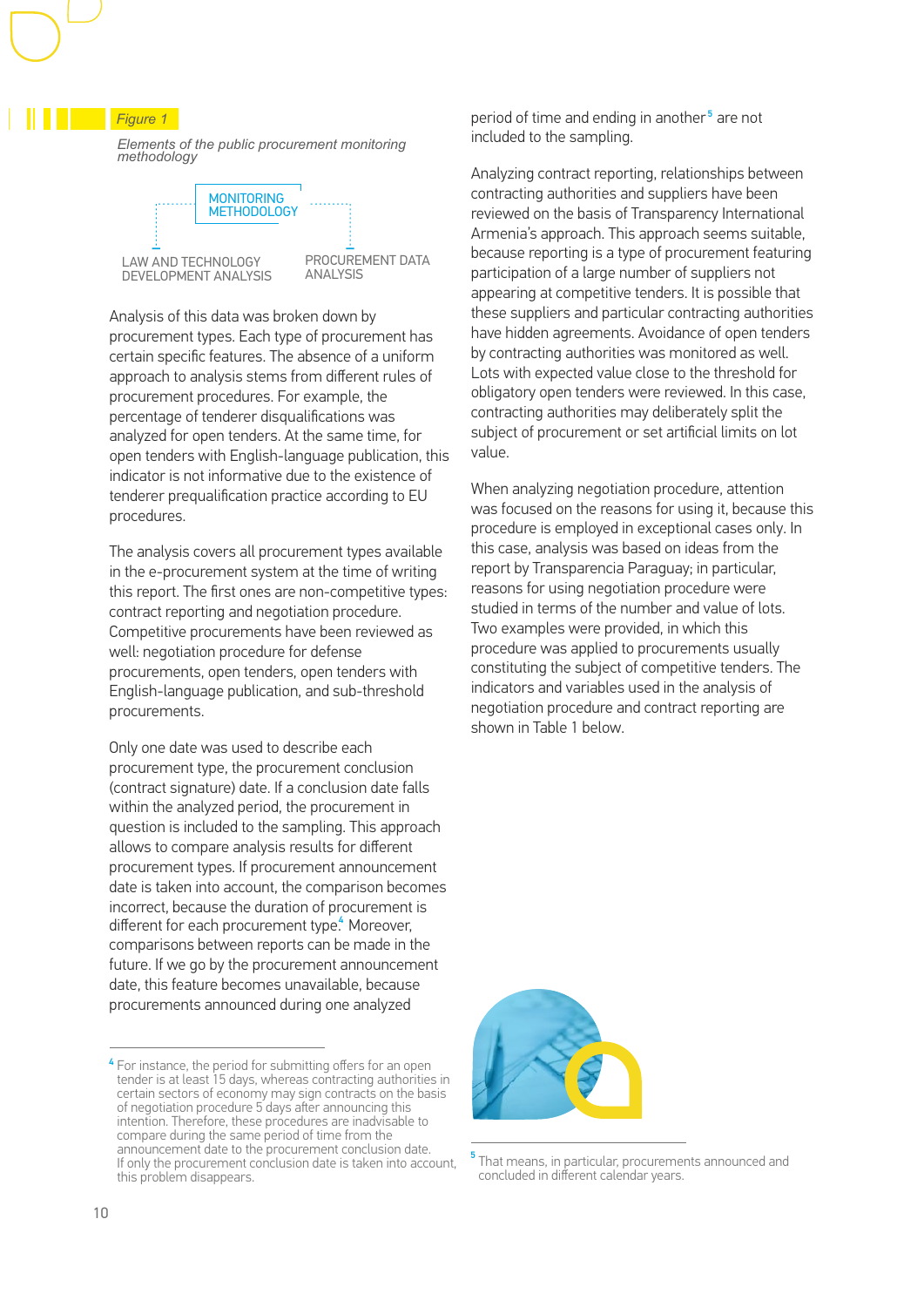#### *Table 1*

 *Non-competitive procurements: indicators and variables for analysis*

|                       | <b>INDICATOR</b>                                                      | <b>VARIABLE</b>                                                                                         |
|-----------------------|-----------------------------------------------------------------------|---------------------------------------------------------------------------------------------------------|
| Contract reporting    | 1. Relationship between the contracting<br>authority and the supplier | 1.1. Percentage of supplier's wins in<br>terms of the number of<br>contracting authority's lots         |
|                       | 2. Avoidance of open tenders by<br>contracting authority              | 1.2. Percentage of supplier's wins in<br>terms of the expected value of<br>contracting authority's lots |
|                       |                                                                       | 2.1. Average expected value of a<br>contracting authority's lot                                         |
| Negotiation procedure | 1. Justification of using this procedure                              | 1.1. Reasons for use                                                                                    |
|                       |                                                                       | 1.2. Number of lots for every reason<br>for use                                                         |
|                       |                                                                       | 1.3. Expected value of lots for every                                                                   |

1.3. Expected value of lots for every reason for use

Competitive procurements were reviewed in two phases: at the level of general trends and for each procurement type. In particular, competition trends have been compared for four types of competitive procurements (see: Table 2). To explain these trends, the number of unique tenderers and the number of lots in ProZorro have been compared during the analyzed period of time. Besides competition, tender offer disqualification trends were cited. In addition, generalized issues of TI Ukraine's legal work with public authorities were outlined, thus providing a partial explanation of the situation with disqualifications.



### *Table 2*

 *Trends in competitive procurements: indicators and variables for analysis*

|                               | <b>INDICATOR</b>                                          | <b>VARIABLE</b>                                   |
|-------------------------------|-----------------------------------------------------------|---------------------------------------------------|
| <b>Competition trend</b>      | 1. Competition dynamics for<br>each procurement type      | 1.1. Average number of price<br>offers per month  |
|                               |                                                           | 1.2. Number of unique tenderers<br>per month      |
|                               |                                                           | 1.3. Number of lots per month                     |
| <b>Disqualification trend</b> | 1. Disqualification dynamics for<br>each procurement type | 1.1. Percentage of<br>disqualifications per month |

Speaking about procurement types (see: Table 3), negotiation procedure for defense procurements was monitored for the purpose of its use by contracting authorities on the basis of ideas from Transparencia Paraguay. Key statistics of using this procedure by contracting authorities with questionable affiliation to Ukraine's defense industry or urgency of procurement were analyzed. The most problematic indicators for this procedure, in

particular, competition and percentage of disqualifications, have been highlighted.

As for the English-language open tenders, countryspecific features of this procurement type in Ukraine have been taken into account: prequalification of tenderers, high procurement value, etc. Attention was focused on the tenderers submitting solely unsuccessful offers for a long period of time and on

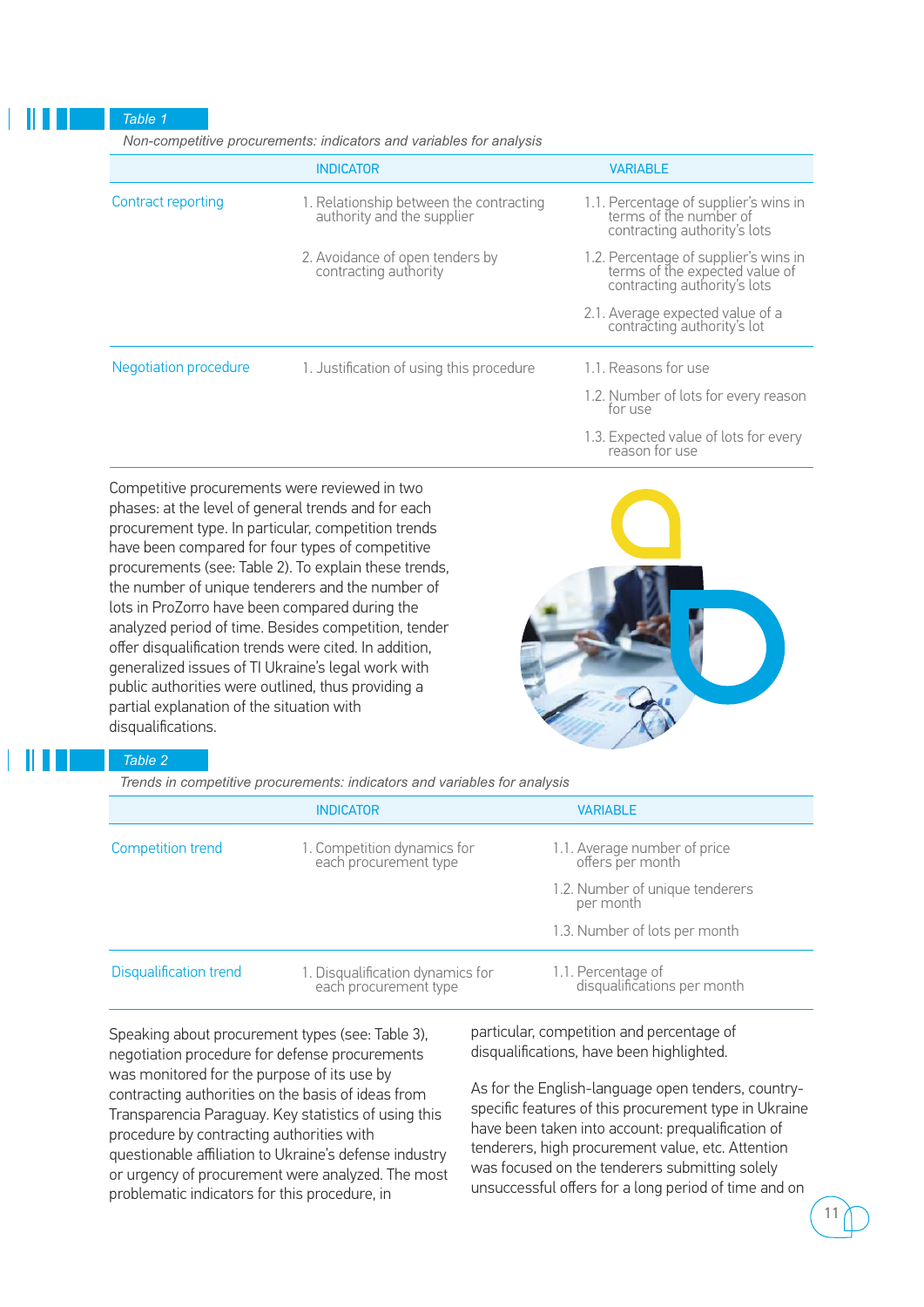the contracting authorities whose lots attracted the least number of tenderers, thus highlighting organizers and potential suppliers experiencing recurring problems with the use of this competitive type of procurement.

For open tenders, competition was analyzed on the basis of the average number of offers per tender. The tenderers constantly losing tenders and contracting authorities with the least attractive lots for potential suppliers have been highlighted as well. Considering the nationwide popularity of this procurement procedure, the regional aspect of its use has been analyzed. The situation with cost saving, disqualifications and per capita expenses incurred at open tenders by contracting authorities from all regions has been described, and those with the most problematic indicators have been highlighted.

Sub-threshold procurements have been reviewed from the standpoint that the Law of Ukraine On Public Procurements does not apply to this procurement type. Analysis was based on the results obtained for three comprehensive risk indicators devised for this procurement type: quality of tender announcement, competitive activity and procurement transparency.<sup>6</sup> Orientation toward these indicators is in line with the "red flag" approach from K-Monitor, PetaByte and Transparency International Hungary. Substantial attention was devoted to the avoidance of over-threshold competitive procedure by contracting authorities based on the approach similar to the one applied to the analysis of contract reporting. In addition, like in the case of open tenders, cost savings and disqualifications were analyzed.

These indicators were developed by the TI Ukraine consultant Dmytro Palamarchuk on the basis of ISO 31000 risk management standard and COSO framework (indicator documentation: – [bit.ly](http://bit.ly/2owOxcT)).



6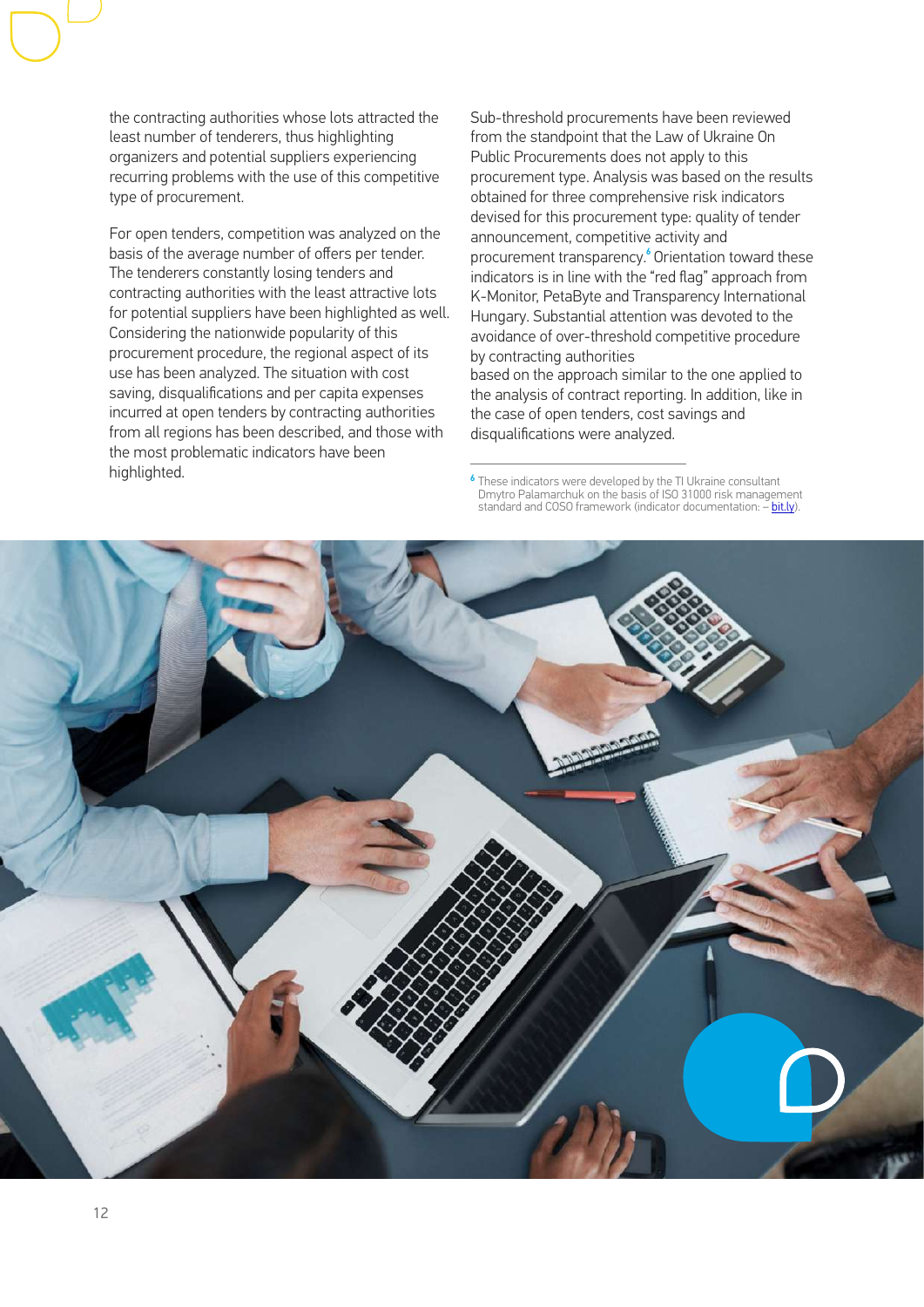*Table 3* 

۷

 *Competitive procurement types: indicators and variables for analysis*

|                           | <b>INDICATOR</b>                                                | <b>VARIABLE</b>                                                            |
|---------------------------|-----------------------------------------------------------------|----------------------------------------------------------------------------|
| Negotiation               | 1. Competition                                                  | 1. Average number of price offers per tender                               |
| procedure for<br>defense  | 2. Cost saving                                                  | 2. Percentage of cost saving                                               |
| procurements              | 3. Disqualifications                                            | 3. Percentage of disqualifications                                         |
|                           | 4. Justification for the use of                                 | 4. Reason for use                                                          |
|                           | procedure<br>5. Contracting authority's                         | 5.1. Contracting authority's share in terms of the<br>number of contracts  |
|                           | share                                                           | 5.2. Contracting authority's share in terms of the<br>number of lots       |
|                           |                                                                 | 5.3. Contracting authority's share in terms of the expected value of lots  |
| Open tenders              | 1. Competition                                                  | 1. Average number of price offers per tender                               |
| with English-<br>language | 2. Cost saving                                                  | 2. Percentage of cost saving                                               |
| publication               | 3. Disqualifications                                            | 3. Percentage of disqualifications                                         |
|                           | 4. Tenderer's success rate                                      | 4.1. Number of tenderer's unsuccessful price offers                        |
|                           | 5. Attractiveness of                                            | 4.2. Value of tenderer's unsuccessful price offers                         |
|                           | contracting authority's lots                                    | 5.1. Average number of price offers for contracting<br>authority's lots    |
|                           |                                                                 | 5.2. Expected value of contracting authority's lots                        |
|                           |                                                                 | 5.3. Percentage of disqualifications at contracting<br>authority's tenders |
| Open tenders              | 1. Competition                                                  | 1. Average number of price offers per tender                               |
|                           | 2. Cost saving                                                  | 2. Percentage of cost saving                                               |
|                           | 3. Disqualifications                                            | 3. Percentage of disqualifications                                         |
|                           | 4. Tenderer's success rate                                      | 4.1. Number of tenderer's unsuccessful price offers                        |
|                           | 5. Attractiveness of<br>contracting authority's lots            | 4.2. Value of tenderer's unsuccessful price offers                         |
|                           | 6. Cost saving/Disqualifications/<br>Readiness to spend at open | 5. Average number of price offers for contracting<br>authority's lots      |
|                           | tenders per region                                              | 6.1. Percentage of per capita cost saving per region                       |
|                           |                                                                 | 6.2. Percentage of per capita disqualifications per region                 |
|                           |                                                                 | 6.3. Per capita costs per region                                           |
| Sub-threshold             | 1. Cost saving                                                  | 1. Percentage of cost saving                                               |
| procurements              | 2. Disqualifications                                            | 2. Percentage of disqualifications                                         |
|                           | 3. Quality of tender                                            | 3.1. Tender offer clarification period                                     |
|                           | announcement                                                    | 3.2. Percentage of unanswered questions from tenderers                     |
|                           | 4. Competitive activity                                         | 4.1. Average number of tenderers per tender                                |
|                           | 5. Avoidance of open tenders<br>by contracting authority        | 4.2. Average number of unique price offers per tender                      |
|                           |                                                                 | 5. Average expected value of a contracting authority's lot                 |

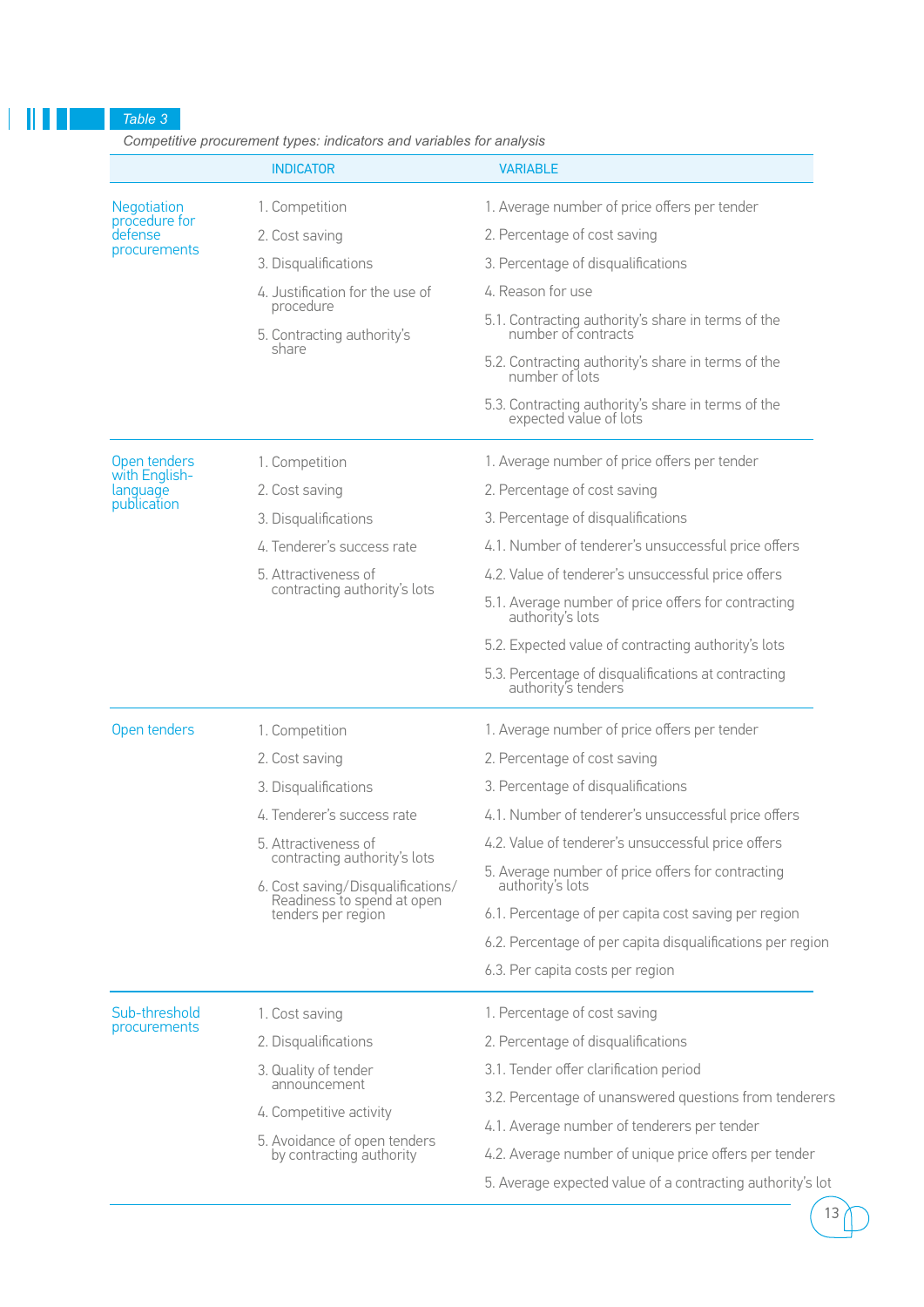In the opinion of TI Ukraine, this methodology allows for comprehensive assessment of ProZorro`s procurements. The system's competitiveness, transparency and effectiveness aspects have been covered.

### 4. Analysis periods and sources of data

Analysis of legislative and regulatory changes covers the period from December 2015 to December 2016, beginning from the passage of the Law of Ukraine On Public Procurements. Data from open sources, including legislative and regulatory acts of Ukraine and other countries, were used.

Review of the architecture of ProZorro eprocurement system (DP ProZorro, 2017) and of information disclosure covers the period from April 2015 to December 2016, beginning from the nationwide implementation of the system's pilot project. The analysis was based on open sources, such as research papers and journalist articles, and expert commentaries.

Quantitative procurement data was analyzed for the period of August-December 2016. The sampling included all procurements concluded during this period. Selection of this timeframe was based on the consideration that 2016 was the transitional year for implementation of ProZorro system in Ukraine, and beginning from August, the Law of Ukraine On Public Procurements became applicable to all contracting authorities. The goal was to include as many concluded procurements as possible for the purpose of monitoring their features. Information for this section was obtained from ProZorro's analytics modules: public (Qlik Tech International AB, 2016a) and professional (Qlik Tech International AB, 2016b), accessible free of charge at the request from the organization concerned.

Legal analysis of violations covers the period from October 2016 to January 2017, which commences on the date when TI Ukraine began addressing this area, and includes January 2017, because in that month, most cases of legal analysis concerned procurements concluded in 2016. This information was obtained from publications by TI Ukraine's legal advisors and informal discussions.

Procurement feedbacks used in this report are dated to November-December 2016. This period begins on the date of launching DOZORRO monitoring portal (TI Ukraine, 2017). Information regarding feedbacks was obtained from the aforementioned source.

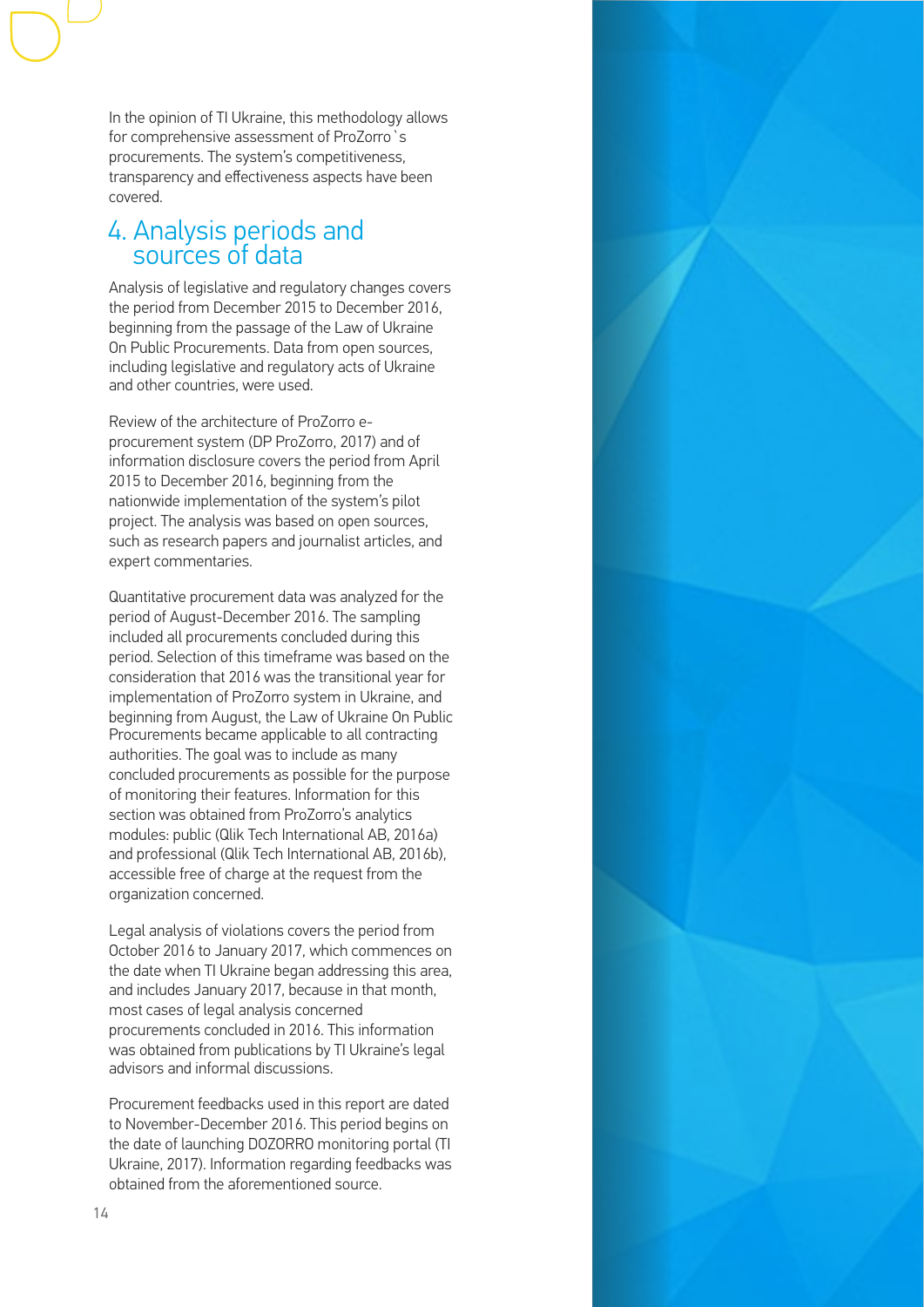

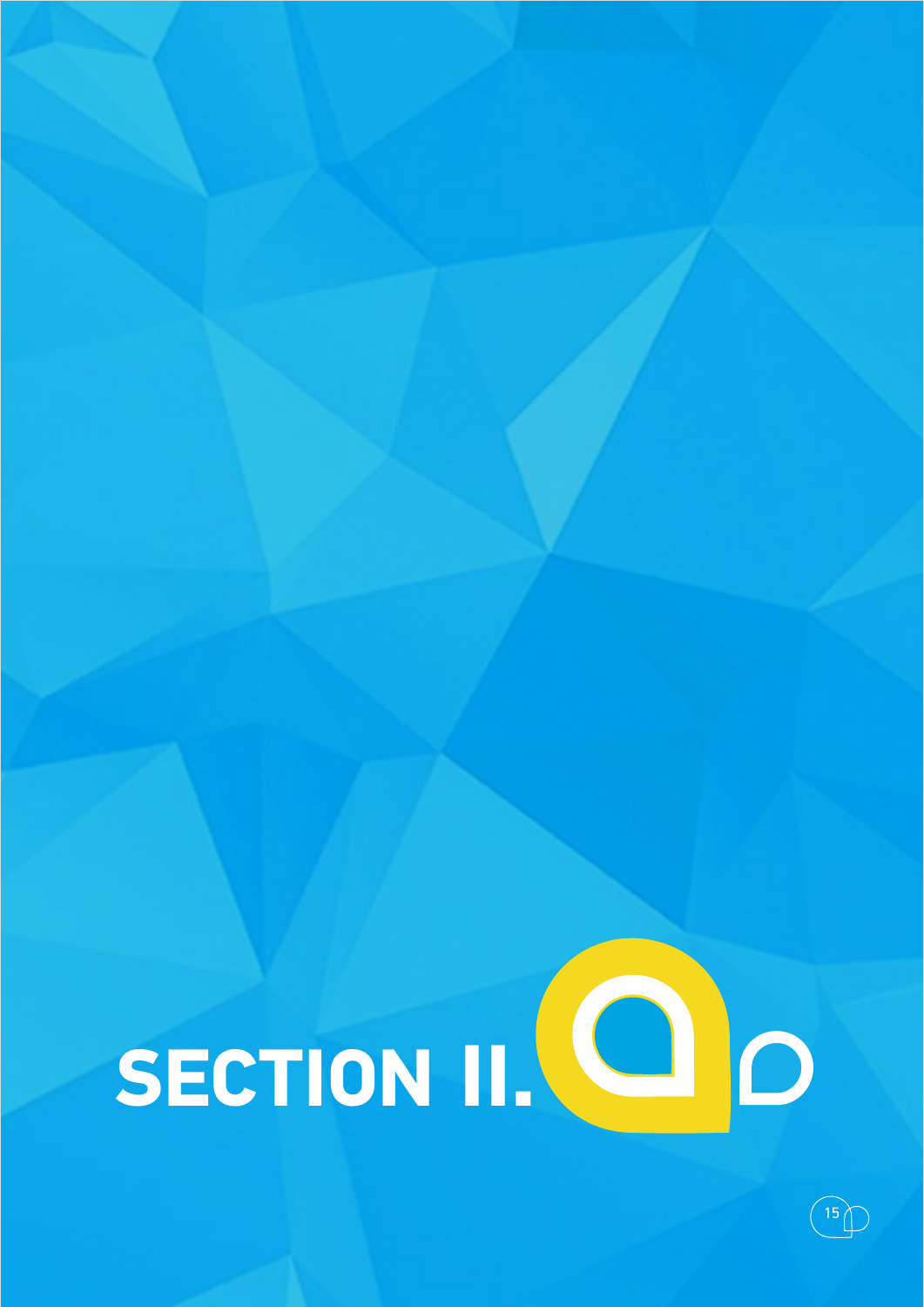### II. Public procurements in Ukraine: time of changes

Ukraine's public procurement sector is being reformed. New legislative and regulatory acts, technological solutions and approaches to cooperation between the society, government and businesses have appeared during 2015-16. These changes provided the basis for launching higherquality monitoring of public procurements by civil society. Below are described the key innovations characterizing today's national procurement system. It is worth noting that all aspects mentioned below overlap with each other, and therefore, have been categorized solely for the purpose of briefly explaining the performance of this sector and the challenges to its development.

### 1. Analysis of legal basis

A review of legislative innovations in the public procurement sector should begin with the laws providing foundation for the new Law of Ukraine On Public Procurements. Reform of the procurement sector using information and communication technologies is based on the three main legislative acts. The first one is the Law of Ukraine of 01.05.2015 On Access to Public Information, setting out the principles of disclosing information by the state, in particular, in the open data form (VRU, 2017а). Procurement information is published on the Authorized Agency's web portal for free public access on the basis of this Law. The second one is the Law of Ukraine of 30.09.2015 On Electronic Documents and Electronic Document Flow, facilitating online documentation exchange (VRU, 2017с). In the case of procurements, tender offers are transmitted and evaluated by exchanging electronic documents and data according to standards set out by this Law. The third act is the Law of Ukraine On Electronic Digital Signature, sufficient for e-procurements in the version of 04.02.2009 (VRU, 2017b). This Law sets out the mechanism of ensuring credibility of electronic documents.

The existence of an e-procurement system is provided by the new Law of Ukraine On Public Procurements (the "Law"). It was passed on

25.12.2015, and made the overwhelming majority of innovations in procurements legal (VRU, 2017d). First of all, we would like to note the transition to a new philosophy of this sector's operation, as procurements ceased to be "government" and became "public". Therefore, it was emphasized that procurements are financed with public funds, and their ultimate beneficiary is the entire society. Article 9 of the Law stipulates the right of citizens and civic organizations to carry out control by monitoring procurement information posted in the eprocurement system and inquiries submitted to controlling public authorities. Besides engagement of the public, e-procurements are recognized as based on the public-private partnership.

Effective 1 April 2016, the Law applies to central bodies of executive power and to the contracting authorities in certain sectors of economy, procuring UAH 1 million or more worth of goods and services or UAH 5 million or more worth of works. And effective 1 August, this Law applies to all other contracting authorities, for which the thresholds are set at UAH 200 thousand for goods and services and UAH 1.5 million for works. It is worth noting that certain procurements do not fall within the scope of the Law's applicability. In particular, procurements financed by international organizations are exempted.

The Law of Ukraine On Public Procurements sets out the key principles and procedures applying in this sphere. One of its most important features is the nondiscrimination principle. Thus, Article 6 sets out equal rights for Ukrainian and foreign companies and sole proprietorships participating in tenders. This approach conforms with rules of the European Union (The EU, 2014, p. 129) with which Ukraine has the Association Agreement since June 2014, and with requirements of the Agreement on Government Procurement under the auspices of the World Trade Organization, to which Ukraine has acceded in May 2016 (МЕРТ, 2016b). This nondiscriminatory practice is far from being applied in all countries. For example, beginning from 2015 Armenia has been providing 15% of preferences to tenderer companies from Eurasian Economic Union member states (TI Armenia, 2015, p. 7). Unlike the aforementioned approach, Ukrainian law guarantees equal participation conditions for all potential suppliers.

Three procurement procedures are defined: open tender, competitive dialogue and negotiation procedure. The main procedure is open tender. This one requires at least two tenderers for an electronic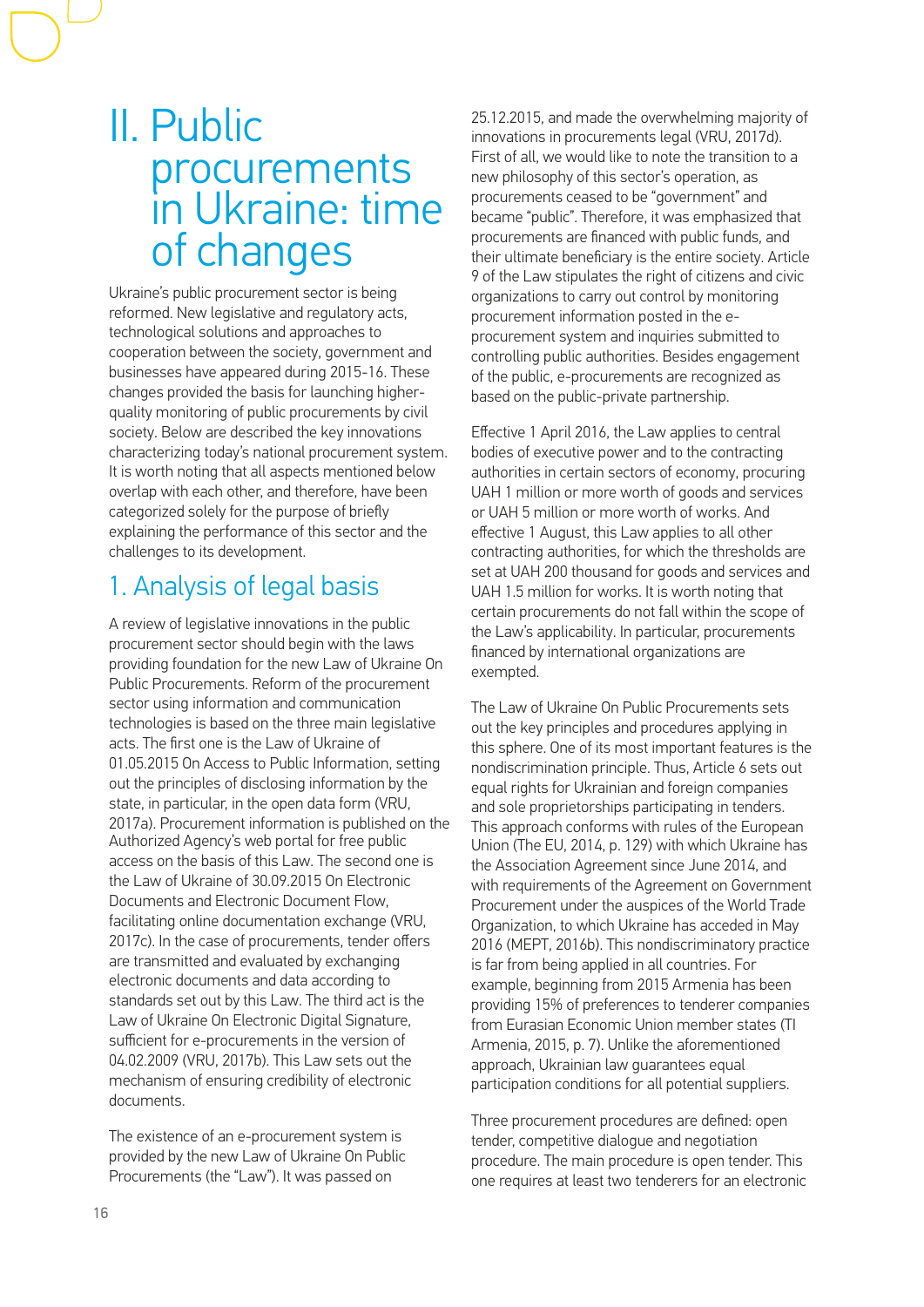descending-price auction, till the end of which the names of tenderers and documents submitted by them are not disclosed. A variation of this procurement type is the open tender procedure with English-language publication, applicable to procurements starting from EUR 133 thousand for goods and services and from EUR 5.15 million for works. In that case, the names of tenderers are known before the auction begins, because the documentation they uploaded must pass prequalification,<sup>7</sup> but their price offers remain undisclosed prior to the auction's commencement.

Negotiation procedure does not envisage an auction, and in the case of competitive dialogue, auction takes place only in the second phase, when final price offers are submitted. These procedures are applied only under clearly stipulated conditions. Their clarity may be considered a positive characteristic, because the use of "exceptions" is one of the biggest opportunities for corruption in procurements. In particular, a study of public procurements in Paraguay in 2004-07 illustrates this assertion: unjustifiable abandonment of open tenders was usually used for corruption purposes (Auriol, Straub & amp; Flochel, 2015, p. 4). Therefore, the new Law appropriately devotes substantial attention to the open tender procedure, in particular, the mechanism of electronic descending-price auction. The use of open tenders is rightly encouraged.

The main criterion for selection of winner is price. If non-price criteria are used, their weight in evaluation of tender offers cannot exceed 30%. Article 28 of the Law attaches priority to the one hundred percent orientation toward the price criterion. For comparison: in South Africa, 20% of weight in evaluation of tender offers goes by default to the ranking of companies by the number of black employees on the basis of a state certificate (Westhuizen, 2015, p. 16). Although this policy pursues important social goals, every reference required from tenderers creates potential corruption risks and additional barriers to participation of potential suppliers in government tenders. Considering that Ukrainian citizens regard their country as quite corrupt (TI, 2016b, p. 5), risks like that should be avoided. Therefore, evaluation of suppliers without additional criteria that increase corruption risks may be considered a positive

<sup>7</sup> In the case of open tenders without English-language publication, qualification procedure takes place after the auction and applies only to the potential winner.

practice<sup>8</sup> from the standpoint of transparency of procurement process.

Despite the advantages of orientation toward price as the sole criteria for selection, this practice has certain flaws. Abnormally low prices indicate corruption risks in procurements (Popescu, Onofrei  $\&$ amp: Kelley, 2016, p. 85). For example, contracting authorities in India tend to decline excessively low offers (Shingal, 2014, p. 11). In addition, the best price offer may not take into account the life-cycle cost of goods or works, i.e. cost that includes not only the initial price but also potential operation, maintenance and processing costs. The updated EU directive on public procurements devotes substantial attention to this cost (The EU, 2014, p. 134). A telling example of inefficient procurement is procurement of a cheap product that would have to be repaired several times. In addition, there is an apparent risk of revising the procurement contract by increasing the price offered by the descending-price auction winner, which offsets the auction's results. As we see, the new Law creates equal conditions for participation of suppliers, but it can be improved from the standpoint of increasing the fairness of competition and achieving long-term economic benefits when making procurements. Implementation of these approaches is envisaged by the Strategy of Reforming Procurements until 2023 (CMU, 2016b).

Another innovation is the inclusion to the Law of Ukraine On Public Procurements of e-procurement system's operating principles. This, first of all, is the inclusion of main definitions, i.e. authorized eplatform. It also stipulates basic operating regime of the new system. Besides the Law, the system's functioning is regulated by a number of bylaws: Resolution 166 of the Cabinet of Ministers of Ukraine of 24.02.2016 on the approval of the E-Procurement System Functioning and E-Platform Authorization Procedure, Order 35 of Zovnishtorgvydav Ukrainy State Enterprise (present-day ProZorro SE) of 13.04.2016 on the approval of the sub-threshold procurement procedure,<sup>9</sup> and a number of orders of the Ministry of Economic Development and Trade issued pursuant to the Law (for instance, the order setting out the forms of procurement documents).

<sup>&</sup>lt;sup>9</sup> The Order 35 is ProZorro SE's internal document not binding upon public authorities. However, its provisions are often used when approving the rules for competitive sub-threshold procurements, and it sets a general framework of the e-system's functioning at these procurements.



<sup>&</sup>lt;sup>8</sup> This is true in the case of clearly stated tender terms and conditions and relatively simple subjects of procurement (mostly those ready for use).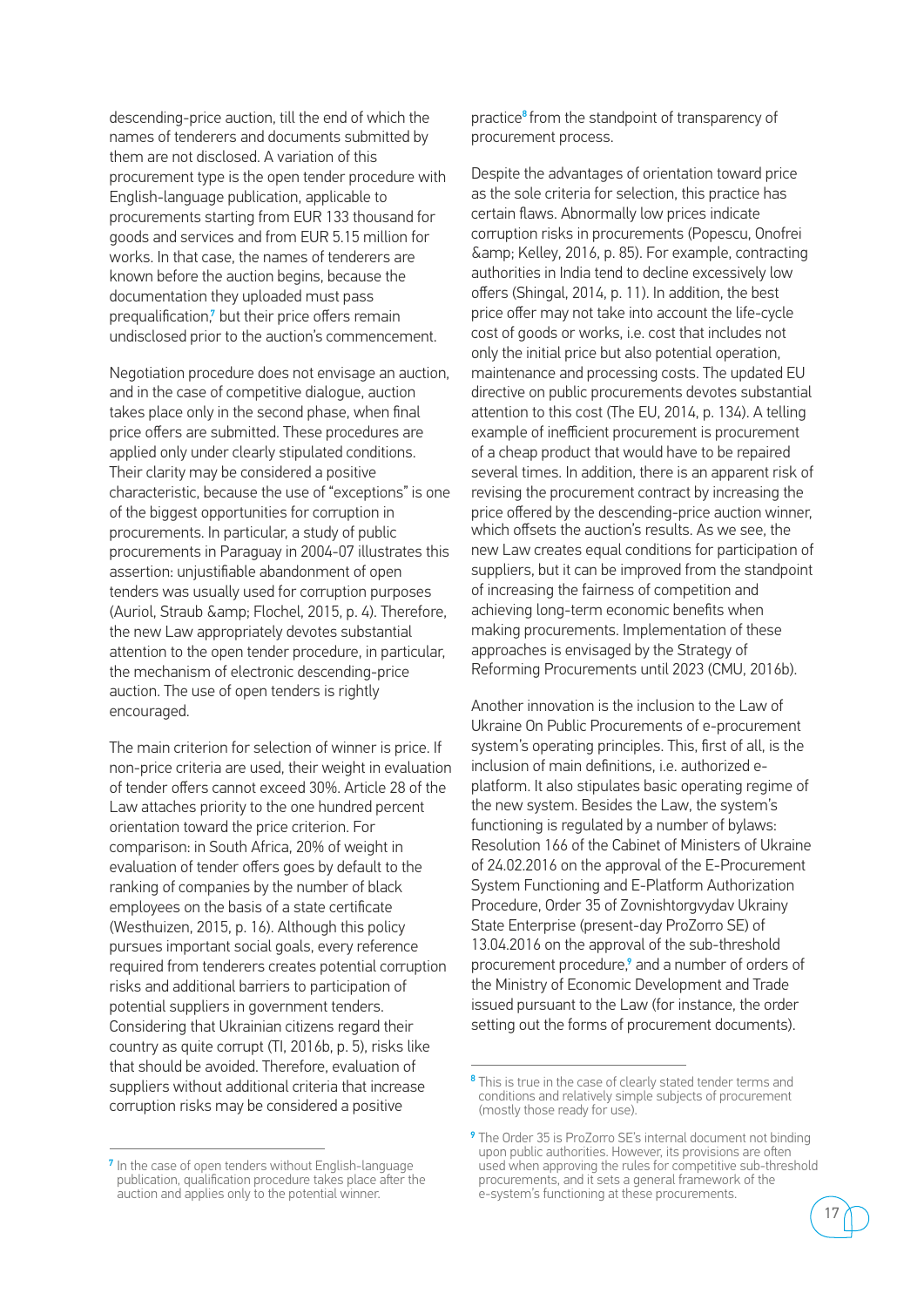The anticorruption potential of electronization of procurements was noted by researchers, in particular, in one of OECD's latest recommendations (2016, p. 22). At the same time, scholars emphasize the importance of legislative framework to receive the expected effect from new electronic systems (Luijken& Martini, 2014, p. 2). Therefore, the adoption of the aforementioned legislative acts may be considered of use for the purposes of monitoring.

The Resolution on the approval of the E-Procurement System Functioning and E-Platform Authorization Procedure sets out a detailed procedure of the e-procurement system's functioning. In particular, it stipulates the amount and due dates of fees payable to authorized e-platforms for their services to contracting authorities and tenderers, and mechanisms of connecting and disconnecting them to/from the system. The main responsibilities of e-platforms include continuous exchange of data with the Authorized Agency's web portal and uninterrupted delivery of services to users during business hours.

In addition, there are four levels of the platform's accreditation, from the handling of sub-threshold procurements by providing functional to contracting authorities to the handling of all procurements by providing functional to contracting authorities and tenderers (see: Table 4). The Authorized Agency makes decisions regarding e-platforms on the basis of recommendations from the ad hoc Authorization Commission which includes representatives of the public. Overall, this Resolution clarifies the procedure of interaction between the government and private platforms when making public procurements.

### *Table 4*

 *E-platform accreditation levels*

|                                       | <b>SERVICES TO</b><br><b>CONTRACTING</b><br><b>AUTHORITIES</b> | <b>SERVICES TO</b><br><b>CONTRACTING</b><br><b>AUTHORITIES AND</b><br><b>TFNDFRFRS</b> |  |
|---------------------------------------|----------------------------------------------------------------|----------------------------------------------------------------------------------------|--|
| Sub-threshold Level L<br>procurements |                                                                | $ $ evel $ $                                                                           |  |
| Αll<br>procurements                   | Level III                                                      | Level IV                                                                               |  |

The Order on the approval of the sub-threshold procurement procedure is not envisaged by the Law, because electronic descending-price auction is not required for sub-threshold procurements; however, it

describes the procedure of sub-threshold procurements (valued below UAH 200 thousand for goods and services and below UAH 1.5 million for works). On the other hand, the Law requires contracting authorities to upload reports on procurements valued between UAH 50 thousand and 200 thousand. As an alternative to this requirement, contracting authorities may conduct sub-threshold auctions fully via the e-procurement system, which automatically generates the required reports. Auctions may be held for procurements starting from UAH 3 thousand. This Order divides the subthreshold procurement procedure into six phases, from the announcement of tender to publication of contract, and sets the minimum periods for each phase according to its value (see: Figure 2). The Order also sets the mechanisms of responding to violations of the sub-threshold procurement procedure via the public Commission. However, considering that this procurement type covers the bulk of local needs and, consequently, daily corruption, regulation of this procedure by a bylaw is debatable.

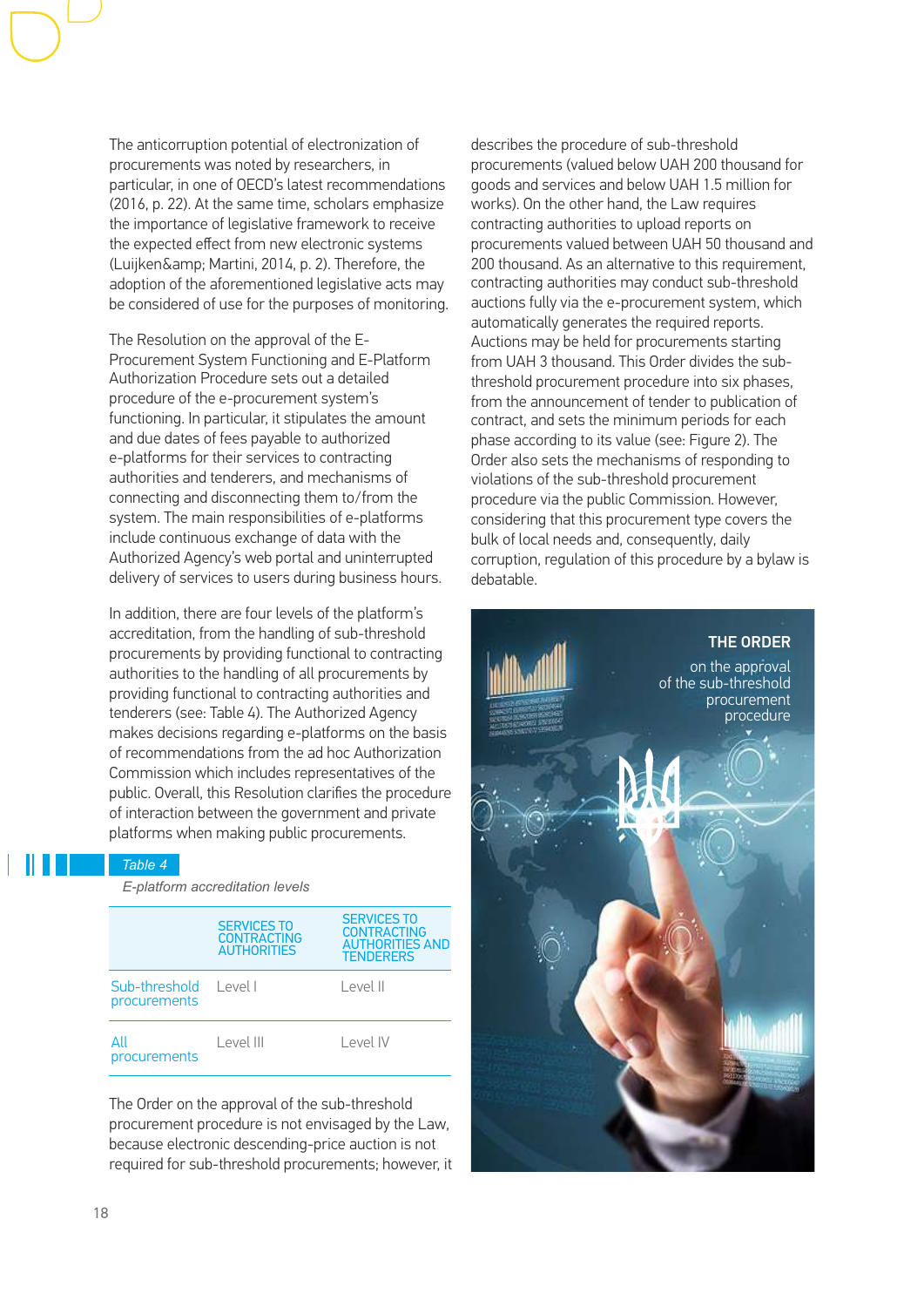

The aforementioned bylaws create a platform for the upgrading of public procurements in Ukraine to make the service electronic, protect open competition and overcome corruption. However, they still require further improvement.

Regulation of sub-threshold procurements is problematic. For instance, Cherkasy City Council has abolished the use of electronic system for these procurements, explaining its decision by delays in urgent procurements (Buniakina, 2016). On the other hand, researchers of procurement reforms in other countries, such as Georgia (Huter & amp; Chanturia, 2014) and Albania (European Commission, 2013, p. 21), regard the possibility of making certain procurements outside the newly-created systems as a problem because of the lack of transparency. This argument concurs with the conclusions of IT Ukraine's legal advisors, who note widespread ignoring by contracting authorities of the public Commission's recommendations concerning review of statements of possible violations in sub-threshold procurements (Hohol, 2016). In the opinion of TI Ukraine, the absence of legal instruments of putting pressure on contracting authorities committing violations in sub-threshold procurements is a problem. This procurement type must be included to the Law, and a simplified procedure of conducting sub-threshold procurements, including procedure of reviewing complaints and inquiries, must be set.<sup>10</sup> This way, most sub-threshold procurement auctions will be conducted via the e-procurement system within the applicable timeframes.

Another aspect requiring further legal improvement is monitoring of public procurements by civil society. In particular, the Law stipulates the right of the public to conduct this monitoring, but offers no mechanisms of exercising this right. In the opinion of TI Ukraine's experts, the inclusion of the eprocurement system's main risk indicators to bylaws would have been a positive step (Yaremenko, 2017). This way, the government would publicly state the indicators it uses to evaluate transparency of procurements. Public activists would be able to monitor these indicators, discuss their expediency and offer alternatives.

As for the e-procurement system's functioning procedure, it also requires improvement. For example, the fee for lodging a complaint against the auction's results is not refundable if the auction is voided. It may have negative effect on the readiness of potential complainants to lodge complaints or even participate in auctions at all. These innovations to the Law are presently being discussed, but it is unclear whether they will be implemented.

In sum, legislation regulating public procurements in Ukraine undergoes important phases of development. The new Law of Ukraine On Public Procurements was created on the basis of the existing legislative framework, in particular, the Laws of Ukraine On Access to Public Information, On Electronic Documents and Electronic Document Flow and On Electronic Digital Signature. This Law sets equal conditions for foreign and Ukrainian suppliers and rules out any quotas or preferences in procurements. It also takes advantage of the possibilities offered by electronization of procurements to achieve greater transparency and convenience. Secondary legislation allows to regulate the functioning of a hybrid procurement system with private e-platforms as one of the links, and the sub-threshold procurements. However, legislation needs to be further improved: in particular, sub-threshold tenders need to be regulated at the level of the Law and key risk indicators of the e-system at the bylaw level; also, functioning procedure of the new system requires further improvement.

<sup>&</sup>lt;sup>10</sup> In this case, setting a rational threshold for the use of open tenders and exceptions is the key. Transaction costs for contracting authorities and tenderers may offset the advantages provided by full openness of low-value procurements.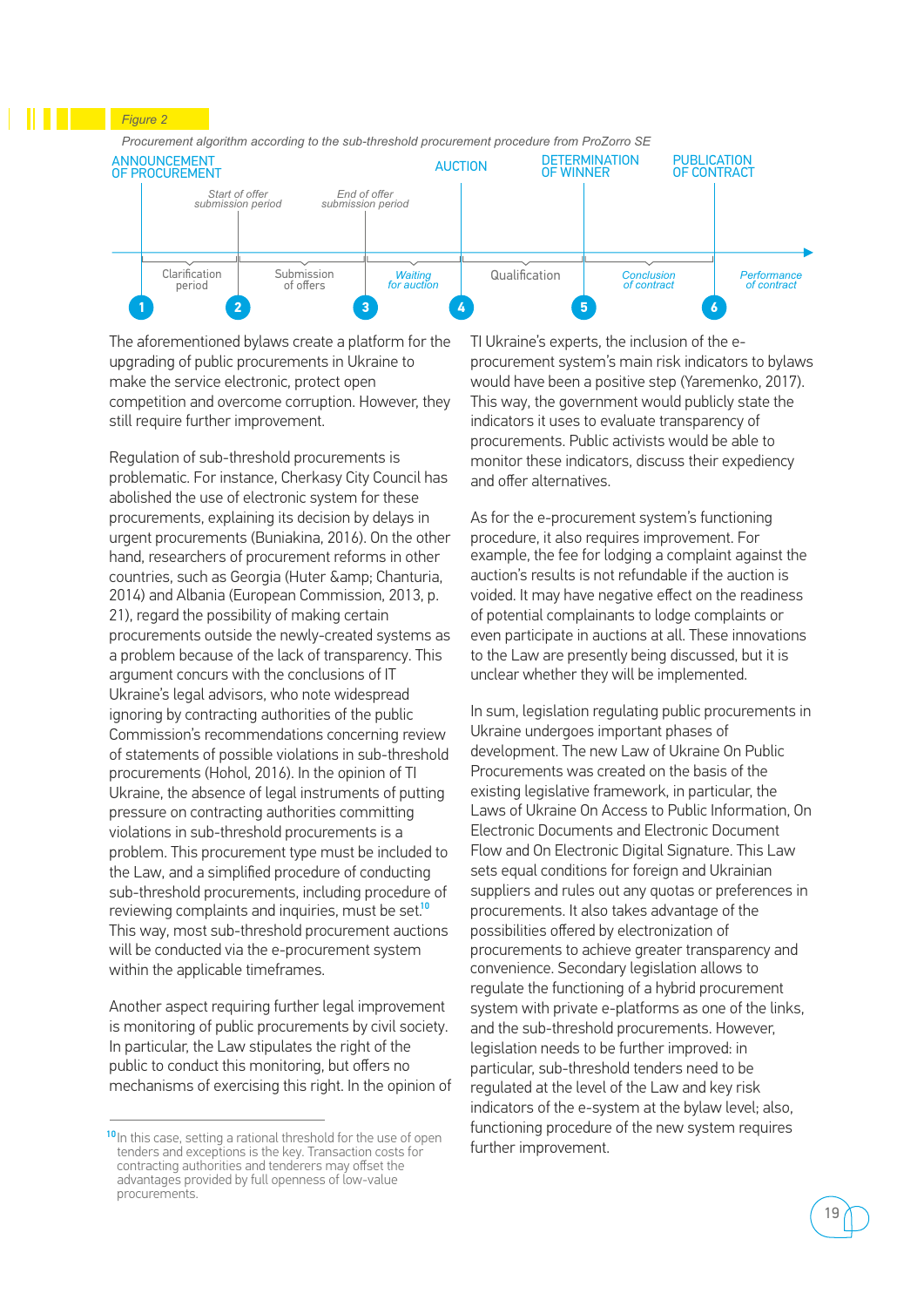### 2. ProZorro architecture

A distinctive feature of the new e-procurement system in Ukraine, named ProZorro, is the two-tier architecture. The first tier is the central database, which from the very beginning was on the balance of Transparency International Ukraine as a representative of civil society. Later, the central database was transferred to the state in the person of MEDT and ProZorro SE. The second tier features private e-platforms providing services to contracting authorities and suppliers. Thanks to this architecture, the system's functioning requires cooperation between representatives of at least two sectors of the society. The solution featuring this architecture contains two components: social and technological, and they deserve closer attention.

Public procurements have been reformed on the basis of a new approach to the relationship between the state, businesses and the public. Specialists of MEDT's procurements department and ProZorro SE

(2016, slide 4) consider cooperation of these three sectors a feature of the new system (see: Figure 3). The state is responsible for setting rules, professionalization and data storage. Businesses provide services to contracting authorities and suppliers. Civil society monitors and controls procurements. It is worth noting that equal cooperation between the three sectors is not common in all countries. For example, a study by the European Bank for Reconstruction and Development (2015, p. 75) shows that Ukraine's maritime neighbor Turkey has been reforming public procurements according to the "top-down" approach since the mid-2000s. Prime Minister's decisions and their implementation by central government authorities form the procurement sector's agenda. In the case of ProZorro, the approach is rather the opposite, "bottom-up", because the reform was initiated by civil society and businesses with the support from international donors, and later was institutionalized by the state.

### *Figure 3*

 *The state-business- civil society partnership triangle*

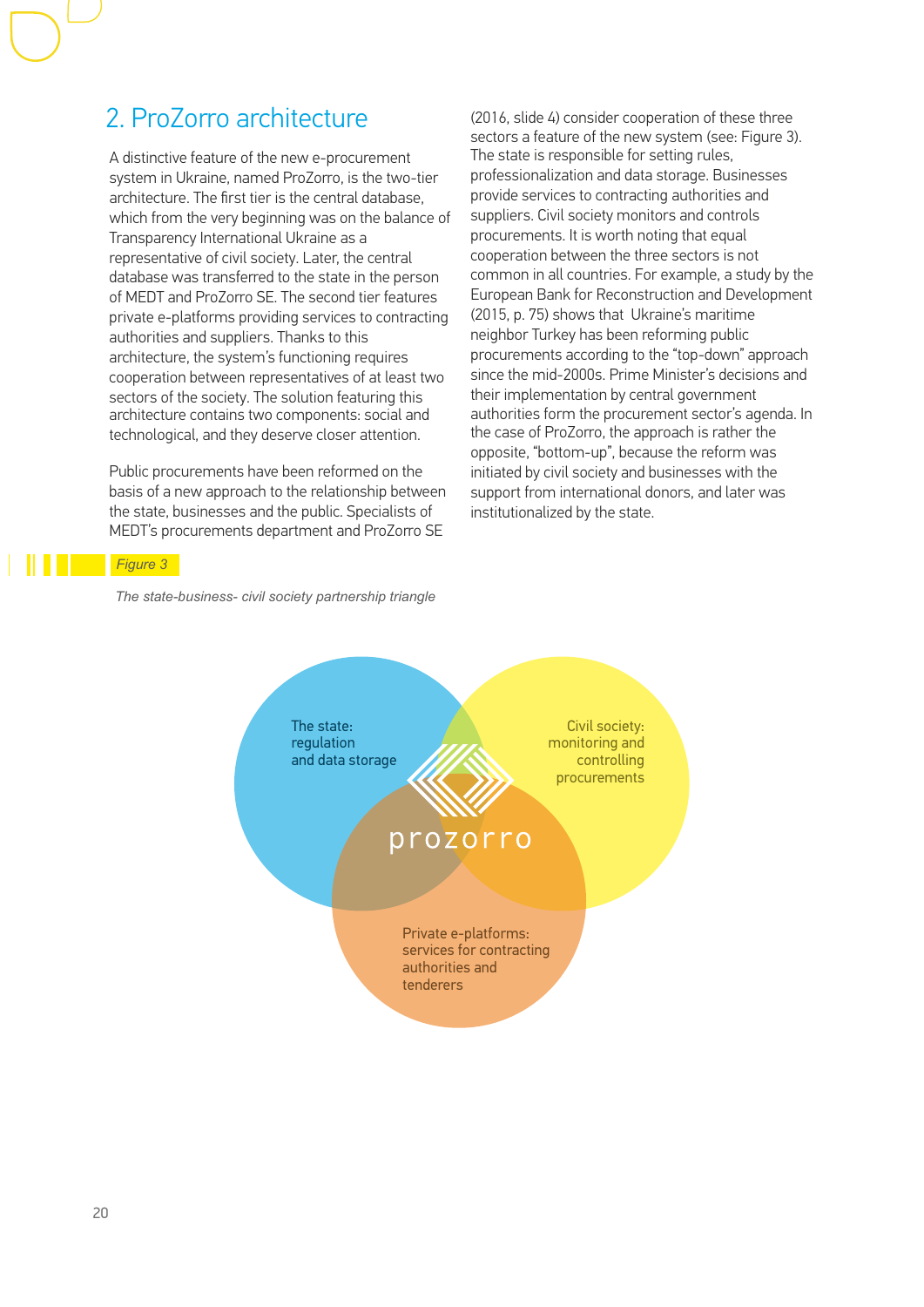Cooperation between the three sectors is reflected in ProZorro's architecture. At the time of the pilot project, the central database was administered by civil society in the person of Transparency International Ukraine. After the entry into force of the new law on procurements in late 2015, the database was passed to the state in the person of ProZorro SE. An important aspect is that the system's users do not interact with the central database directly,

*Figure 4*

Tender: Windows UAH 99 000

*ProZorro's hybrid architecture*

### **PROCURING ENTITY**

**1 3 POTENTIAL SUPPLIERS1.1** publishes a call for tender via one of e-platforms; the call is automatically registered in the central database

**Platform A Platform B Platform C Platform D Platform E** Tender: Windows UAH 99 000

## CENTRAL DATABASE

Windows UAH 99 000 Windows UAH 99 000

Tender:

**1.2** the call is copied to all e-platforms

thus ensuring preservation and integrity of data. To provide services to users, there exist private eplatforms continuously connected to the central database via API (see: Figure 4) (Urjumelashvili & Marghania, 2015). Information from the central database is duplicated on all platforms authorized to maintain own database. Therefore, not only an end user can select a platform with the most convenient service, but corruption on part of the system's owner may be monitored at the platform level.

## **2.1** register on any e-platform and submit

Tender: Windows UAH 99 000

W

offers; the offers are registered in the database and stored without being

available to the public

Tender:

Ŵ

**2**

**ONLINE TENDERS 3.1** All offers are submitted solely online

> **3.2** Tenderers may lower the initial price during 3 stages of online auction

**3.3** After the auction, the information about tenderers and their offers becomes public

**3.4 PROCURING ENTITY** 

verifies tenderers` documents and selects the winner, starting from the cheapest offer

As of the end of 2016, the two-tier architecture of the new public procurement system, built on an open code, was unmatched in the world. At the time of writing this report, the first attempt to implement this architecture abroad was being made in Moldova (UNIAN, 2016). With no countries to make a comparison, it is worth noting that ProZorro has received two international awards during the first year of operation: The World Procurement Awards 2016 (Procurement Leaders, 2017) and The Open Government Awards 2016 (Open Government Partnership, 2017). In the opinion of representatives of the Ministry of Economic Development and Trade of Ukraine, the former award praises the system's effectiveness from economic viewpoint, while the latter recognizes the role of civil society in development of this system (Nefyodov, 2016). Until comparative studies with other countries are made, it is fair to say that ProZorro has received certain international recognition from the viewpoint of effectiveness of procurement reform and participation of the public in the creation of this system.

International practice emphasizes the importance of engaging the public in monitoring of public procurements. For example, the Hungarian approach with over 30 risk indicators, serving as the benchmark for other EU states, was developed by the nonprofit organizations K-Monitor, PetaByte and

Transparency International Hungary (2015). Another example is the publication of a report by Transparencia Paraguay, revealing the practice of abusing "exclusive" procedures when selecting winners of procurement tenders in Paraguay. Publication of this report caused social resonance, which resulted in the deceasing number of abuses of these procedures (Auriol, Straub & amp; Flochel, 2015, p. 9). Therefore, development of civic control over ProZorro remains a hot topic.

Summing up the foregoing, it is worth reiterating that the new procurement system in Ukraine is a hybrid one, combining a central database with service platforms. At the core of this system is cooperation between businesses, civil society and the state, with the emphasis on "bottom-up" initiatives and the transfer of a functional system to the state. This trilateral cooperation is reflected in an open source technological solution.<sup>11</sup> Moreover, the system has an open АРІ, providing e-platforms and the public with access to information from the central database and enabling analysis of this information using various analytical instruments. ProZorro has received two international awards during the first year of operation by the state.

<sup>&</sup>lt;sup>11</sup> The system code is available online. Any independent expert can analyze this code for the existence of flaws or mechanisms for abuse by the administrator, and therefore, detect potential corruption on part of the system's owner.

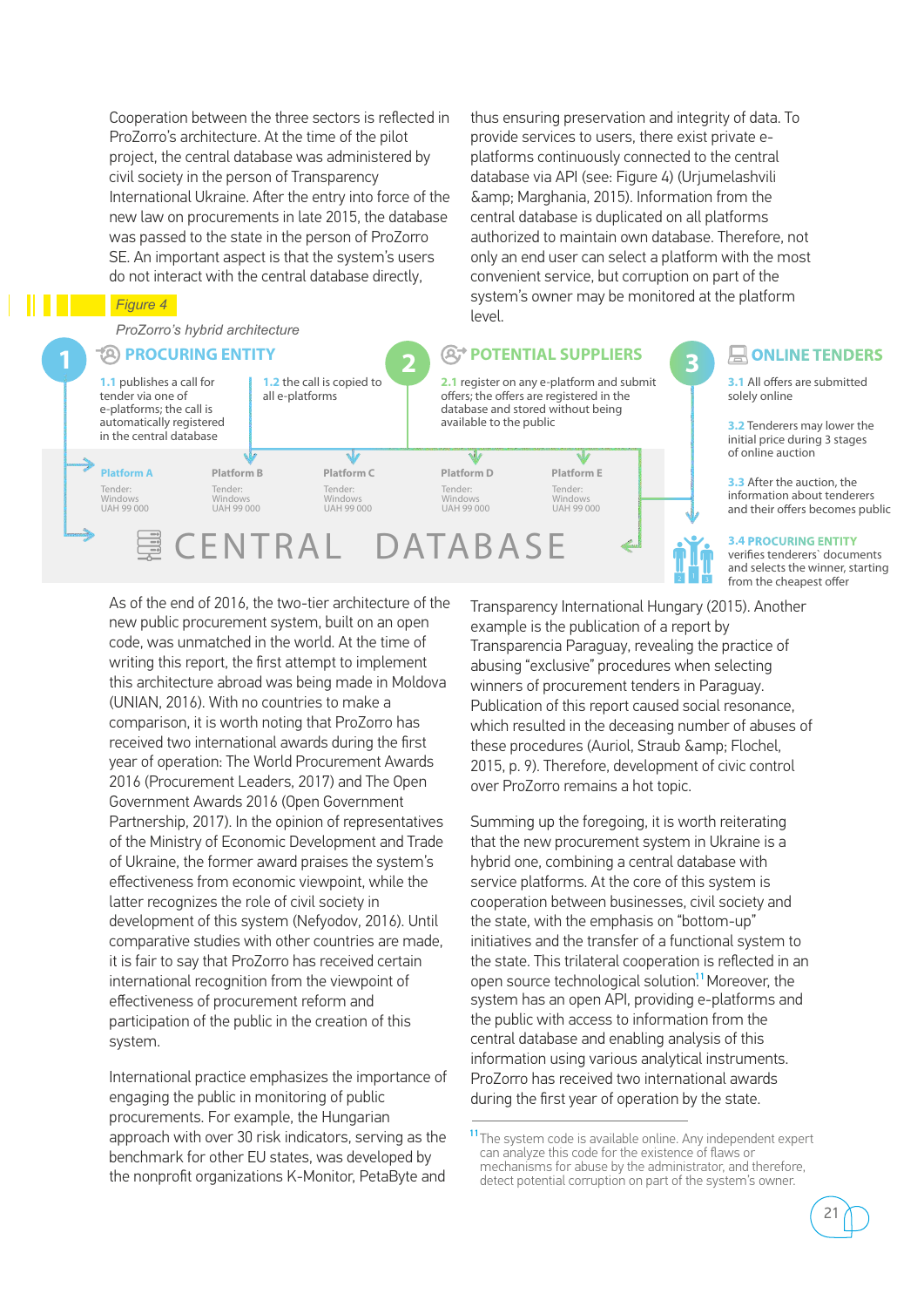However, this solution does not guarantee the absence of corruption on part of the users, specifically concrete contracting authorities and suppliers. Their actions require constant monitoring, in particular, by the broad public. After the end of the pilot project, one of the main challenges to ProZorro's development seems to be institutionalization of civic monitoring mechanisms.

### 3. Data disclosure and analysis

The transition to an electronic system enables disclosure of public procurement data online. Most part of this data is machine-readable and compliant with international formats. There are analytical instruments specifically developed to work with this data. However, certain information (e.g. contracts in .pdf format) requires manual processing by specialists. Let's take a closer look at the nature of this data and how it can be analyzed.

Assessment of the scope of data disclosure in ProZorro is the subject of studies that have just commenced. One of the first studies is a report by the European Bank for Reconstruction and Development, stating that the new system publishes data in the international machine-readable format Open Contracting Data Standard, which allows for comparison with the procurement data from other countries (2015, p. 81). The level of disclosing this data is assessed by Open Contracting Partnership, which develops the OCDS format. In particular, this organization studies publication of data at all key stages of procurement: planning, procurement and performance of contract (Luijken & amp; Martini, 2014, p. 2). OCP distinguishes three levels of data publication: ordinary data fields, fields of mediumlevel complexity and advanced fields. As of October 2016, according to OCP's commentary that will be included to the organization's future reports, ProZorro data was evaluated by 94% in terms of publication of basic procurement information, by 66% in terms of medium-complexity information and by 15% in terms of advanced information. Development of advanced fields of open data was designated as the key need.

It is important to note that most data in the system concerns the stage of procurement tender. It covers the period from publication of a tender announcement to the conclusion of contract with the winning supplier. Only the contracting authority's annual plan is disclosed at the planning stage, while changes in the contract and the final amount are disclosed at the contract performance stage. The

disclosure of this information is an important step, but in order to overcome corruption in the entire cycle of public procurements, it seems prudent to continue publication of information at other stages besides the procurement tender. For example, completion reports and financial reports may be uploaded to the system at the contract performance stage, and an appropriate field in the OCDS format may be added to mark the availability/unavailability of these reports. In the opinion of TI Ukraine, contracting authority should use the electronic system at each stage, not only to organize a tender, thus continuously providing information regarding the status of procurement.

To analyze the procurement data that may be posted in the machine-readable format, TI Ukraine has developed two analytical modules: public and professional (see: Figure 5). As of the end of 2016, the former contained 17 cards with key statistical indicators of the system's performance, for example, "Analysis of requests and complaints" and "Noncompetitive procedures". The key value of this module is online visualization of diverse statistical information regarding the system's performance. On the other hand, the professional module enables to create new combinations of statistical indicators. In addition, this module enables the sorting of subthreshold procurements based on three comprehensive risk indicators in test mode. A comparison of these modules with their analogues in other countries, for example, modules for public procurements in Nigeria (Public and Private Development Centre, 2016) or procurements in Albania's healthcare sector (Albanian Institute of Science, 2016), reveals that the number and accuracy of ProZorro's statistical performance indicators are quite high.

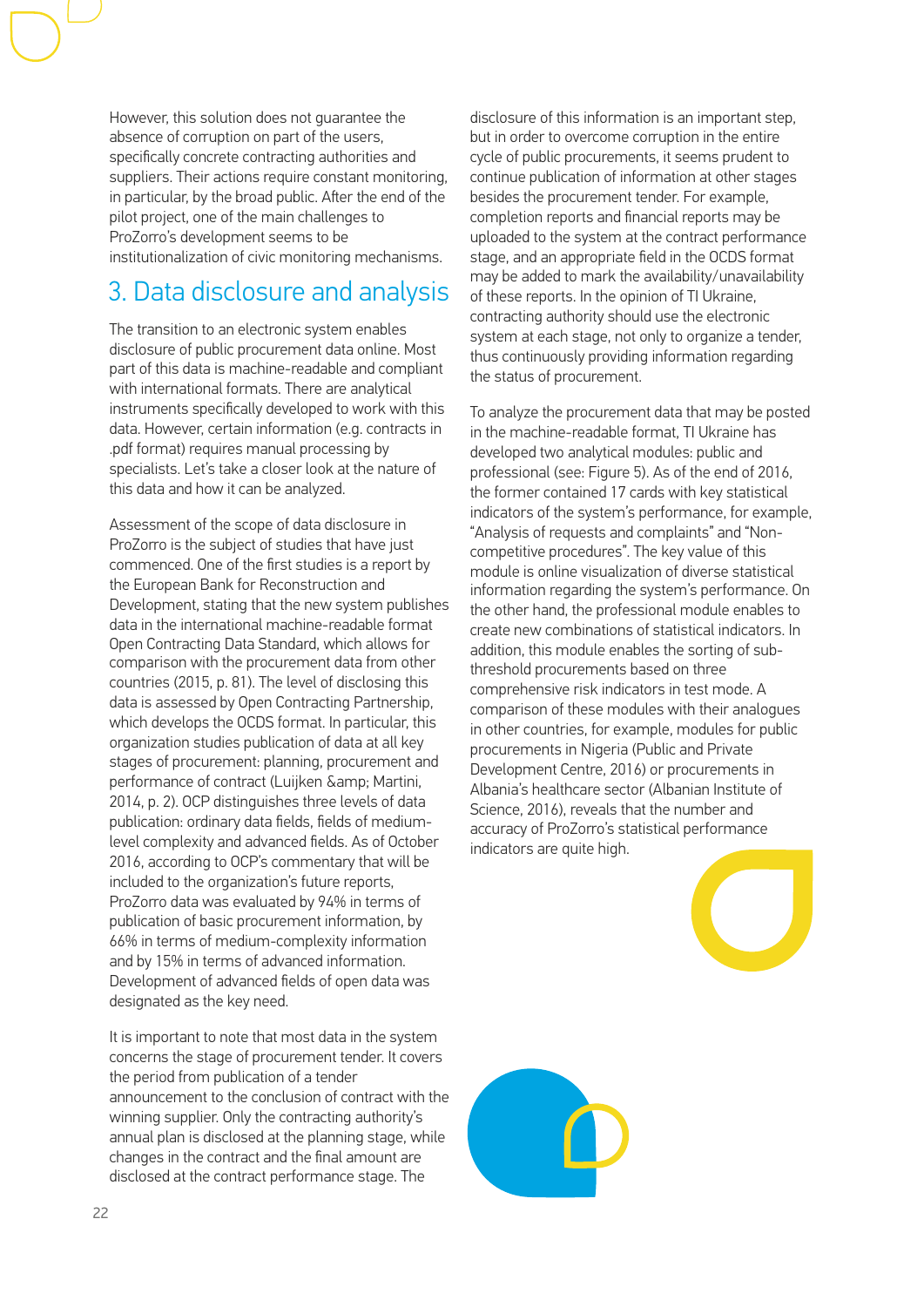*Homepage of ProZorro's public analytical module with all procedures as of 31.12.2016*

*Figure 5* 



Besides these modules, it is possible to perform manual analysis of documents published in the system. Most documents uploaded by contracting authorities and suppliers require expert evaluation. Usually, determination of the presence or absence of corruption in a particular procurement procedure requires legally substantiated interpretation and examination of the subject of procurement, in which machine-assisted analysis will hardly be helpful. This aspect is handled by specialized civic organizations, such as the Anticorruption Action Center or Public Control. The monitoring portal DOZORRO represents one of the first attempts to establish a centralized monitoring channel that would combine the work with analytical modules and interpretation of documents. TI Ukraine's vision is to develop a single platform for civic procurement monitoring, which must become an aggregator of feedbacks and the starting point for investigations by specialized organizations.

Among the flaws in data handling at this stage of ProZorro's development is the absence of sophisticated risk indicators embedded in analytical modules. Presently, automatic signaling of problematic tenders on the basis of certain indicators is available only for sub-threshold procurements. Consequently, there is no public search of tenders based on specified indicators. An example of such search is the public analytical portal in Georgia, where tenders may be sorted on the basis of six risk indicators (ТІ Georgia, 2016). Overall, the set of automated risk indicators must be

substantially expanded, and public instruments for work with this set must be created.

Another flaw is insufficient disclosure of data regarding planning and contract performance phases. Transition, to the maximum possible extent, of contracting authorities' work to online mode seems an advisable area of development. The quality of the data may be improved as well. Researchers from the Office for Financial and Economic Analysis at the Verkhovna Rada of Ukraine (2017) point out certain distortion of statistics due to errors made by contracting authorities when entering data manually, e.g. stating a phone number instead of price (p. 4). In this report, contract amount statistics are seldom used because of the manual entering of data. The system needs greater quantity and higher quality of machine-readable data.

Yet another flaw is the fact that the system is not integrated with certain important registers and procedures of the Law of Ukraine On Public Procurements. For instance, integration with the Unified State Register of Legal Entities, Sole Proprietorships and Civic Formations of the Ministry of Justice of Ukraine is absent at the time of writing this report (2017). This integration would allow to identify problematic suppliers at the tender offer submission stage. Moreover, not every procedure provided by the Law is presently available in the eprocurement system. For instance, framework agreements are noticeably absent, as their functional is still in the development phase. As we can see, in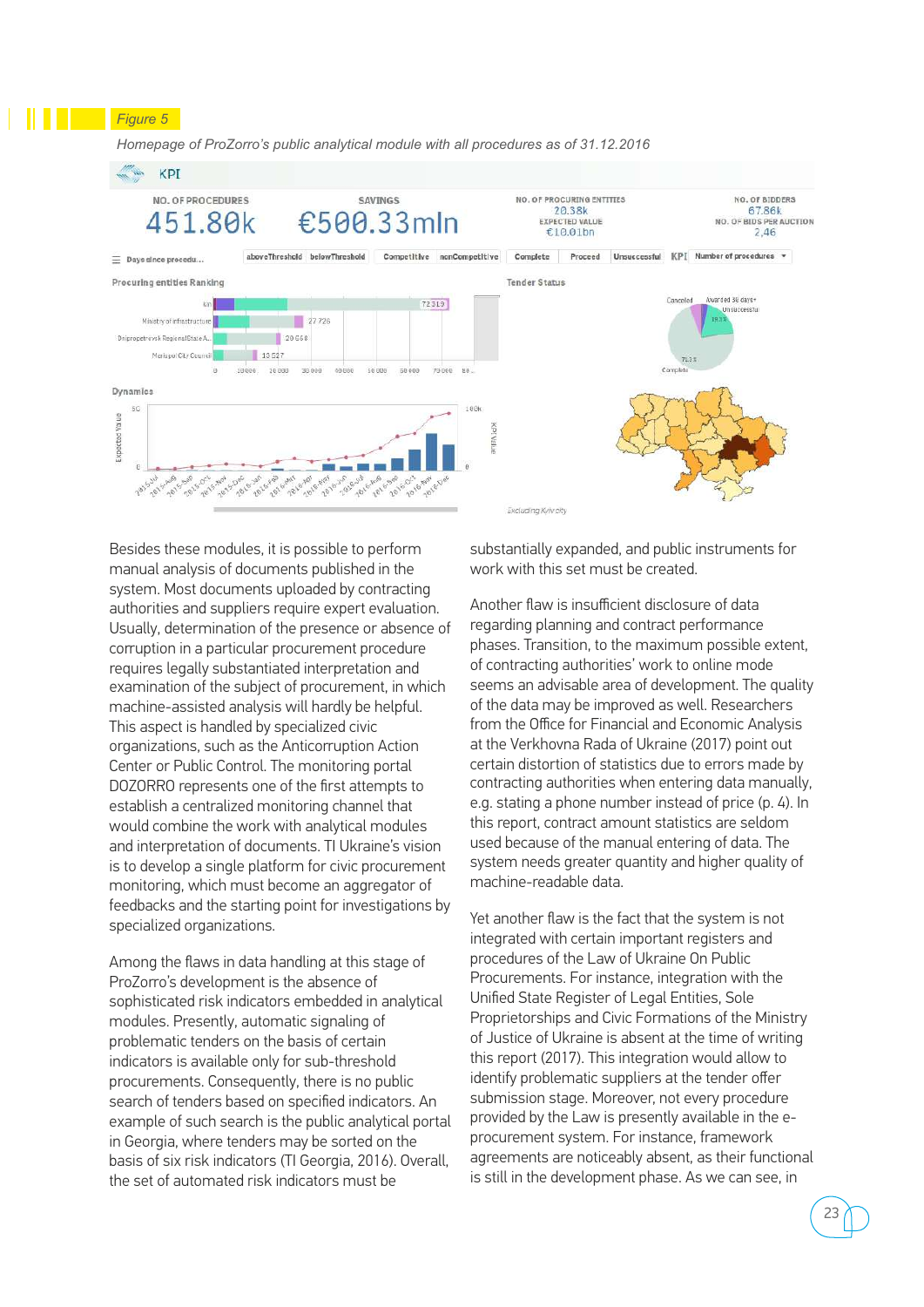order to fully deploy ProZorro, it seems advisable to automate all processes and add all procedures to the system.

Overall, ProZorro discloses a relatively high amount of procurement data. An important area of development seems to be publication of more complex data, e.g. contract performance information, and automation of the process of entering this data (wherever possible) to avoid errors. Extension of the contracting authorities' work with the system onto the whole procurement cycle is also necessary to combat corruption.

From the standpoint of monitoring infrastructure, there are two analytical modules developed and supported by TI Ukraine: for viewing key statistics and for doing research. These instruments allow for use of machine-readable data. Still, their usefulness for civic monitoring purposes has the potential for growth in the event of further development of risk indicators and data verification. In addition, other monitoring services are being developed on the basis of open data in ProZorro, such as Anticorruption Monitor<sup>12</sup> or YouControl.<sup>13</sup>

Documents regarding concluded procurements are uploaded for manual processing using free access. These documents contain substantial amount of procurement information not available in the machine-readable format. They require analysis by experts from specialized civic organizations. The next step may be work via a single procurement monitoring platform. This platform would help specialists representing the public make assessments using the capabilities of all available analytical instruments, and manage monitoring procedures.



13 YouControl website – <u>youcontrol.com.ua</u>  $24.$ 

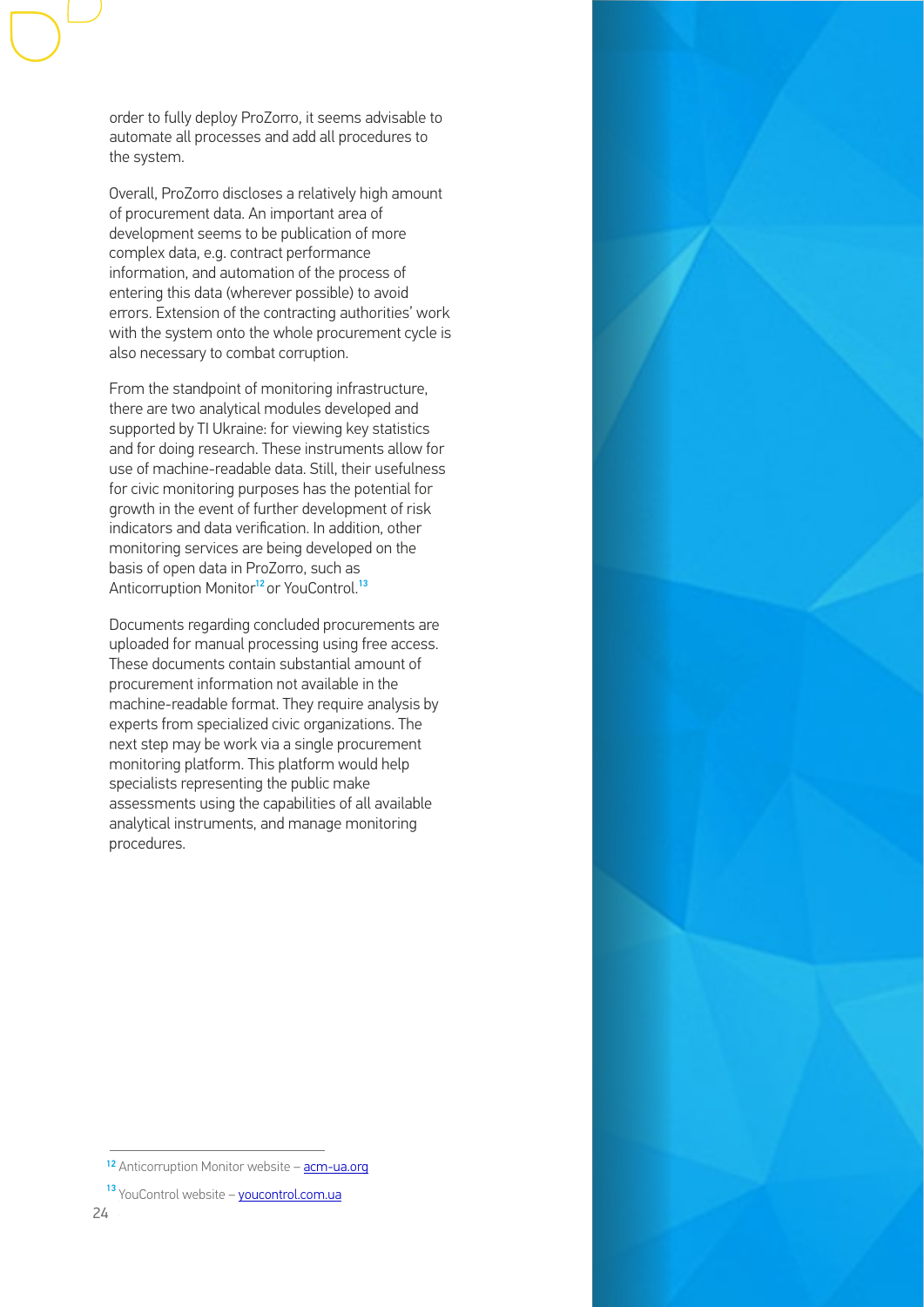# **SECTION III.**



D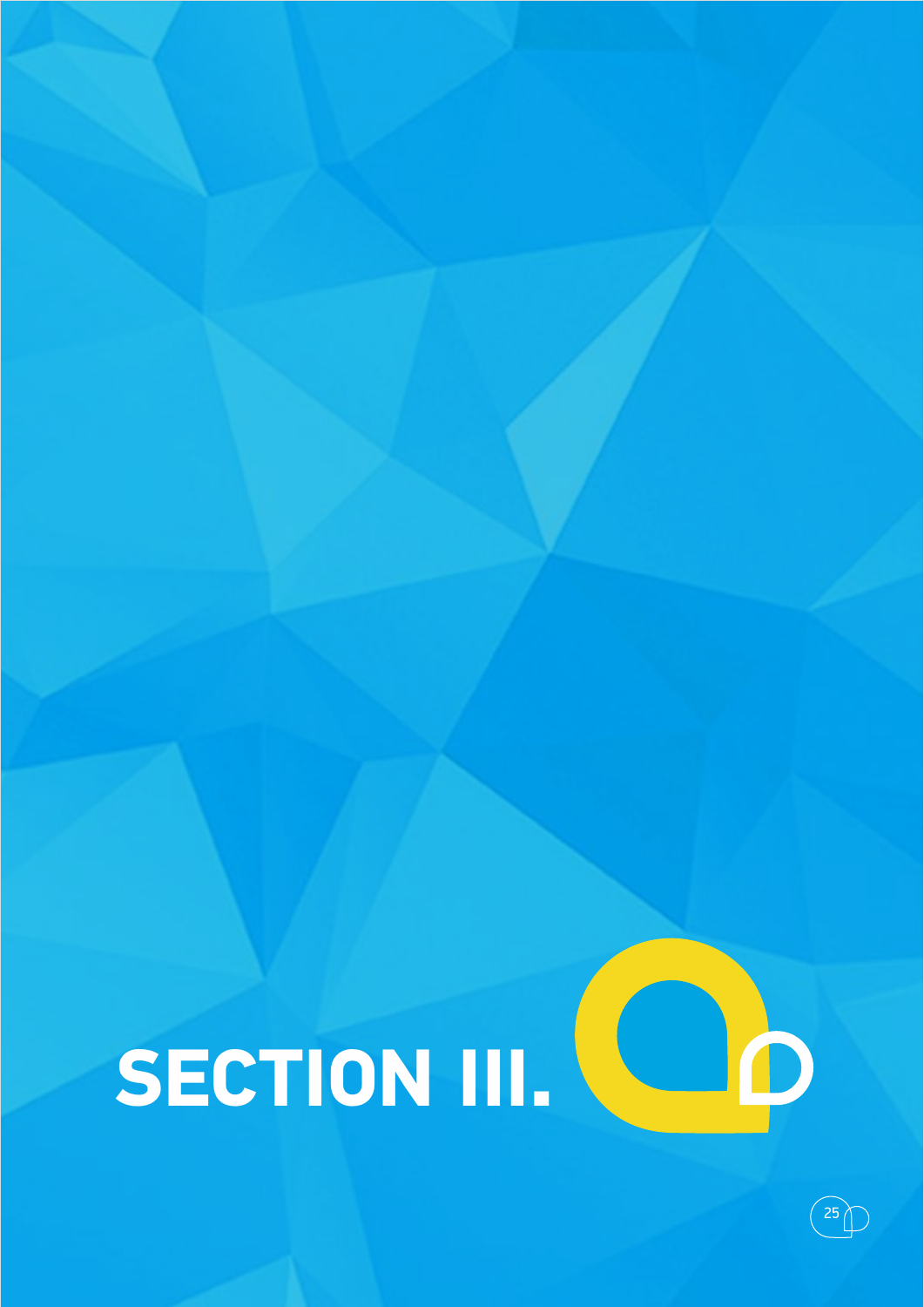### III. First five months of ProZorro's operation

Public procurements via ProZorro may be classified into groups based on various criteria. This section offers analysis of procurements concluded, i.e. reaching the point of signing a contract between contracting authority and supplier,<sup>14</sup> between 1 August and 31 December 2016. It means that the scope of analysis included procurements started prior to the extension of applicability of the Law On Public Procurements onto all contracting authorities in August 2016.<sup>15</sup> This decision allowed to enlarge the scope of data for analysis: at the stage of transition to a new system, it may be considered appropriate.

The analysis covers all procurement types available in ProZorro as of the end of 2016. We have reviewed the procedures designated by the Law above the thresholds of UAH 200 thousand for goods and services and UAH 1.5 million for works: open tenders and open tenders with English-language publication as a variation with somewhat different rules. Negotiation procedure was analyzed as well. In addition, we analyzed two procurement types used on the basis of bylaws, i.e. contract reporting and sub-threshold procurements. Moreover, we included negotiation procedure for defense procurements with the competitive selection option, regulated by the separate Law of Ukraine On the Procedure of Procuring Goods, Works and Services for Guaranteed Satisfaction of Defense Needs (VRU, 2017). Each of the aforementioned procurement types has certain specifics, which were taken into account in the analysis methodology.

### 1. General characteristics of concluded procurements

From the effective date of the Law On Public Procurements in August to the end of 2016, ProZorro has successfully concluded over 232 thousand procurement tenders containing almost 241 thousand lots with the expected value of over UAH 90.5 billion (see: Table 5). Of that amount, almost UAH 5.4 billion was saved.<sup>16</sup> This cost saving was achieved thanks to participation of almost 56 thousand companies and sole proprietorships, which submitted over 248 thousand offers. Almost 238 thousand contracts have been signed upon conclusion of procurement tenders. All that formed the dataset for subsequent analysis.





<sup>&</sup>lt;sup>16</sup> Cost saving is the difference between expected value of a lot and the winning offer.

<sup>&</sup>lt;sup>14</sup> Sampling was made by sorting procurements based on "Status" and "Last status date (period)" indicators in the professional analytical module bipro.prozorro.org.

<sup>&</sup>lt;sup>15</sup> The mentioned procurements were included for the purpose of enlarging the sampling for analysis. The purpose of this analysis is to study specifics of various procurement types, whereas it could be statistically imperfect due to transition to a new procurement system in 2016. It is expected that the 2017 report with the similar sampling will not have these problems.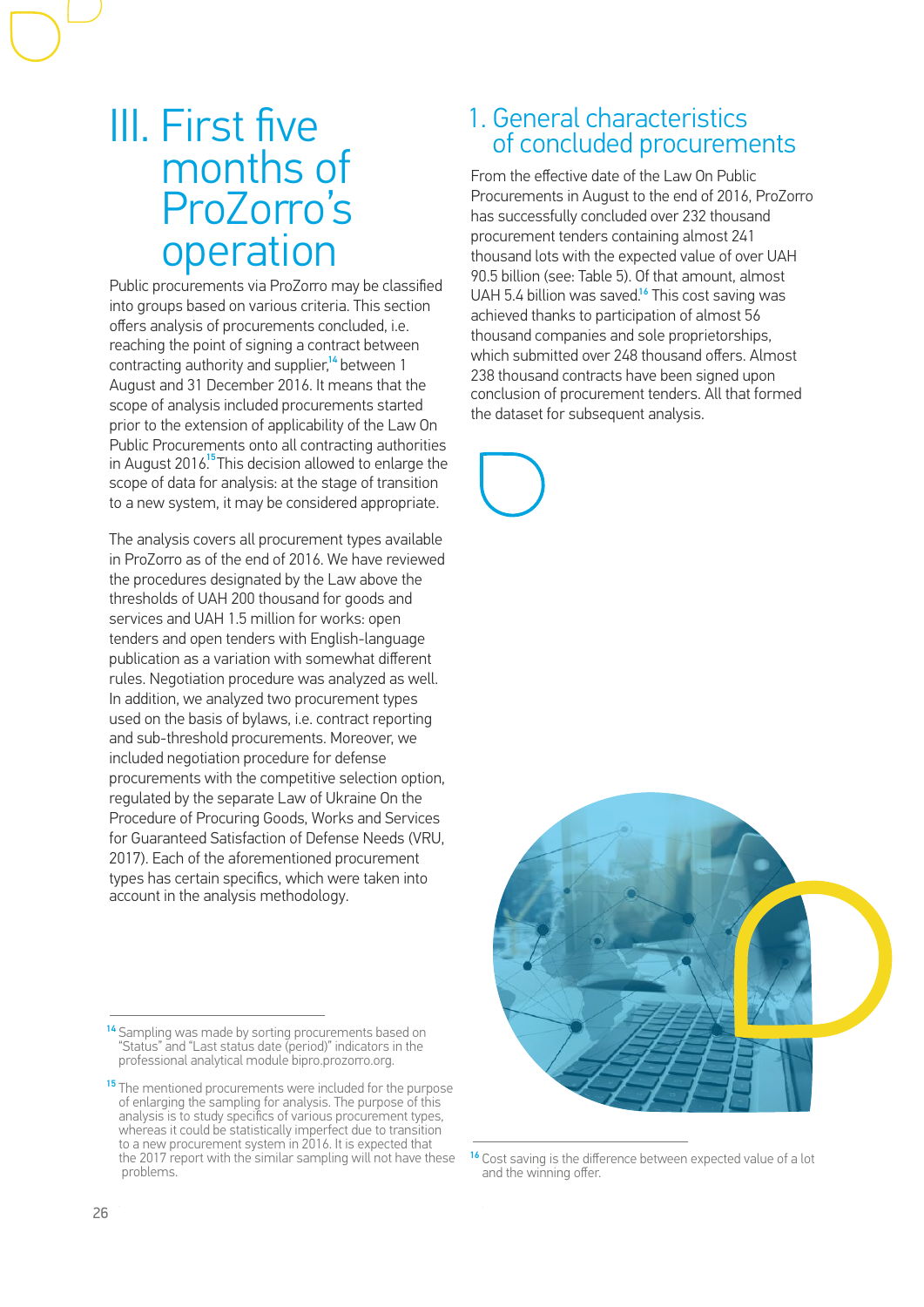### *Table 5*

 *Procurement statistics for all procurement types, August-December 2016*

|                                         | All procurement<br>types | Sub-threshold<br><i>procurements</i> | Open<br>tenders | Open tenders with<br>English-language<br>publication | Contract<br>reporting | <b>Negotiation</b><br>procedure | Negotiation<br>procedure for<br>defense<br>procurements |  |
|-----------------------------------------|--------------------------|--------------------------------------|-----------------|------------------------------------------------------|-----------------------|---------------------------------|---------------------------------------------------------|--|
| Number<br>of lots                       | 240.958                  | 90.988                               | 16.652          | 1.296                                                | 123.412               | 7.965                           | 645                                                     |  |
| Expected<br>value of lots<br>(UAH)      | 90.723.061.708           | 10.289.860.262                       | 20.084.673.232  | 17.909.274.322                                       | 21.529.175 411        | 15,373,500,579                  | 5.536.577 902                                           |  |
| Saving<br>(UAH)                         | 5.383.891.926            | 1.551.685.377                        | 2.235.948.449   | 1.391.210.287                                        | 0                     | 0                               | 205,047,813                                             |  |
| Number<br>of unique<br>tenderers        | 56.33117                 | 21.476                               | 11.167          | 1.116                                                | 38,018                | 2.641                           | 367                                                     |  |
| Number<br>of price<br>offers            | 248.594                  | 198.759                              | 44.939          | 3.372                                                | $\mathbf 0$           | 0                               | 1.524                                                   |  |
| Average<br>number<br>of price<br>offers | 2,3                      | 2,2                                  | 2,9             | 2,9                                                  |                       |                                 | 2,5                                                     |  |
| Number<br>of contracts                  | 238.229                  | 90.314                               | 14.896          | 1.079                                                | 123.412               | 7.965                           | 563                                                     |  |

<sup>17</sup> The number of unique tenderers for all procedures differs from the number of unique tenderers for each procedure. A tenderer may be unique for each separate procedure, but is counted only once for all procedures.

Cost savings are not calculated for two procurement types: "contract reporting" and "negotiation procedure". These procurement types do not envisage electronic descending-price auction, and therefore, the contract is signed with the supplier chosen at the contracting authority's discretion. The absence of cost saving calculation is explained by the fact that most contracting authorities state expected value of procurement after negotiation with the "winner", which makes calculation of saving redundant. Below, we will call these procurements non-competitive. A detailed analysis of these procedures can be found in section 2 of this part of the report.

"Sub-threshold procurements", "open tenders", "open tenders with English-language publication" and "negotiation procedure for defense procurements" are open for the submission of competitive offers. They envisage participation of several tenderers competing by lowering the price. Therefore, we will call these procurements competitive, and review them in section 3 of this part of the report.

### 2. Non-competitive procurements

First, let's review the procurement procedures we call non-competitive. ProZorro is often evaluated on the basis of cost savings or competition produced by electronic descending-price auctions (Kondratova and Samofalov, 2017). However, non-competitive procurements were responsible for 54.6% of lots and 40.7% of expected value of concluded procurements via ProZorro during the second half of 2016. These procurements contain corruption risks not inherent in competitive tenders. Because of that, they represent an interesting subject for analysis from the viewpoint of procurement corruptness.

### 2.1. Contract reporting

Reporting may be considered the main type of procurement during the analyzed period of 2016: 51.2% of all lots were published and 51.8% of all contracts made for procurements of this type. The expected value of its lots is almost UAH 21.5 billion, or 23.7% of the total value of lots in ProZorro – the highest figure for all types of e-procurement. It is worth noting that contracting authorities used this method to make contracts with over 38 thousand

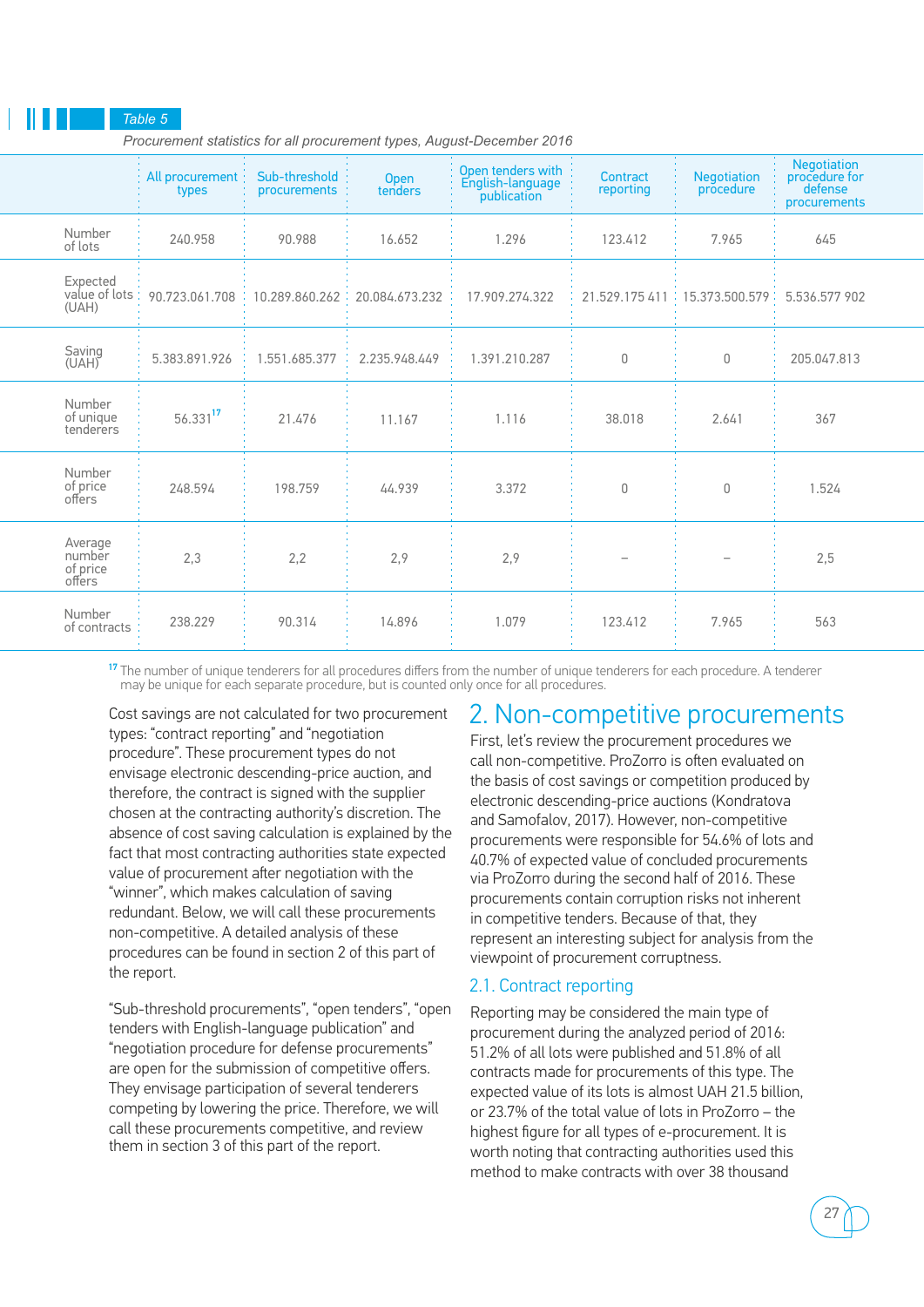unique tenderers, or 67.5% of the total number of unique tenderers in this system. Among the typical violations handled by TI Ukraine's legal advisors during November 2016 – January 2017,<sup>18</sup>two groups, "possible avoidance of competitive procurement procedures" and "too high contract prices", concern mostly reports. As we can see, most eprocurements in ProZorro during the analyzed period have been made via reporting.<sup>19</sup>The overwhelming majority of suppliers did not participate in competitive procurements.

## Nota bene

*Contract reporting is required from contracting authorities for procurements between UAH 50 thousand and 200 thousand for goods and services and UAH 1.5 million for works, if these contracting authorities do not make subthreshold procurement. For contracting authorities in certain sectors of economy, the lower threshold remains UAH 50 thousand, and the upper threshold is set at UAH 1 million for goods and services and UAH 5 million for works.* 

### 2.1.1. Relationship between the contracting authority and supplier

There are various approaches to the analysis of contract reporting. The first of those used in this study was borrowed from methodology of Transparency International Armenia: combination of the number of lots and expected value, distributed between the contracting authority and a particular supplier. According to this method, procurement data was sorted on the basis of two indicators of relationship between suppliers and contracting authorities: percentage of a contracting authority's engagement with a particular supplier in terms of the number of lots<sup>20</sup>and expected value of lots.<sup>21</sup> In this subsection, a relationship is regarded as close, if at least 70% of contracts and at least 50% of

expected value of procurements of a particular contracting authority is handled by the same supplier. Our analysis covered contracting authorities which reported on at least 40 lots. This framework was set empirically: above these indicators, the instances of relationship between contracting authorities and suppliers are almost nonexistent. It is important to stress that these limits may vary depending on the dataset taken for analysis.

The analysis has revealed four instances in which over 70% of contracts and 50% of the total value of contracting authority's lots went to the same supplier (see: Table 6). In all these cases, only one contracting authority made contracts with the supplier, and solely via reporting procedure. During the selected period, these suppliers have not won a single competitive procurement tender. Three of these cases involved supply of foods to small towns and villages, and the fourth one concerned repair of outdoor lighting in Zaporizhia. In the case of lighting repair, a natural monopoly may be involved. On the other hand, the food procurements did not exceed UAH 200 thousand, and were repeated every month. Therefore, the contracting authorities did not take the opportunity to make a sub-threshold procurement, even though they had time to do it.



<sup>&</sup>lt;sup>18</sup> Violations reviewed in January 2017 were included to the analysis, because they mostly concern the procurements completed in late 2016.

<sup>&</sup>lt;sup>19</sup> The assumption made to explain these statistics is that a substantial number of competitive procurements in 2016 were made prior to the effective date of the new Law. It will be possible to check whether contract reporting is the main procurement type by analyzing procurements concluded in the first half of 2017.

<sup>&</sup>lt;sup>20</sup> The number of lots equals the number of contracts for concluded non-competitive procurements.

<sup>&</sup>lt;sup>21</sup> Similar to the previous note, the expected value of lots equals to the value of contracts.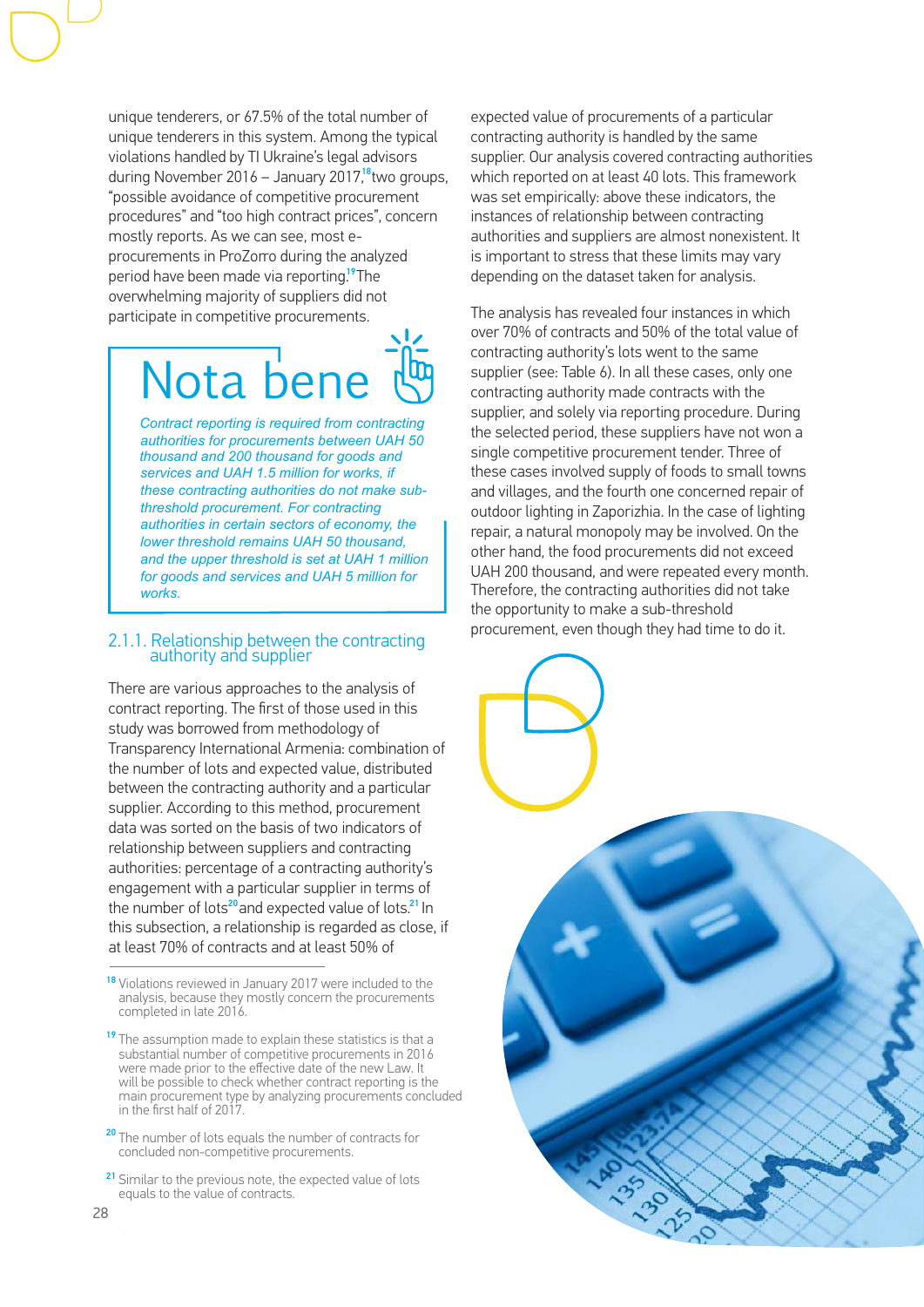### *Table 6*

*Close relationship between contracting authorities and suppliers when reporting on contracts: more than 70% of contracts and 50% of value*

|                                                                     | Organizer                                                                                | <b>Reports</b>                                      | <b>Number</b><br>of lots | Percentage<br>of participation | <b>Expected value</b><br>of lots (UAH) | Percentage<br>of participation |  |
|---------------------------------------------------------------------|------------------------------------------------------------------------------------------|-----------------------------------------------------|--------------------------|--------------------------------|----------------------------------------|--------------------------------|--|
|                                                                     | Miliiv Village                                                                           | All tenderers                                       | 90                       | 100%                           | 142.559                                | 100%                           |  |
|                                                                     | Council                                                                                  | Sole Proprietor<br>0.S. Hakman                      | 82                       | 91%                            | 98.626                                 | 69%                            |  |
|                                                                     | Department                                                                               | All tenderers                                       | 89                       | 100%                           | 16.115.121                             | 100%                           |  |
| of Infrastructure<br>and Landscaping,<br>Zaporizhia<br>City Council | Zaporizhmisksvitlo,<br>Municipal<br>Enterprise<br>of Outdoor<br><b>Lighting Networks</b> | 80                                                  | 90%                      | 14.679.810                     | 91%                                    |                                |  |
|                                                                     | Petrychanka<br>Psycho-                                                                   | All tenderers                                       | 194                      | 100%                           | 856.250                                | 100%                           |  |
| Neurological<br>Boarding<br>Institution                             |                                                                                          | Sole Proprietor<br>Vasyl Vasyliovych<br>Kushnirchuk | 144                      | 74%                            | 462.614                                | 54%                            |  |
|                                                                     |                                                                                          | All tenderers                                       | 49                       | 100%                           | 234.949                                | 100%                           |  |
|                                                                     | <b>NPNBI</b>                                                                             | Sole Proprietor<br>I.Y. Adzhalov                    | 44                       | 90%                            | 163.650                                | 70%                            |  |
|                                                                     |                                                                                          |                                                     |                          |                                |                                        |                                |  |

The second sampling was made using the following combination: the percentage of participation in terms of the value exceeds 60% and in terms of the number of contracts 50% (see: Table 7). The value-based limit was lowered, because the instances of too high percentage of participation in terms of this indicator are almost nonexistent.

### *Table 7*

*Close relationship between contracting authorities and suppliers when reporting on contracts: more than 60% of value and 50% of contracts*

|                                            | Organizer                                                    | <b>Reports</b>                          | <b>Number</b><br>of lots | Percentage<br>of participation | <b>Expected value</b><br>of lots (UAH) | Percentage<br>of participation |  |
|--------------------------------------------|--------------------------------------------------------------|-----------------------------------------|--------------------------|--------------------------------|----------------------------------------|--------------------------------|--|
|                                            | Department of<br>Housing and<br>Utilities.                   | All tenderers<br><b>ABZ Private</b>     | 92<br>53                 | 100%                           | 22.103.970<br>13.295.202               | 100%                           |  |
|                                            | <b>Melitopol City</b><br>Council of the<br>Zaporizhia Oblast | Enterprise                              |                          | 58%                            |                                        | 60%                            |  |
|                                            | Slava Specialized                                            | All tenderers                           | 103                      | 100%                           | 4.954.405                              | 100%                           |  |
| Myrhorod<br>Sanatorium                     | Sole Proprietor<br>V. I. Serhiienko                          | 50                                      | 49%                      | 3.131.691                      | 63%                                    |                                |  |
|                                            | Vinnytsiamiskteplo-<br>energo Municipal                      | All tenderers                           | 134                      | 100%                           | 12.336.219                             | 100%                           |  |
| Enterprise of<br>Vinnytsia City<br>Council | TB Technostyle<br>Limited Liability<br>Company               | 104                                     | 78%                      | 8.349.056                      | 68%                                    |                                |  |
|                                            | Novosavvtske                                                 | All tenderers                           | 111                      | 100%                           | 524.316                                | 100%                           |  |
|                                            | Psycho-<br>Neurological<br>Boarding Institution              | Sole Proprietor<br>I.Y. Adzhalov        | 60                       | 54%                            | 273.854                                | 52%                            |  |
|                                            |                                                              | Sole Proprietor<br><b>B.Y. Adzhalov</b> | 41                       | 37%                            | 231.781                                | 44%                            |  |
|                                            |                                                              |                                         |                          |                                |                                        |                                |  |

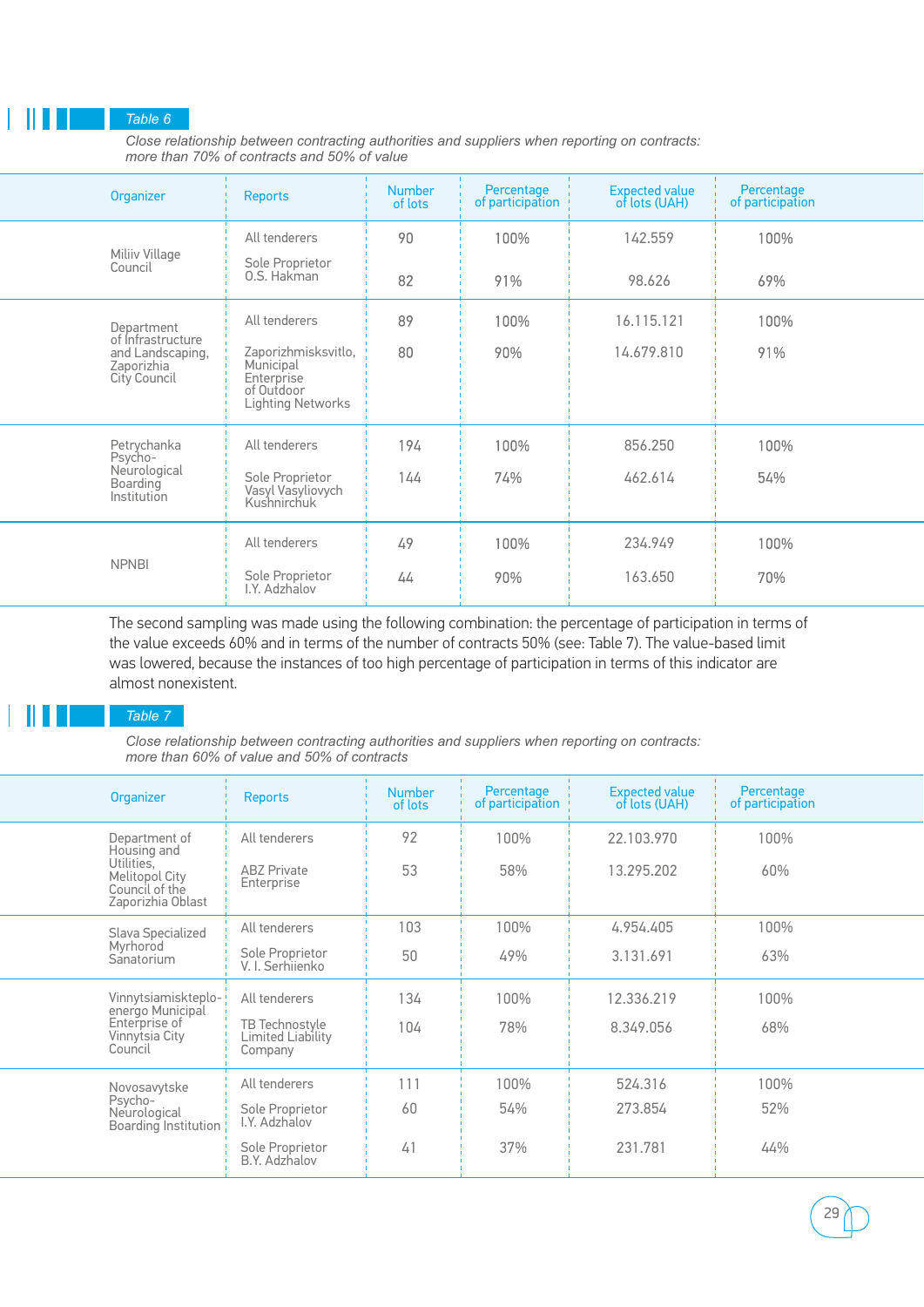The analysis has revealed four instances of close relationship. In two of them, suppliers received contracts on the basis of reports not only from the mentioned contracting authority, and they have won competitive tenders as well. In particular, supply of foods to Slava Specialized Myrhorod Sanatorium amounts to only 12.7% of all contracts made by Sole Proprietor Volodymyr Ivanovych Serhiienko during this period, and also, this tenderer has won competitive tenders; therefore, his relationship with the contracting authority is hardly abnormal. On the other hand, the case worth closer attention involves Novosavytske Psycho-Neurological Boarding Institution and the Adzhalov brothers, who received the total of 96% of contract value and 91% of lots on food procurement from this contracting authority. This procuring entity requires scrutiny by controlling authorities.

### *CASE 1: Vegetables from the Adzhalov brothers*

### Description of problem:

Two suppliers, brothers I.Y. Adzhalov and B.Y. Adzhalov, work with only one contracting authority procuring food supplies from them. In total, they received 145 out of the 160 lots available from this contracting authority. Their lots are valued at almost UAH 670 thousand. The aforementioned tenderers do not participate in competitive procurements. An interesting fact: the organizer of this tender introduces itself under two different names: NPNBI and Novosavytske Psycho-Neurological Boarding Institution, and therefore, its procurements are statistically registered for two different organizers.

### Examples of tenders:

UA-2016-12-27-002455-b UA-2016-12-22-000638-b UA-2016-12-22-000312-b UA-2016-12-14-000512-b UA-2016-12-14-000351-b

### 2.1.2. Avoidance of open tenders

Ordinary contracting authorities may enter into direct contracts solely in the cases when the expected value of a subject of procurement does not exceed UAH 200 thousand for goods and services and UAH 1.5 million for works. In order to identify avoidance of open competitive tenders, it is advisable to analyze procurements close to the aforementioned thresholds. The expected value of a subject of

procurement is calculated as the fraction obtained by dividing the expected value of all lots of a contracting authority by the number of these lots.

In the case of goods and services, we selected for analysis purposes the expected value of lots from UAH 185 thousand (inclusively) to UAH 200 thousand. The analysis has revealed 3,829 cases when the average price of contract between a particular contracting authority and tenderer fell within this range. Of them, only 97 contained five or more lots, whereas the overwhelming majority were separate procurements from unique tenderers. It is worth noting that these 97 cases alone were responsible for over UAH 198 million in expected value (see: Annex 1). Such a large dataset may contain numerous unidentified violations. Another problematic aspect is checking procurement documentation of almost 4 thousand organizers.

### *CASE 2:*

*Approach of Krasnoarmiiskvuhillia State Enterprise*

### Description of problem:

12 lots of boiler equipment and spare parts thereto, valued at almost UAH 2.3 million in total, have been bought from Alliance Trade Group Limited. The average value of one lot is almost UAH 190 thousand, and in three cases exceeds UAH 195 thousand. Splitting of the subject of procurement is probable in this case. Moreover, the contracting authority continues this practice in 2017 regardless of the subject of procurement, as TI Ukraine's legal advisors have discovered (Hohol, 2017).

### Examples of tenders:

UA-2016-12-02-000989-c UA-2016-12-02-000958-c UA-2016-12-02-000802-b UA-2016-12-02-000559-b UA-2016-12-02-000420-b

thousand U

Speaking about works, the price range for analysis of e-procurements was set between UAH 1.45 million inclusively and UAH 1.5 million. 174 cases fell within this range. Considering that works require more time and resources than providing goods and services, there can't be many lots. Only 11 cases with more than two lots have been found, while the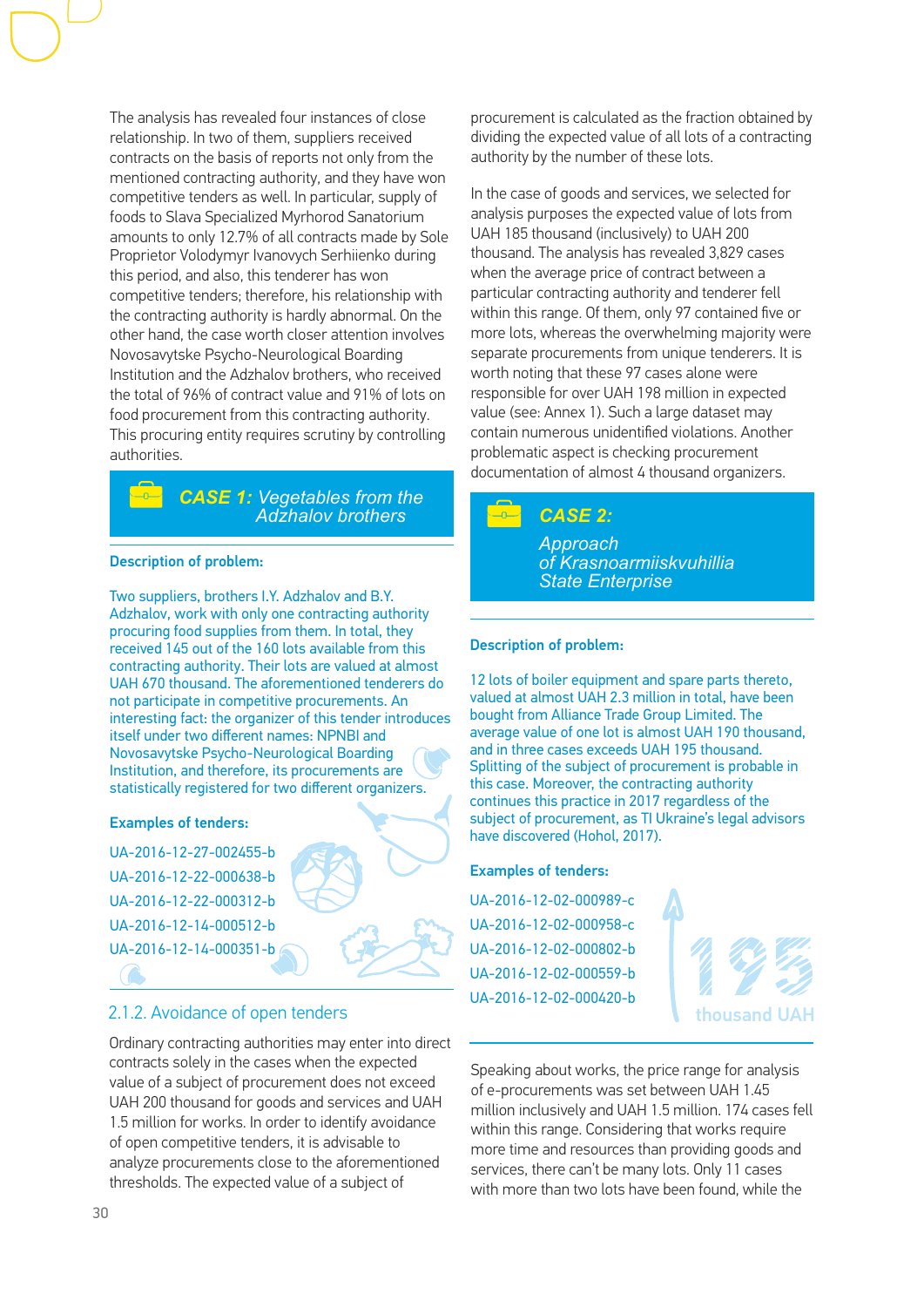overwhelming majority were separate procurements from new tenderers. It is important to stress that these 11 cases alone are responsible for UAH 68 million in expected value (see: Annex 2). In this respect, civic monitoring is easier comparing to the procurement of goods and services, because the number of cases for analysis is much lower.

### *CASE 3: Cartridge filling – priceless*

### Description of problem:

By reporting on the contract, Snake Workshop LLC has filled 137 printer cartridges for the National School of Judges of Ukraine in November-December 2016 for the payment of UAH 30.6 thousand. And in January 2017, the same supplier has won an open tender, featuring nine tenderers, on the supply of cartridges to Ukragroleasing National Joint-Stock Company. The price offer for the filling of 1150 cartridges was almost UAH 50 thousand. In the case of contract reporting, there is a high probability of the contracting authority setting artificial payment limits, whereas the market price of these services is lower (Tamrazov, 2017)

### Examples of tenders:

UA-2016-12-02-000506-b UA-2016-11-04-000857-a UA-2017-01-11-000249-c



In sum, contract reporting requires civic monitoring, because during the analyzed period, this procedure was responsible for over half of concluded contracts, almost quarter of spending and registration of twothirds of unique tenderers in the e-procurement system. A search of close relationships between contracting authorities and suppliers over a long period of time has revealed six instances in which the winner works with one contracting authority only, via reports. Almost UAH 30 million was spent on these procurements alone. A search of avoidance of open tenders has revealed 3,829 instances involving procurement of goods and services, and 174 instances of procurement of works falling within the risk zone. Almost UAH 266 million was spent on those of them listed in annexes to this report. The potential reasons for spending such substantial amounts via contract reporting may include the contracting authority's unwillingness to conduct subthreshold procurements, supplier's unpreparedness for competition, splitting the subject of procurement

to avoid open tenders, and contracting authority setting expected value non-conformant with market prices.

### 2.2. Negotiation procedure

This procedure is discussed in our report briefly. The reason is that it is used mostly for procurements from natural monopolists. An example is the supply of utility services. When monitoring this procedure, it is important to pay attention to the subject of procurement and supplier. In particular, AMCU (2016) has the list of suppliers authorized to use negotiation procedure.

## Nota ben

*Contracting authorities may use negotiation procedure for procurements starting from UAH 200 thousand for goods and services and UAH 1.5 million for works. For contracting authorities in certain sectors of economy, the threshold is UAH 1 million for goods and UAH 5 million for works.*

During the selected period, only 3.3% of lots have been procured via negotiation. The expected value of these lots is quite substantial: over UAH 15 billion, or almost 16.9% of the total expected value, because the services like, for example, heat supply are relatively expensive. During November 2016 – January 2017, TI Ukraine's legal advisors registered no violations under this procedure. So, it has a niche purpose: procurements in the conditions of monopoly. An analysis of procurements under this procedure must be focused on deviations from the aforementioned purpose.



31

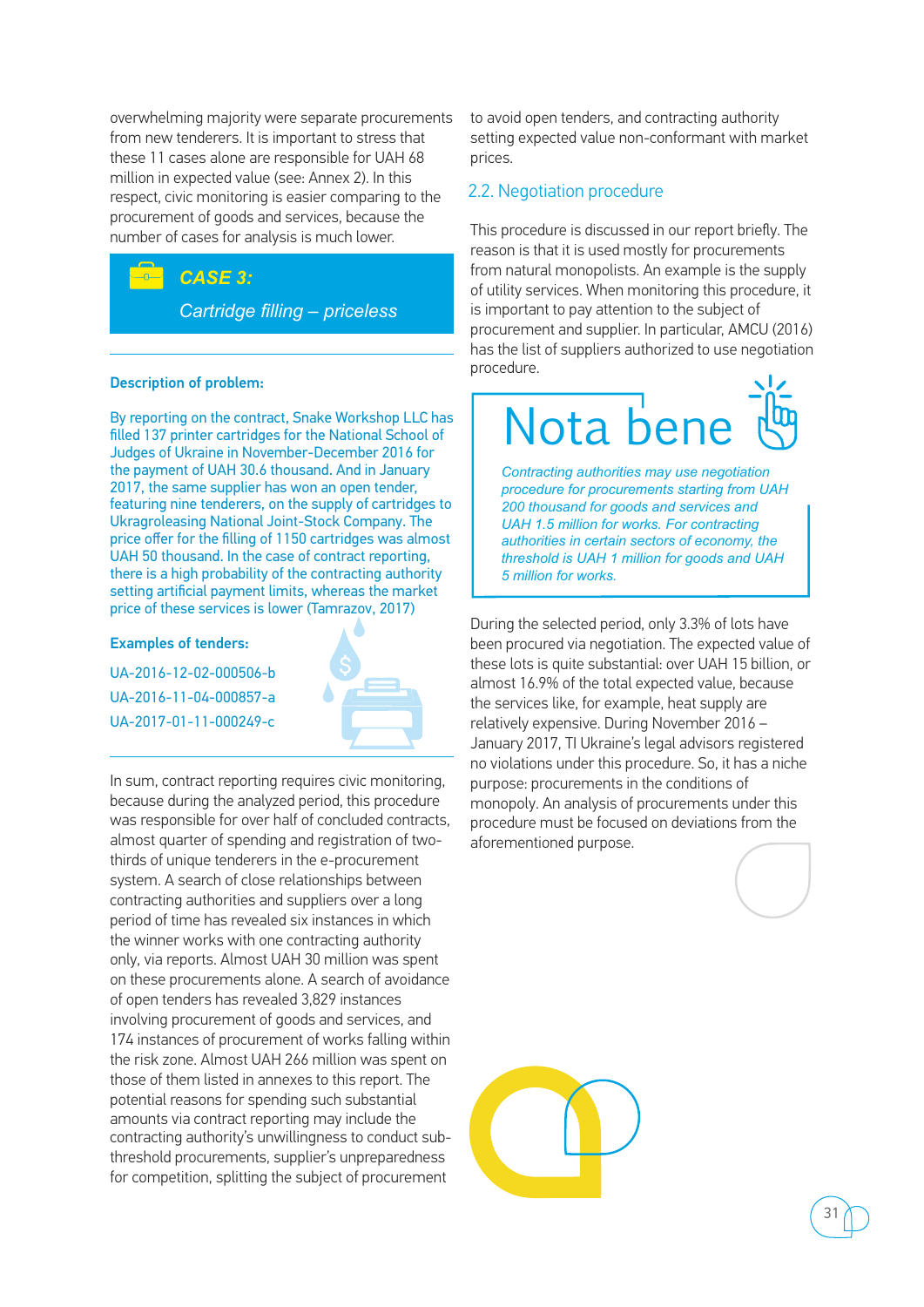| Table 8<br>Reasons for using negotiation procedure        |                       |                             |
|-----------------------------------------------------------|-----------------------|-----------------------------|
| <b>REASON</b>                                             | <b>NUMBER OF LOTS</b> | <b>EXPECTED VALUE (UAH)</b> |
| <b>ALL REASONS</b>                                        | 7.965                 | 15.373.500.579              |
| Absence<br>of competition                                 | 5.026                 | 10.657.193.907              |
| Procurement<br>of works of art                            | 637                   | 584.329.984                 |
| Procurement<br>of legal<br>services                       | 21                    | 439.708.876                 |
| Contracting authority<br>has canceled the tender<br>twice | 1.656                 | 1.546.036.715               |
| Urgent<br>procurement                                     | 118                   | 258.272.970                 |
| Additional<br>construction<br>work is required            | 182                   | 861.515.788                 |
| Additional procurement<br>is required                     | 316                   | 1.019.544.794               |
| Not stated                                                | 9                     | 6.897.545                   |

32

 $\pm 0.111\pm$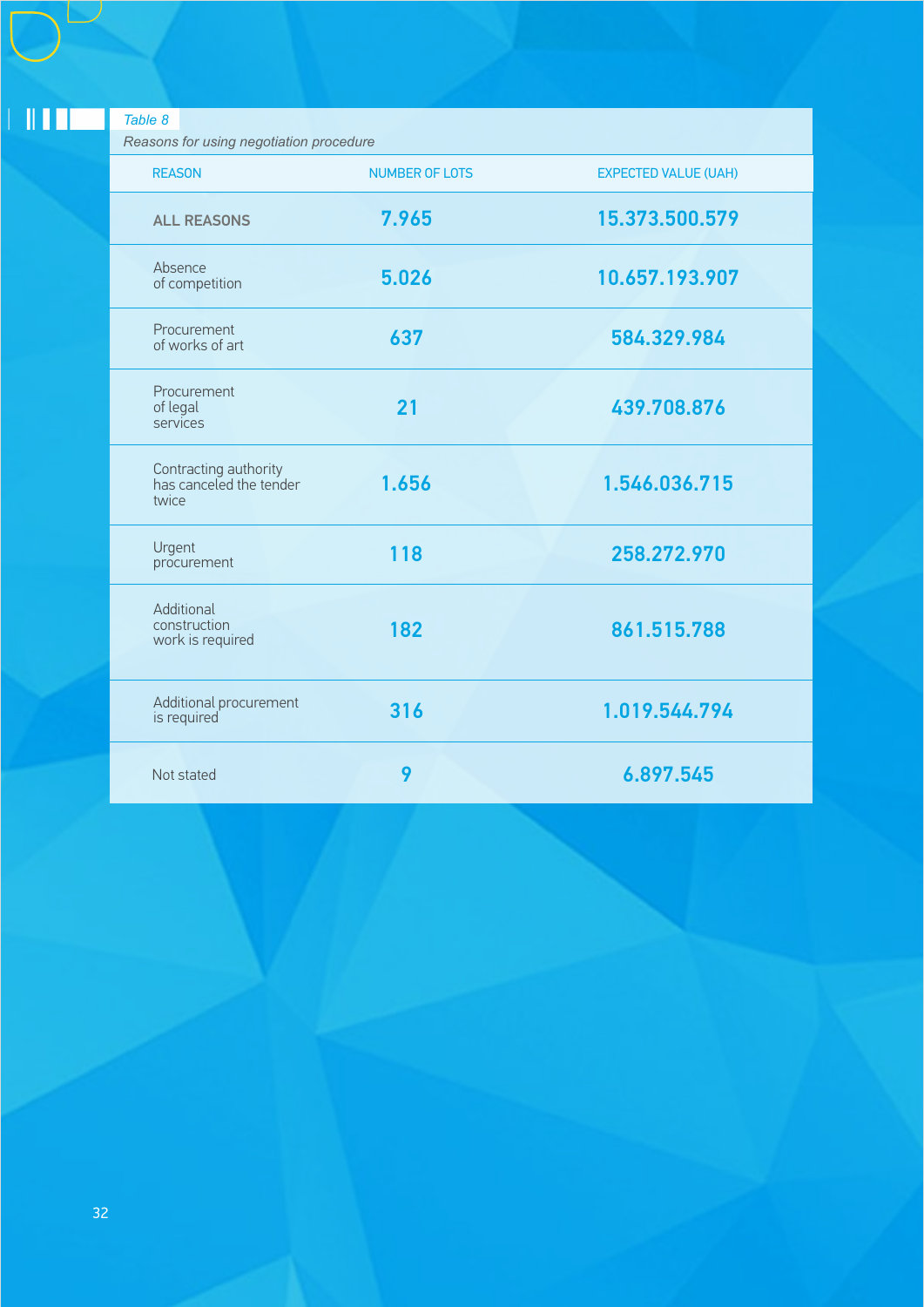Predictably, the most common reason for using negotiation procedure is the "absence of competition" (see: Table 8). This reason resulted in the use of negotiation in the case of 63.1% of lots with the expected value of 69.3% of the total value of lots under this procedure. The second most common reason is cancellation of tender by the contracting authority twice: 20.8% and 10.1%, respectively. The cancellation may be justified or not – for example, because of ungrounded disqualification of tenderers. This reason was used for spending almost UAH 1.5 billion via negotiation. The four other reasons, such as procurement of works of art and additional works, are responsible for less than 16% of lots and 21% of value in total. The legality of their use must also be checked using particular procurements as examples.

### *CASE 4:*

*Unique school textbooks*

### Description of problem:

Department of Education, Youth and Sport of Sarny Raion State Administration has procured 13 lots of textbooks for 4 th to 7 th grades under negotiation procedure. In each case, the reason was cancellation of two previous tenders. The value of these procurements was over UAH 300 thousand. The contracting authority's inclination toward negotiation is noticeable: this procedure is used with different suppliers.

### Examples of tenders:

UA-2016-12-16-000791-b UA-2016-11-11-000439-a UA-2016-11-04-000753-a UA-2016-11-04-000579-c UA-2016-11-04-000488-c



The use of negotiation procedure to procure works of art is rare. Nevertheless, 637 lots valued at over UAH 0.5 billion have found their supplier during the analyzed period thanks to this variant of negotiation procedure. These instances require detailed analysis for the purpose of justification of using negotiation.



### *CASE 5:*

*Eurovision Song Contest: a view from the inside*

### Description of problem:

Two lots of works of art have been procured: one for development of stage design valued at UAH 4.8 million, and the other for development of the contest's creative concept valued at over UAH 400 thousand. According to internal orders, the National Television and Radio Company of Ukraine has organized two internal competitions for these procurements. No appeal procedure has been set, due to urgency of procurements. At the same time, the aforementioned procurements have been made in late December 2016, whereas the resolution of the Cabinet of Ministers of Ukraine ordering them has appeared on 21 October, i.e. more than two months earlier.

### Examples of tenders:

UA-2016-12-22-003323-b UA-2016-12-22-003325-b



Overall, negotiation procedure is used in the exceptional cases provided by the Law. It is responsible for a small number of procurements (3.3% of the total number of lots), but their value is quite substantial (16.9% of the total expected value). Procurements under this procedure must be checked for the impossibility of competitive tenders. In particular, almost UAH 1.5 billion was spent via negotiation because of the cancellation of two tenders, and further UAH 0.5 billion-plus on the procurement of works of art. The example of procurements as part of preparation for the Eurovision casts doubts on the urgency of these purchases. Possible problems include untimely procurement planning by contracting authority or relationship with a supplier chosen in advance.

### 3. Competitive procurements

Creation of a competitive environment has been declared the goal of the Law of Ukraine On Public Procurements. Most legislative acts in the public procurement sector regulate competitive tenders, whereas non-competitive procedures are exceptions with a clearly defined scope of application. Because of that, it is important to evaluate ProZorro's performance based on competitive tenders.

### 3.1. Competition trends

During the analyzed period, each competitive procurement type showed a somewhat different



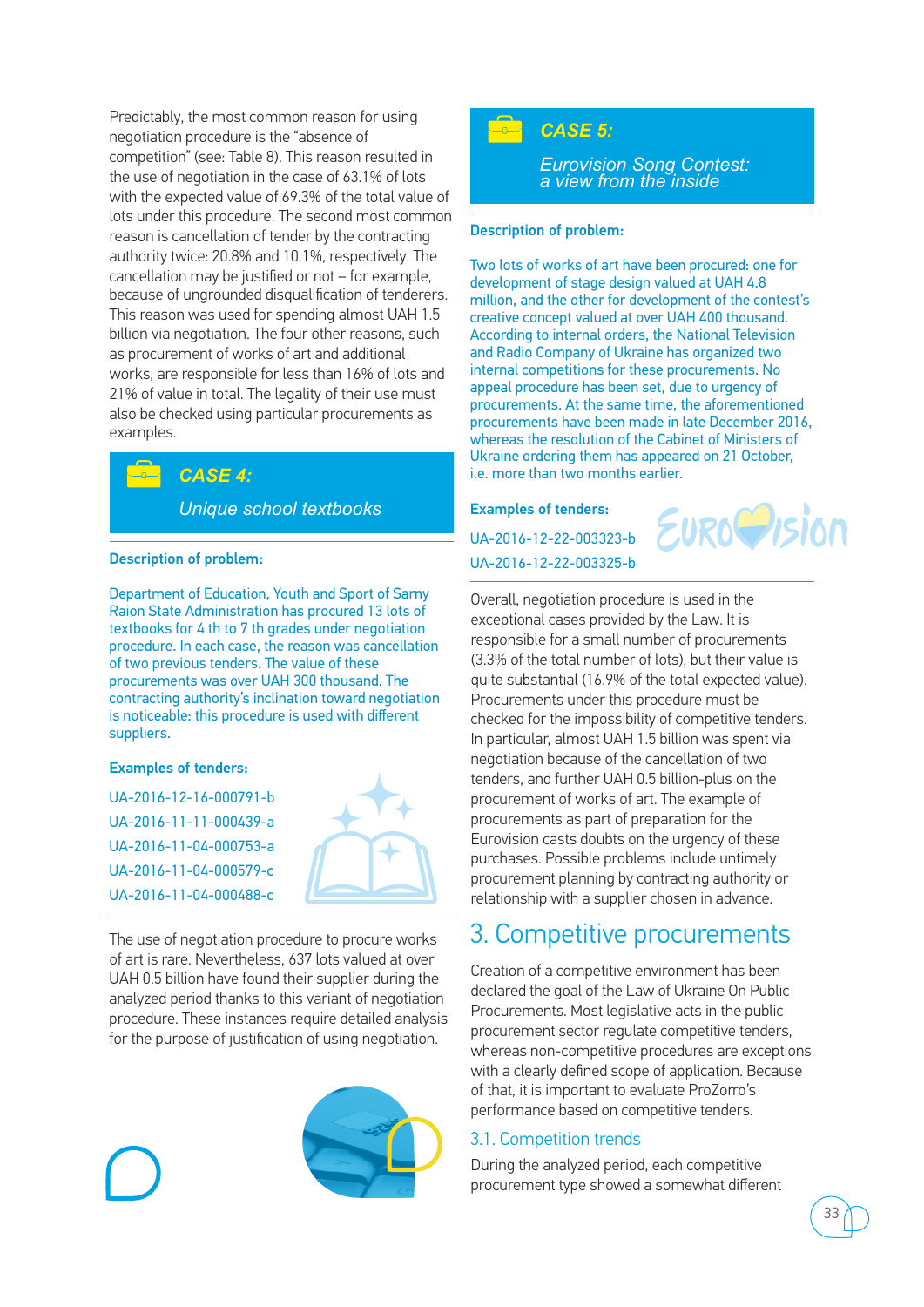competition trend.<sup>22</sup> Thus, sub-threshold procurements<sup>23</sup> demonstrated a trend toward monthly decline of competition from 2.3 offers per tender in September to 2.05 in December (see: Diagram 1). Similar pattern is observed for open tenders: a monthly decline from 3.3 in August to 2.8 in December. These two procurement types are the most common: they were used to submit 98% of all price offers and announce lots with 33.5% of expected value of all procurements concluded via ProZorro. In the case of open tenders with Englishlanguage publication and negotiation procedure for defense procurements, competition does not have such a linear trend, fluctuating monthly. However, these procurement types are responsible for only 2% of price offers. Therefore, it is fair to say that overall, competition has the tendency to decline.

### *Diagram 1*

 *Competition dynamics, August-December 2016*



Negative competition trend is an interesting subject for analysis, especially in the context of positive characteristics and awards received by ProZorro. The following were considered among the possible reasons for declining competition:

- declining number of tenderers;
- growing number of e-procurements, outpacing the growth of the number of tenderers.

The first hypothesis was checked on the basis of the number of unique tenderers participating in procurements under a particular procedure during particular month. For sub-threshold procurements, open tenders and open tenders with Englishlanguage publication, this number was increasing every month. For instance, for sub-threshold procurements the number of tenderers was 7,168 in August, 8,150 in September, 8,513 in October, 9,412 in November, reaching 10,988 in December. This trend was confirmed for negotiation procedure for defense procurements as well, except in December when the number of tenderers was slightly lower than in November: 133 and 138, respectively. Therefore, this hypothesis turned out to be wrong. It is fair to say that the number of tenderers at e-procurement tenders has been continuously growing during the second half of 2016.

The second hypothesis assumes that the number of procurements is growing faster than the market activity. The check was done by comparing the growth of the number of lots and the number of unique tenderers (see: Diagram 2). In the case of sub-threshold procurements, the number of tenderers increases by half, whereas the number of lots increases more than twofold during the period selected for analysis. It is worth noting that the number of lots is growing every month. This trend is maintained by the open tender procedure as well, where the number of lots at concluded procurement tenders in December has exceeded the number of tenderers: 7,040 and 6,177, respectively. Note that the greater number of lots versus the number of tenderers is a norm. In the case of the other two procedures, indicators are fluctuating, but still, the number of lots is increasing faster. Therefore, this hypothesis was confirmed: the e-procurement system undergoes the period when the number of procurements is growing at the speedier rate than the number of tenderers. It may be explained by the fact that its use became mandatory at the national level effective August 2016.<sup>24</sup> Potential suppliers do not cover such a rapid growth of the market.

<sup>&</sup>lt;sup>22</sup> The competition indicator is measured on the basis of the average number of offers received during one procurement 23 tender.

It is worth noting that the average level of competition in sub-threshold procurements takes into account all successful tenders attended by at least one tenderer. For open tenders, successful procedure requires at least two tenderers. If sub-threshold procurements with only one tenderer were to be excluded from statistics, the level of competition would exceed three offers per tender.

<sup>&</sup>lt;sup>24</sup> This statement is valid for the selected data array: procurements concluded during August-December 2016. Some of these procurements have started prior to the effective date of the Law in early August. Therefore, we observe a gradual increase of the number of concluded lots during the selected months, peaking in December (when the least number of procurement tenders started before August were left in the system).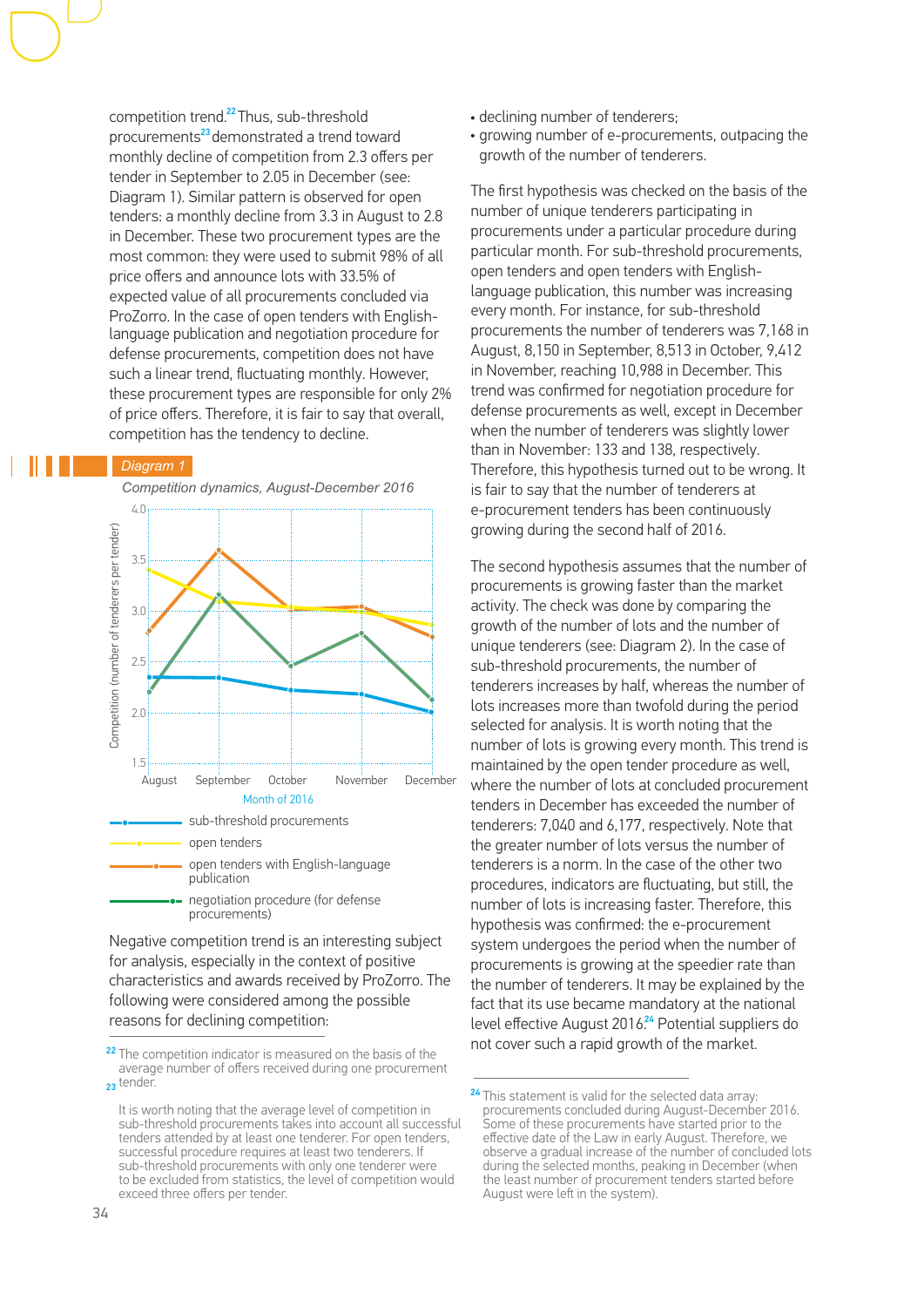#### *Diagram 2*

 *Dynamics of the number of lots (blue) and the number of unique tenderers (red) for competitive procurements, August-December 2016*



Overall, the competition trend in ProZorro was negative during the second half of 2016. This statement is based on the monthly linear decline of competition for sub-threshold procurements and open tenders, for which 98% of price offers were submitted. The indicators went down to 2.05 offers per sub-threshold procurement tender and 2.8 offers per open tender in December. However, the absolute number of tenderers in the e-procurement system was growing, particularly for the aforementioned procurement types. The negative competition trend may be explained by the fact that as of the effective date of the new Law, the number of concluded procurement tenders in ProZorro was growing faster than the number of potential suppliers.

### 3.2. Disqualification trends and government monitoring

From the viewpoint of engaging potential tenderers, it is worth taking a look at the dynamics of the



percentage of disqualified offers in the system.<sup>25</sup> For sub-threshold procurements, the percentage of disqualifications has been growing every month except October: from 7.7% in August to 8.5% in December (see: Diagram 3). For open tenders, this indicator has increased from almost 14% during August and September to almost 16% in October, staying at this level during the last three months. For negotiation procedure for defense procurements, a characteristic feature was fluctuation of the percentage of disqualifications: 11.3% in September and 27.9% in October. The procedure of tenders with English-language publication was the only one for which the percentage of disqualifications was low, staying within the 2% to 3% range. However, this data does not take into account prequalification,

<sup>&</sup>lt;sup>25</sup> The percentage of disqualifications was calculated by dividing the number of disqualified offers by the total number of offers for the particular procurement type during a selected period.

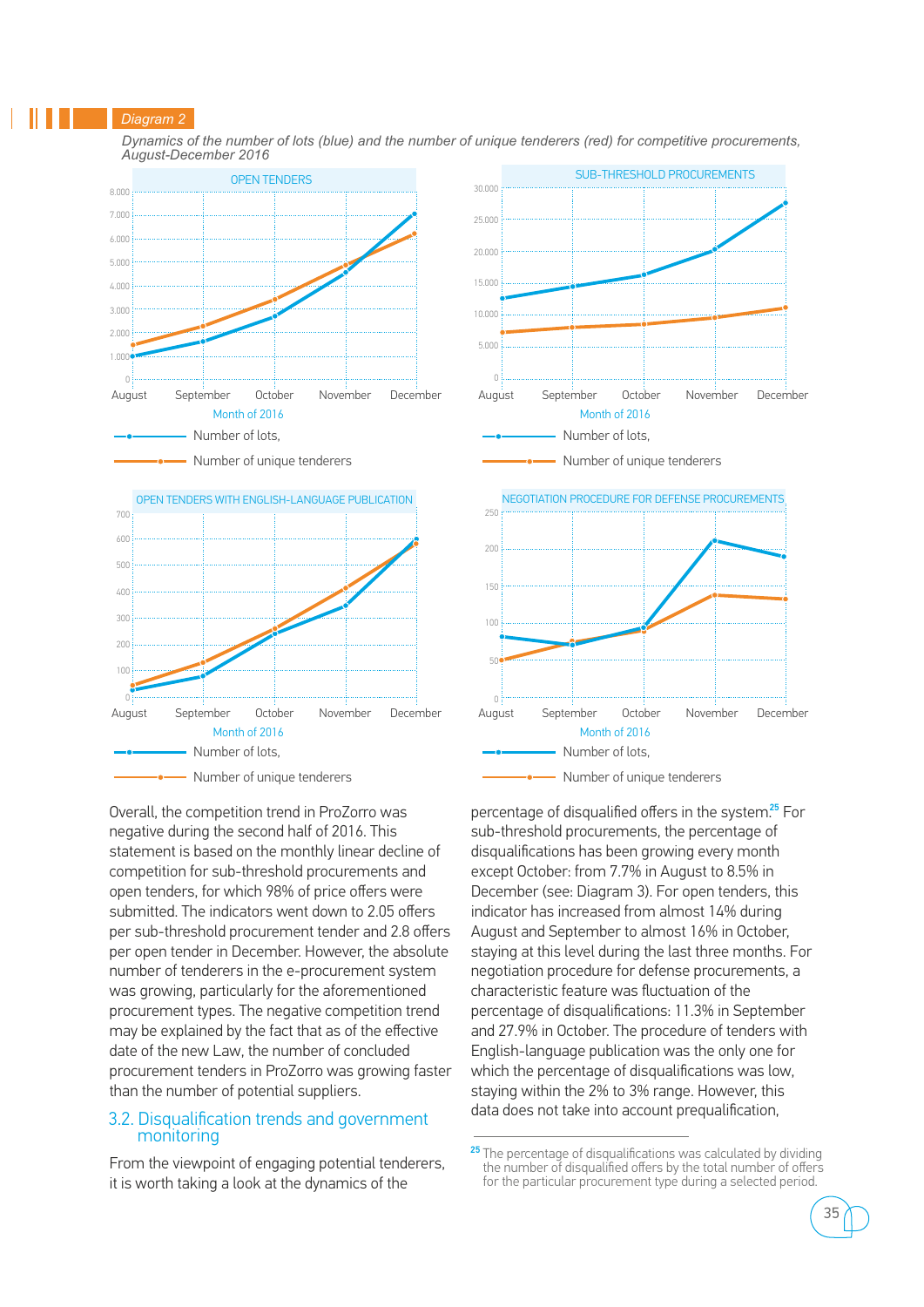when the main selection of offers for this procedure takes place. As we see, the percentage of disqualifications at sub-threshold procurements and open tenders is gradually increasing. This situation may have adverse effect on participation of potential suppliers.

### *Diagram 3*

 *Dynamics of the percentage of disqualifications, August-December 2016*



open tenders with English-language publication **n** negotiation procedure for defense procurements

Justification of a tenderer's disqualification depends on national processes related to ProZorro. Firstly, the procurement appeal system has certain flaws today. In particular, if results of a tender are voided after submitting an appeal to AMCU, which requires a fee, the fee amount is not refunded to the appellant. Secondly, inquiries from TI Ukraine's legal advisors regarding violations have revealed that monitoring of procurements by public bodies undergoes transformation. The functions of these bodies overlap, and internal processes of punishing offenders are not in place. One can assume that potential suppliers will not be interested in spending time and other resources on participation in e-procurements, if they won't be provided with simple appeal mechanisms, or if the risks of punishment for illegal actions for contracting authorities will be low.

### *PUBLIC BODIES RESPONSIBLE FOR MONITORING OF PROCUREMENTS, AND THEIR FUNCTIONS*

*Antimonopoly Committee (appeal body):*  reviewing complaints from tenderers and identifying conspiracy in tenders. Handling overthreshold procurements only.

### *State Audit Service:*

regular audit of contracting authorities' economic and financial activity, scheduled and unscheduled audits of procurements, audit of tenderers' documentation. Auditing and monitoring all procurements.

### *Accounting Chamber:*

has functions similar to SASU, when procurements are financed from the state (not local) budget. Annually checking the effectiveness of performance of MEDT as regulator, AMCU as appeal body and ProZorro SE as e-procurement system administrator.

#### *State Treasury Service:*

to process payments under contracts financed from the budget, it checks the availability of the annual procurement plan, procurement contract and procurement report.

### *Law enforcement agencies (National Police of Ukraine, National Anticorruption Bureau of Ukraine and others):*

handling crimes committed in official capacity, particularly corruption in procurements.

Therefore, we observe a gradual increase of the percentage of disqualifications at sub-threshold procurements and open tenders. For negotiation procedure for defense procurements, this percentage is too high in principle, reaching a quarter of all offers in some months. Justice in disqualifications is hard to achieve due to deficiencies in the procedure of appealing procurements and overlapping functions of controlling bodies. As a result, offenders-contracting authorities often remain unpunished. This situation may have adverse effect on the influx of new tenderers in ProZorro.

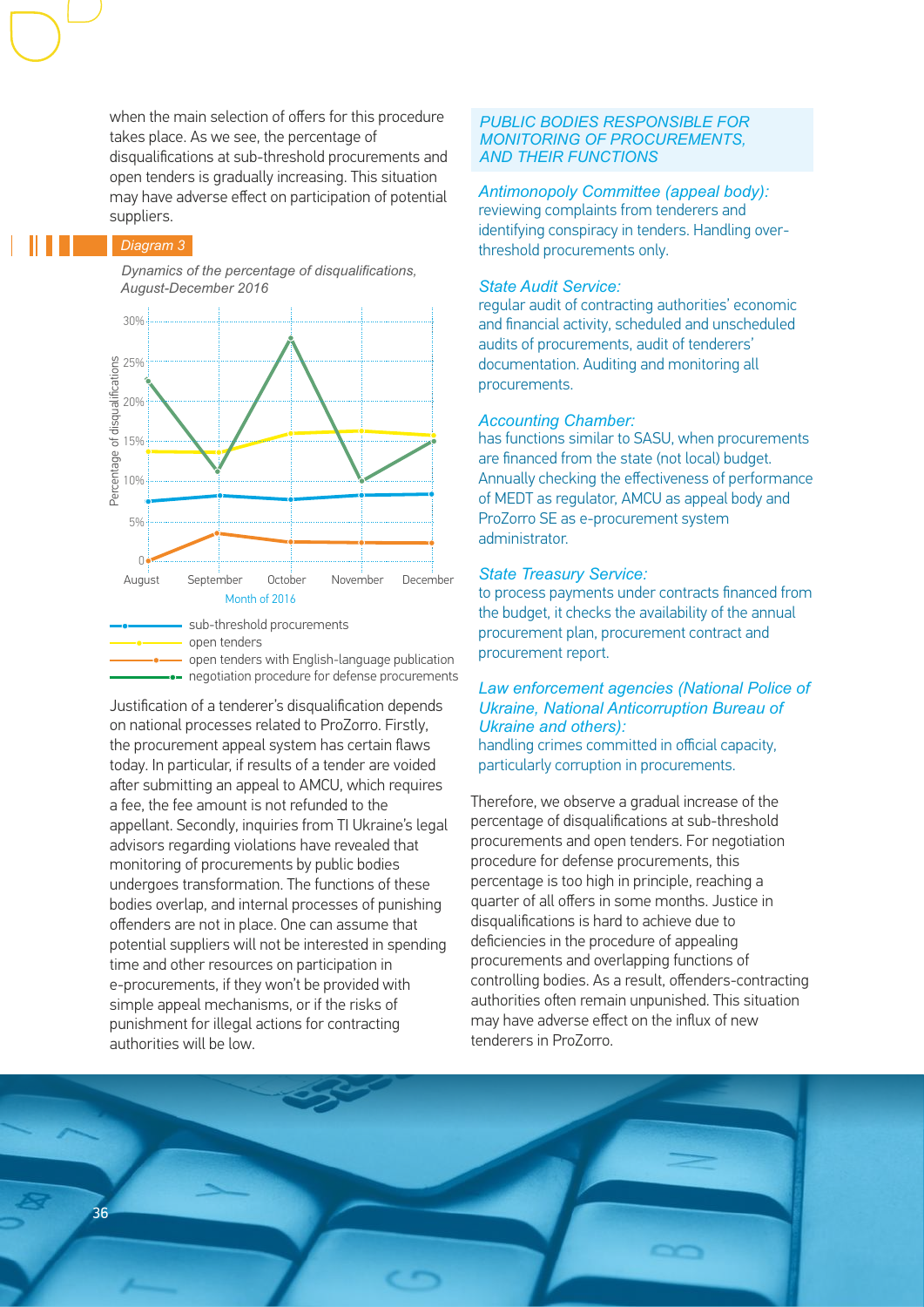### 3.3. Negotiation procedure for defense procurements

This procedure is used for procurements intended to strengthen the nation's defense sector. It is regulated by the separate Law of Ukraine On the Procedure of Procuring Goods, Works and Services for Guaranteed Satisfaction of Defense Needs. Requirements to the tender documentation are less strict than in the case of open tenders. For instance, particular products may be stated in the tender documentation. In addition, one tenderer is sufficient for the procurement tender to go ahead.

## Nota ben

*During a special period, during the antiterrorist operation and during the state of emergency, certain contracting authorities may use negotiation procedure for defense procurements worth from UAH 200 thousand for goods and services and from UAH 1.5 million for works.*

The number of lots during the analyzed period was quite limited: 645, with the expected value of almost UAH 5.5 billion. 563 contracts have been signed for these lots, of which 49.7% were signed by Department of Public Procurements of the Ministry of Defense of Ukraine as the contracting authority, and the other by various military units. Note the

small number of unique tenderers (367) which submitted 1,524 price offers – more than four per tenderer on average. 15.7% of these offers have been disqualified. As we see, the circle of contracting authorities and potential suppliers is quite narrow. The risk of avoiding open tenders is present. We also see a high percentage of disqualifications.

In terms of expected value, over 60% of lots belong to three contracting authorities: Ministry of Defense of Ukraine, Center for Services to the National Police of Ukraine (the "Center") and the National Police of Ukraine (see: Table 9). An interesting fact is active use of this procedure by the police. The Center has concluded four contracts: one for cars (worth almost UAH 834 million<sup>26</sup>) and three for clothes (for almost UAH 25 million). The scale of procurement attracts attention in the first-mentioned contract, and in the latter case, the winner was always the same: Tornado Limited Liability Company. Only three unique tenderers attended the Center's four tenders.

<sup>26</sup> The contracting authority enters the value of contract in the system manually. Errors in data are possible, and therefore, this indicator found limited use in this report. In the event of large amounts, such as the aforementioned procurements of the National Police of Ukraine, we can count on higher credibility of data.

### *Table 9*

 *Top three contracting authorities in terms of expected value for negotiation procedure for defense procurements*

| <b>Number</b><br><b>Saving</b><br><b>Number</b>                                                                          |  |
|--------------------------------------------------------------------------------------------------------------------------|--|
| Expected value<br>of lots (UAH)<br>Organizer<br>Number of lots<br>of unique<br>(UAH)<br>of contracts<br><b>tenderers</b> |  |
| 4.992.365.216<br>418<br>183<br>153.214.630<br>341<br>Total                                                               |  |
| Ministry of Defense<br>353<br>3.436.362.692<br>280<br>150.151.611<br>148<br>of Ukraine                                   |  |
| <b>Center for Services</b><br>3<br>984.565.212<br>132.325<br>to the National<br>4<br>4<br>Police of Ukraine              |  |
| <b>National Police</b><br>571.437.313<br>32<br>57<br>61<br>2.930.693<br>of Ukraine                                       |  |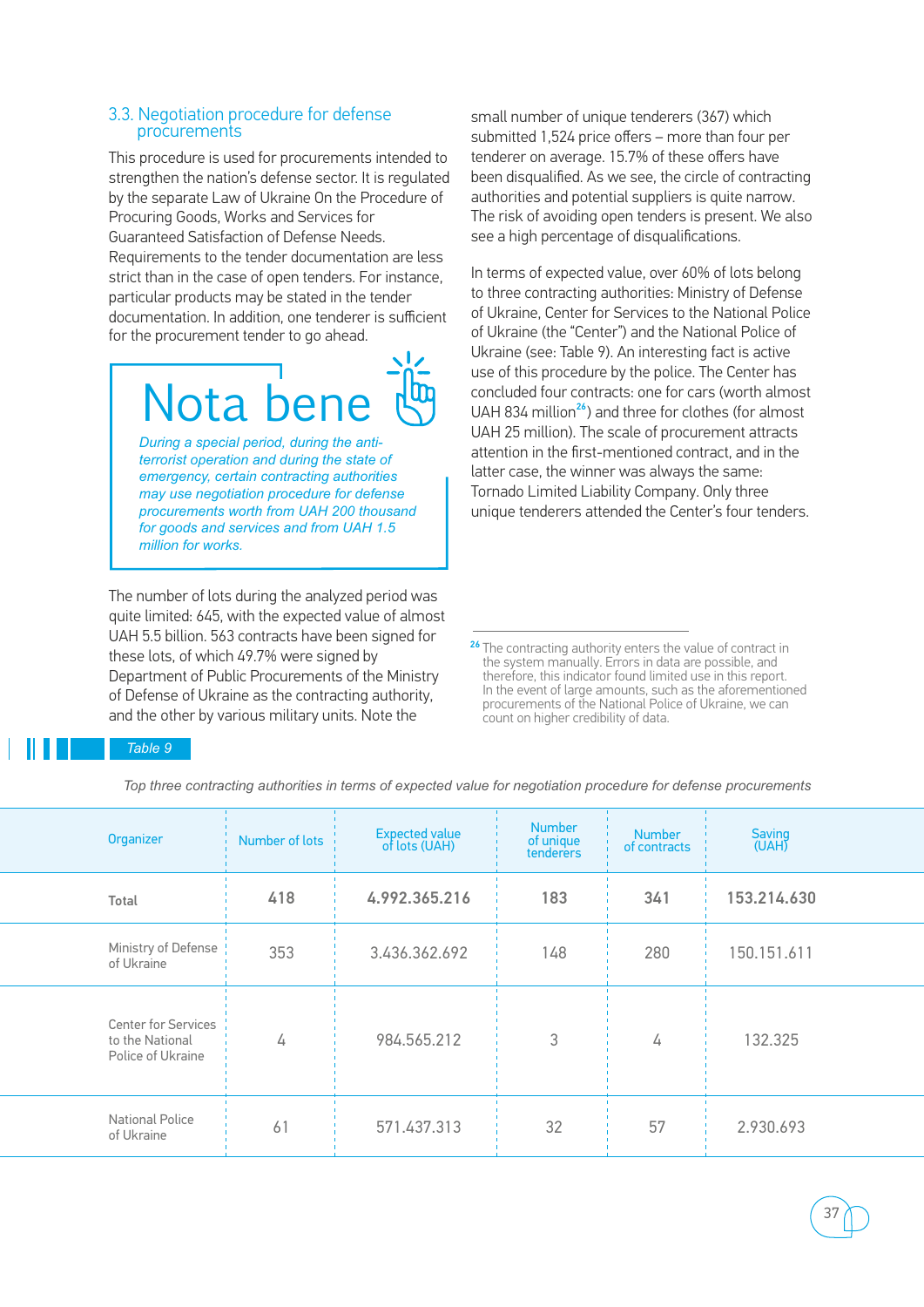Regarding procurements by the National Police of Ukraine, it has signed 57 contracts worth the total of almost UAH 563 million. The National Police has procured Renault Duster Expression vehicles worth almost UAH 10 million, and only one company participated in the tender: Niko Prime Megapolis LLC. In addition, the National Police has procured personal computers (two tenderers, price lowered by mere 0.3%), clothes (one tenderer) and shoulder boards (one tenderer). In all of the aforementioned cases, justification of the use of defense procedure is questionable. Overall, the Center and the National Police have 10.8% of the total number of contracts and 29.8% of the total value of contracts under this procedure, which requires thorough analysis.

### *CASE 6:*

*Japanese vehicles protecting Ukraine*

### Description of problem:

Procurement of one lot of Mitsubishi Outlander vehicles with the expected value of almost UAH 960 million. Supplier and sole tenderer: Niko Diamond LLC. TI Ukraine's legal advisors have discovered violation of the procurement procedure: this product represents a subject of procurement at open tenders. The delivery term of 252 days also casts doubt on the urgency of this procurement for enhancement of the nation's defense capability. In addition, although this procurement should have been made from a Japanese manufacturer, it was not necessary to procure that particular vehicle model (Lakhtionov, 2016).

#### Examples of tenders:

### UA-2016-11-16-001476-a

In sum, characteristic features of negotiation procedure for defense procurements are limited competition: 2.5 offers per tender on average, and therefore, low cost savings, amounting to only 3.7%? These

indicators may be explained by the existing possibility of including too detailed requirements in the technical documentation and by the fact that participation of one potential supplier in a tender is sufficient. Also, the use by contracting authorities of broad opportunities offered by this procedure results in the high percentage of disqualified offers: 15.7%. During the analyzed period, we noted high activity in this procedure of two contracting authorities belonging to the National Police of Ukraine. At the same time, they procured goods that should have been procured under the open tender procedure, and the number of unique tenderers was lower than the number of lots. Further monitoring of the use of this procedure by the aforementioned contracting authorities is required.

### 3.4. Open tenders with English-language publication

The distinctive feature of this procurement type is prequalification of potential suppliers according to the procurement procedures used in the EU. The number of lots during the analyzed period was small (1,296), but their expected value was quite high: almost UAH 18 billion. The number of unique tenderers was 1,116, and they have submitted 3,372 price offers – almost three per tenderer on average. Only 82 of these offers (or 2.4%) have been disqualified by contracting authorities. TI Ukraine's legal advisors discovered no instances of violating this procedure during November 2016 – January 2017. As we see, the number of tenderers was small, and the value of lots relatively high. At the same time, the percentage of disqualified offers was insignificant due to prequalification of tenderers.

## Nota ber

*The use of open tenders with Englishlanguage publication is intended for highvalue procurements, and required by international treaties binding upon Ukraine, in particular, the WTO Agreement on Government Procurement and EU-Ukraine Association Agreement. This procedure is required for procurements of goods and services with the expected value of more than EUR 133 thousand and works with the expected value of more than EUR 5,150 thousand. These thresholds are the same for all contracting authorities.*

With prequalification in place, regular participation in tenders without winning a contract begs to be analyzed. Bearing that in mind, we have analyzed the instances when potential suppliers were losing 10 or more lots (see: Table 10). There were six such an unsuccessful tenderers in total: Industrial Equipment LLC, Privat-Kabel Factory NVO LLC, Mechanic Pavlohrad LLC, Avtomahistral-Pivden LLC, Badm-B LLC and M.T.K. Medical Center LLC. Typically for this

<sup>&</sup>lt;sup>27</sup> For concluded tenders, the percentage of cost saving was calculated by dividing the winning offer by the expected value of the lot.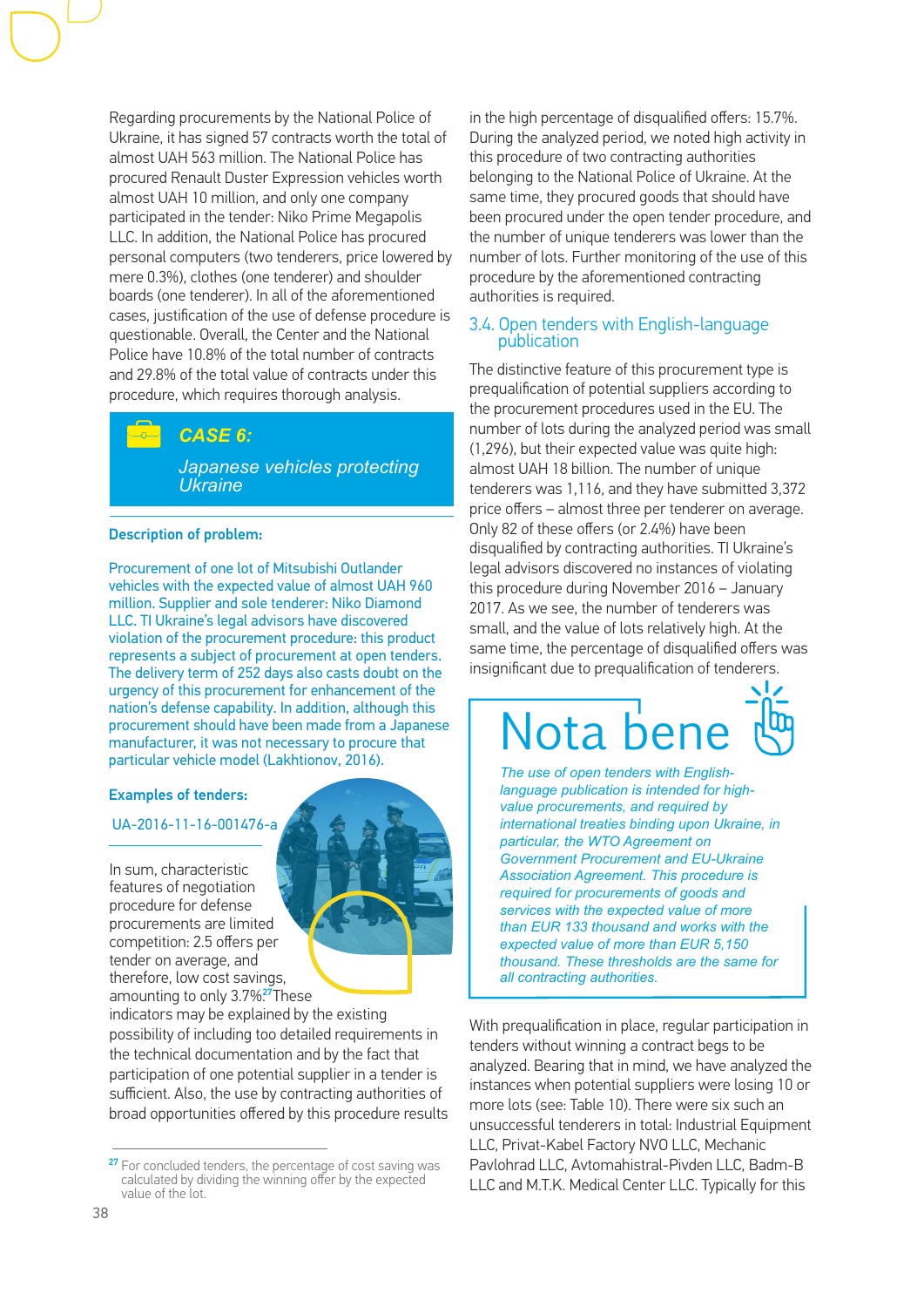procurement type, all tenderers were companies, not sole proprietorships. All together, the aforementioned companies have submitted

86 unsuccessful offers worth almost UAH 1,012 million. Such an inefficient participation in tenders requires close attention from the civil society.

### *Table 10*

 *Tenderers losing 10 or more lots in open tenders with English-language publication*

| <b>Tenderer</b>              | <b>Number</b><br>of price offers | Amount<br>of offers (UAH) | <b>Number</b><br>of winning offers |
|------------------------------|----------------------------------|---------------------------|------------------------------------|
| Industrial Equipment LLC     | 18                               | 6.997.065                 |                                    |
| Privat-Kabel Factory NVO LLC | 15                               | 5.337.315                 |                                    |
| Mechanic Pavlohrad LLC       | 14                               | 2.720.000                 | 0                                  |
| Avtomahistral-Pivden LLC     | 14                               | 955.778.892               | Ω                                  |
| Badm-B LLC                   | 13                               | 24.813.866                |                                    |
| M.T.K. Medical Center LLC    | 12                               | 16.320.252                |                                    |

This procedure has the best indicator of competitiveness among all: almost three offers per tender. Possible explanations include clear rules of tender and existence of English-language publication. In a situation like this, large number of lots and small number of tenderers per tender for the same contracting authority are untypical. There were three contracting authorities with more than 10 lots and less than two tenderers per tender on

average: Lvivvuhillia SE, Selydivvuhillia SE and the Fund for Social Security of the Disabled (see: Table 11). At the same time, these contracting authorities have added 101 lots with the expected value of almost UAH 335 million. An interesting observation: in the case of Lvivvuhillia SE, the percentage of disqualifications was much higher than average: 9.5%. Because of the low activity of tenderers, cost savings did not exceed the average figure for his procurement procedure for all three organizers.

### *Table 11*

 *Tender organizers with more than 10 lots and less than two tenderers per tender on average in open tenders with English-language publication*

| Organizer                                             | Number of lots | <b>Expected value</b><br>of lots (UAH) | Average number<br>of tenderers | <b>Number</b><br>of price offers $\frac{1}{2}$ | <b>Number</b><br>of disqualifications |
|-------------------------------------------------------|----------------|----------------------------------------|--------------------------------|------------------------------------------------|---------------------------------------|
| Lvivvuhillia SE                                       | 62             | 15.437.837                             | 1,35                           | 84                                             | 8                                     |
| Selydivvuhillia SE                                    | 27             | 302.330.000                            | 1,78                           | 48                                             |                                       |
| Fund for Social<br>Security of the<br><b>Disabled</b> | 12             | 16.861.652                             | 1,33                           | 16                                             |                                       |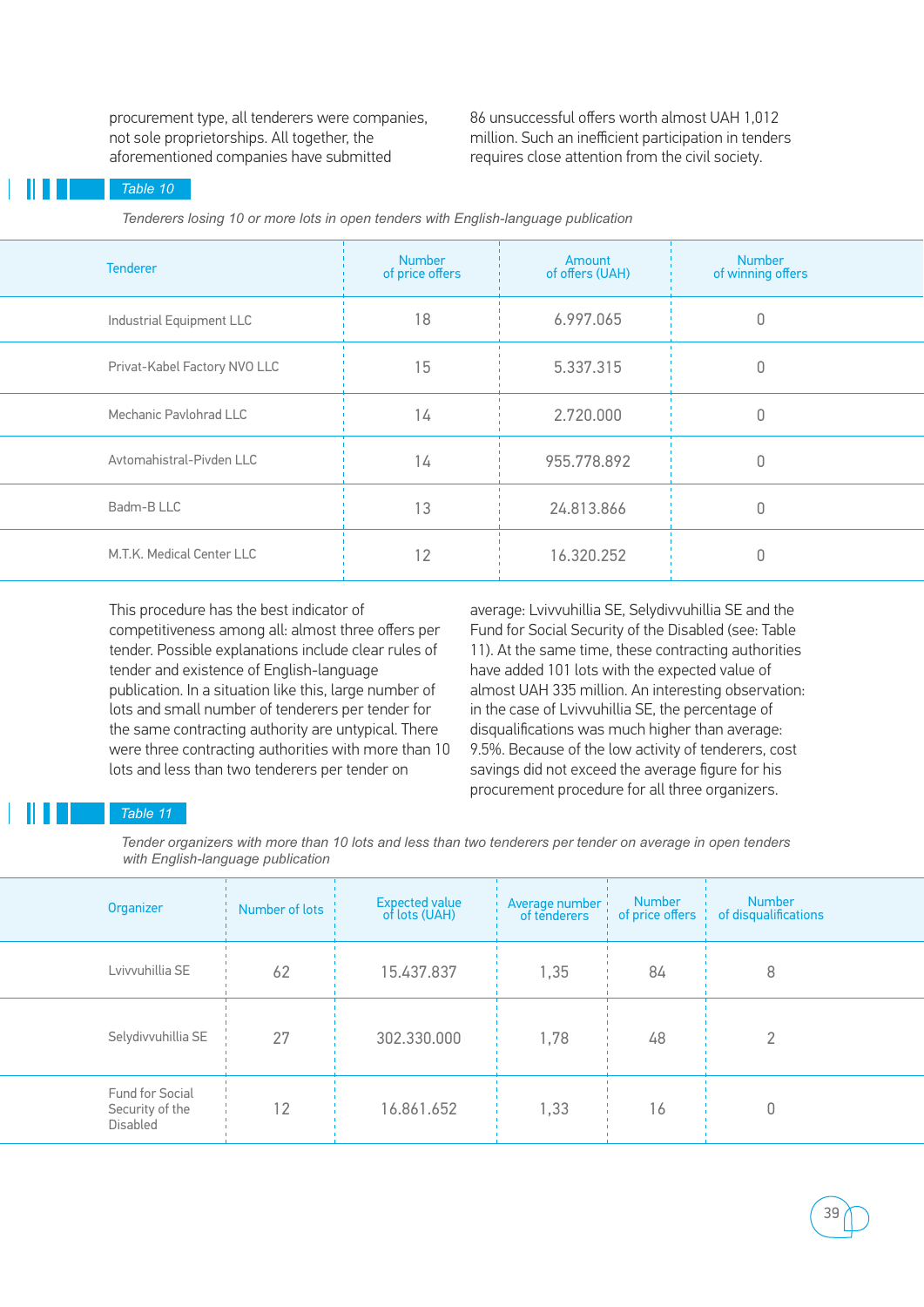Overall, open tenders with English-language publication have quite strict requirements to potential suppliers due to high expected value of lots. Their specific feature is prequalification of tenderers. Under these conditions, the absence of winning offers from regular participants of these tenders requires attention from the public. We have identified six potential suppliers whose effectiveness of participation in tenders is questionable. In addition, comparing to other procurement types, this type has high competitiveness indicator: almost three offers per tender on average, and the cost saving of 7.7%. Given these competitiveness and cost saving indicators, the instances of low competition for lots of a particular contracting authority require further analysis. Three tender organizers had problems with this indicator during the analyzed period.

### 3.5. Open tenders

In terms of the number of lots  $-16,652 -$  open tenders are behind of sub-threshold procurements and contract reporting only. The expected value of these lots reaches UAH 20.8 billion, a figure comparable with that for contract reporting. The average number of offers is 2.9 and the cost saving indicator is 11.1%. At the same time, most typical violations analyzed by TI Ukraine's legal advisors for the period from November 2016 to January 2017 concern this procedure and sub-threshold procurements: "discriminatory requirements", "unfounded disqualification" and "unfounded determination of winners". The percentage of disqualified offers – 15.8% – is also quite high, which may indicate the existence of violations.

## Nota be

*The open tender procedure is used for procurements of goods and services starting from UAH 200 thousand, and works from UAH 1.5 million. For contracting authorities in certain sectors of economy, the thresholds are UAH 1 million and UAH 5 million, respectively. The upper thresholds for the open tender procedure are EUR 133 thousand and EUR 5,150 thousand, requiring open tenders with Englishlanguage publication.*

One of the key indicators for open tenders is the average number of offers. International experience proves that 2.9 offers per lot is quite good. For instance, the similar competitiveness indicator for electronic tenders28 in Georgia in 2016 was 2.1 (ТІ

Georgia, 2016). However, one should remember that the size of the public procurement market in that country is much smaller than in Ukraine. Also, in the case of Georgian procedure, one tenderer is enough to make a procurement. The key factor which Тransparency International Georgia cites to explain the existence of competition is the continuous growth of the number of tenderers in the eprocurement system. That corroborates the aforementioned assumptions concerning ProZorro: while the number of tenderers increases at a slower rate than the number of tenders, competition has the potential to grow. Therefore, under favorable conditions of government regulation, 2.9 offers per tender should not remain the peak of competition at open tenders in Ukraine.

### *CASE 7:*

*What uniforms does Ukrzaliznytsia PJSC need?*

### Description of problem:

South-Western Railway Company of Ukrzaliznytsia PJSC has announced a tender for the procurement of uniforms with the expected value of UAH 1,499,381. The contracting authority has declined six tenderers and signed the contract with the tenderer which offered one of the highest prices (UAH 1,439,343.97). Five tenderers have been declined due to nonconformity with technical requirements. Analysis of technical specifications stated in the tender documentation has revealed that: 1) they were laid down in general phrases; 2) information regarding the length of sleeves or trousers, shoulder width, etc. was unavailable; 3) there were no references to the applicable DSTU and GOST standards. Declining tenderers because of the nonconformity with technical specification like this was unlawful.

Examples of tenders:

UA-2016-07-20-000195-c





<sup>&</sup>lt;sup>28</sup> This procedure applies to procurements starting from 200,000 Georgian lari. We have downloaded the array of data related to e-procurements for the period from 2011 to 2016 via"Download all tender data" section on [tendermonitor.ge](http://tendermonitor.ge) website. In this array, data was sorted based on "2016" year, "e-tender" procurement type (the name in Georgian), and the contract amount. Competitiveness indicator: "Average - num\_bidders" (average number of tenderers per tender). A tenderer was counted every time it submitted a price offer. The corresponding indicator in Ukraine's e-procurement system is the average number of offers per tender.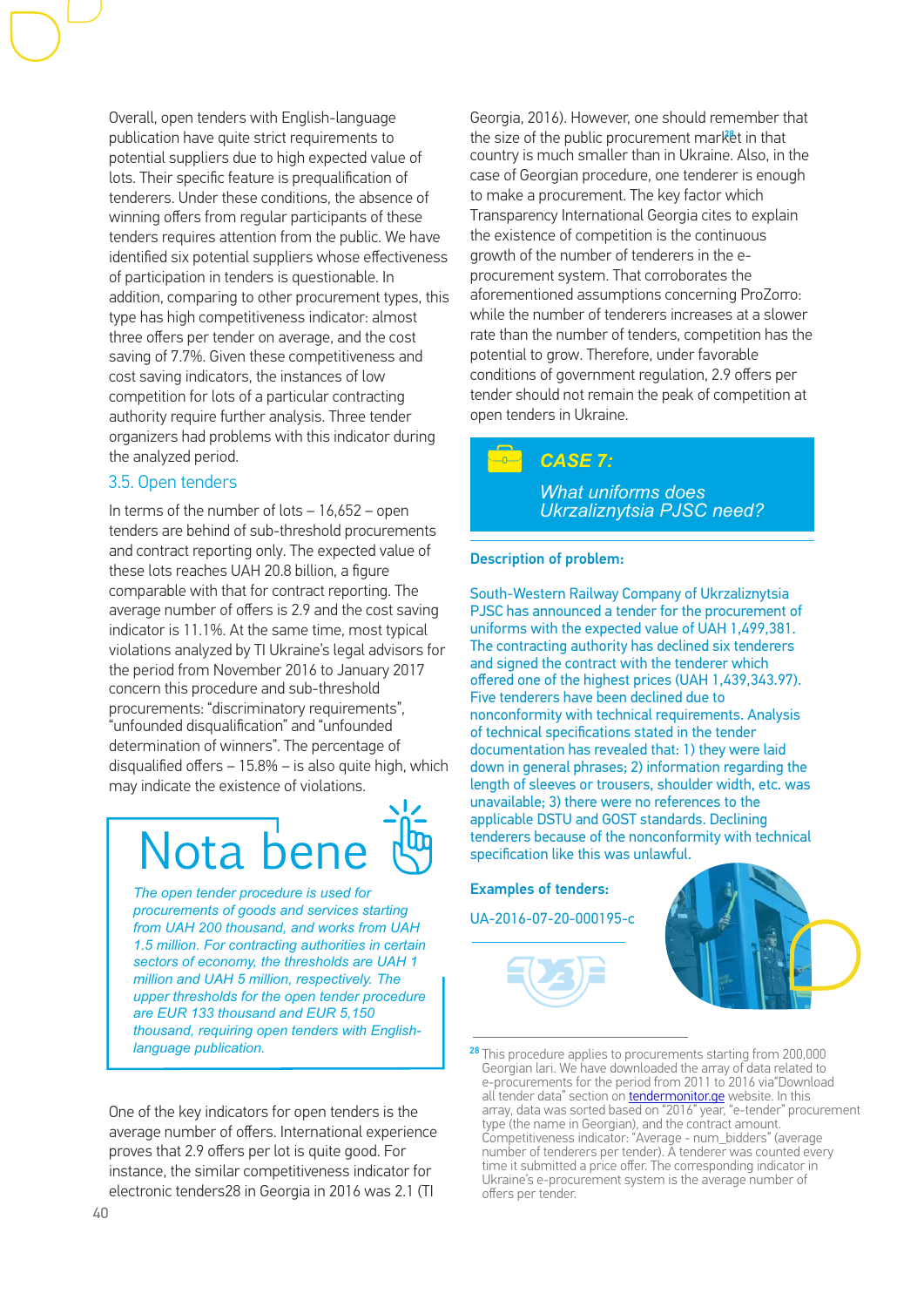Considering the wide use of this procedure, it seems expedient to analyze the tenderers regularly losing competition. Bearing in mind the much greater number of procurements than in the case of open tenders with English-language publication, we set the limit at 20 lots (see: Table 12). There are five winless tenderers: Pavlo Pavlovych Serb, SP Filatova, Avtotrans-Dik LLC, Avtopartner 1 LLC and SP Anatolii Ivanovych Shestak. It is worth noting

that reasons for failing to win may differ for each of them. For example, SP Anatolii Ivanovych Shestak loses despite submitting low-price offers. Perhaps the quality of this tenderer's offers do not meet the contracting authorities` requirements. But for the first four tenderers from this list, the highly-probably explanation is the "partnership" with the winners, for they have never won a tender after submitting almost 50 offers or more.

### *Table 12*

 *Tenderers losing 20 or more lots under open tender procedure*

| <b>Tenderer</b>               | <b>Number</b><br>of price offers | Amount<br>of offers (UAH) | <b>Number</b><br>of winning offers |
|-------------------------------|----------------------------------|---------------------------|------------------------------------|
| Pavlo Pavlovych Serb          | 14                               | 42.695.337                |                                    |
| SP Filatova                   | 66                               | 2.181.808                 |                                    |
| Avtotrans-Dik LLC             | 47                               | 169.423                   |                                    |
| Avtopartner 1 LLC             | 48                               | 113.799.317               |                                    |
| SP Anatolii Ivanovych Shestak | 26                               | 693.297                   |                                    |

After the tenderers which have not won a single time, let's take a look at organizers whose lots do not attract potential suppliers. We have selected contracting authorities which announced more than 60 lots, and for which the number of unique tenderers was lower than the number of lots and the average number of offers less than 2.5 (see: Table 13). Thus, Health Department of the executive body of Kyiv City Council (Kyiv City State Administration) has announced 98 lots which drew interest from 63 unique tenderers, and received 2.16 offers per tender on average, of which 12% have been disqualified.

Consequently, the cost saving amounted to mere 3.44%. In the cases of Vinnytsia Regional Highly-Specialized Center for Clinical Endocrinology (6.5%) and Centralized Accounting Office of Sports Schools (0%), disqualifications have not been a problem. Still, the number of unique tenderers for these organizers was too low: 8 and 5, respectively, and the cost savings were low as well. These three contracting authorities have announced 239 lots with the expected value of over UAH 103 million. It is worth noting that this amount was spent almost entirely at the tenders featuring only two tenderers.

41

### *Table 13*

*Tender organizers with more than 60 lots, the number of unique tenderers lower than the number of lots and the average number of offers below 2.5 under open tender procedure*

| Organizer                                                                                              | <b>Number</b><br>of lots | <b>Number</b><br>of unique<br>tenderers | <b>Number</b> | Number of<br>to f price offerst disqualifications | <b>Expected</b><br>value of lots<br>(UAH) | : Average number:<br>of offers per<br>tender | % of cost<br>saving |
|--------------------------------------------------------------------------------------------------------|--------------------------|-----------------------------------------|---------------|---------------------------------------------------|-------------------------------------------|----------------------------------------------|---------------------|
| Health Department of<br>the executive body of Kyiv<br>City Council (Kyiv City State<br>Administration) | 98                       | 63                                      | 178           | 22                                                | 84.777.258                                | 2,16                                         | 3,44%               |
| Vinnytsia Regional<br><b>Highly-Specialized Center</b><br>for Clinical Endocrinology                   | 74                       | 8                                       | 138           |                                                   | 7.328.813                                 | 2,15                                         | 4,65%               |
| Centralized Accounting<br>Office of Sports Schools                                                     | 67                       | 5                                       | 135           |                                                   | 1.091.200                                 | 2,01                                         | 0,24%               |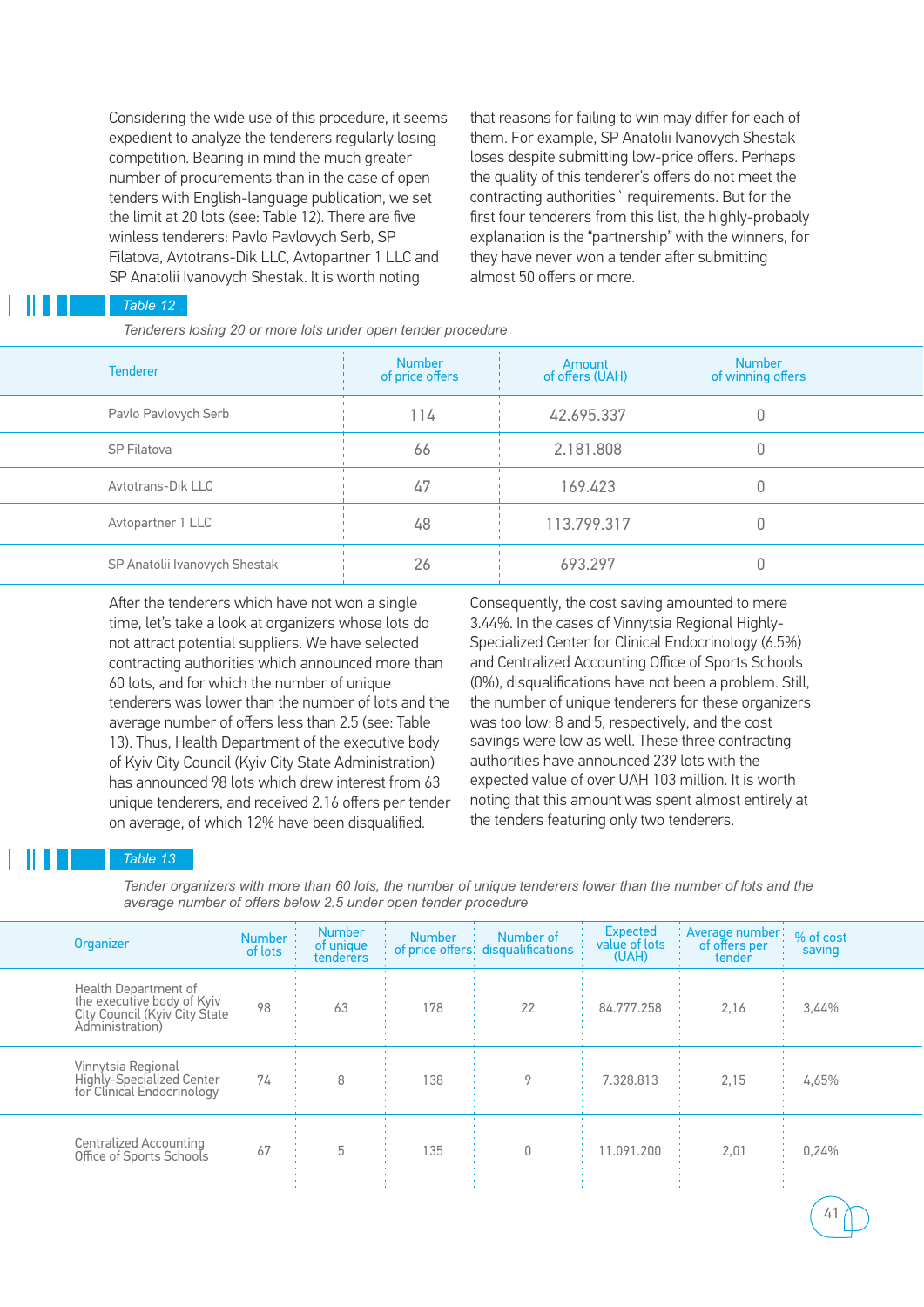Comparing the cost saving and disqualification indicators for different regions seems to be an important element of analysis, because open tender is the primary procurement procedure for the whole country. The lowest cost savings have been achieved in the following regions: Cherkasy (7.1%), Kharkiv (7.5%), Ternopil (7.6%), Volhynian (8.5%) and Khmelnytskyi (8.9%) Oblasts (see: Diagram 4 below). It is worth noting that the number of population in these regions varies substantially: from just over 1 million in the Volhynian to almost 2.7 million in the Kharkiv Oblast.<sup>29</sup> However, the common feature of

all these regions is high percentage of disqualifications from tenders: this indicator was below the national average (15.8%) only in the Ternopil Oblast (14.2%), exceeding 17% in all other cases. Moreover, two of the aforementioned regions are ranked among the "top five" in terms of the percentage of disqualifications: Kherson (24.8%), Kharkiv (19.8%), Zhytomyr (19.2%), Luhansk (19.3%) and Volhynian (18.5%) Oblasts. Notably, cost savings hardly depend on the region's population. On the other hand, regions where contracting authorities are disqualifying tenderers more often also tend to suffer from low cost savings.

 $29$  Data by the State Statistics Committee – [ukrstat.org](http://ukrstat.org), population as of 1 January 2017.



In terms of the per capita number of open tender procurements, there are significant differences between regions. In particular, the difference between the regions with the highest (Kirovohrad Oblast, UAH 5,101) and lowest (Transcarpathian Oblast, UAH 84) value of this indicator is more than sixtyfold. Like in the case of cost saving, the number of population is hardly likely to have effect on per capita spending, because these regions have the comparable population: 959 thousand and 1,256 thousand, respectively. In addition, the Kyiv (UAH 2,784) and Kirovohrad Oblasts are much farther

ahead of others in terms of per capita spending. Excluding these two regions, the average spending indicator for Ukraine drops down by almost half: from UAH 617 to 315. Besides the Transcarpathian Oblast, the least active contracting authorities are located in the Luhansk (UAH 103), Ternopil (UAH 118), Volhynian (UAH 126) and Sumy (UAH 169) Oblasts. As we see, the Ternopil and Volhynian Oblasts fall behind in terms of not only the cost saving indicator but also the readiness to conduct open tenders.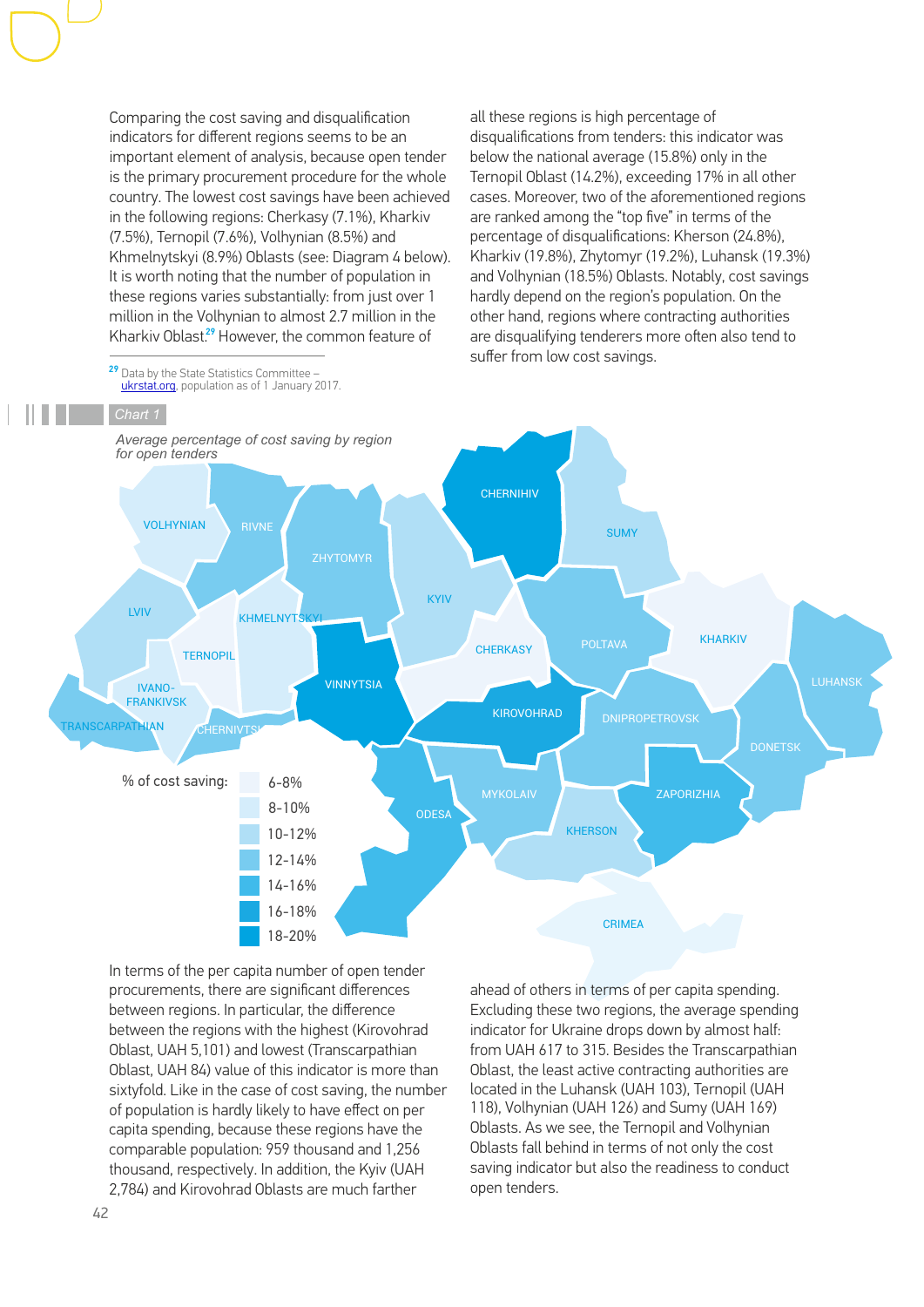Overall, detailed specification in open tenders in the Law of Ukraine On Public Procurements allows for better monitoring of violations committed in the course of these tenders. The average competitiveness – 2.9 offers per tender – has the potential to grow when the number of offers will begin to increase faster than the number of procurements. We have also identified five tenderers and three organizers which were extremely unsuccessful at using this procedure: the former have won neither of the 301 price offers they submitted, and the latter spent UAH 103 million with the percentage of cost saving close to zero. A comparison of regions has revealed that the Kharkiv and Volhynian Oblasts have "distinguished" themselves with low cost savings (7.5% and 8.5%, respectively) and high percentage of disqualifications (19.8% and 18.5%, respectively), while the Ternopil and Volhynian Oblasts stood out with the low cost savings and the lack of readiness to spend at open tenders (UAH 118 and UAH 126, respectively). It is worth emphasizing that at the same time, the overall cost saving under this procedure is quite high: 11.1%. In the opinion of TI Ukraine, open tenders must be encouraged, and further development of instruments for monitoring of this procedure seems to be an expedient measure.

### 3.6. Sub-threshold procurements

A specific feature of sub-threshold procurements is the fact that the Law On Public Procurements regulates the principles of this procurement procedure only. The number of lots was 90,988, but their value was twice as low as in the case of open tenders: UAH 10,290 million. The number of unique tenderers (21,476) and the cost saving indicator (15.1%) were the best among all procedures. As for typical violations, they were the same as in open tenders: "discriminatory requirements", "unfounded disqualification" and "unfounded determination of winners". The percentage of disqualified offers (8.2%) was much lower than for open tenders. Therefore, sub-threshold procurements cover the most of competitive lots and unique tenderers. The cost saving indicator is the highest among all procedures, while the percentage of disqualifications is lower than in the case of open tenders, but still high.



## Nota be

*According to the Law of Ukraine On Public Procurements, contracting authorities have the choice of using a sub-threshold procurement or publish a report on procurement contract for procurements of goods and services worth between UAH 50 thousand and 200 thousand, and procurements of works worth up to UAH 1.5 million. For contracting authorities in certain sectors of economy, the upper thresholds are UAH 1 million and 5 million, respectively. A number of contracting authorities have decided to use sub-threshold procurements starting from UAH 3 thousand (Kyiv City State Administration, Dnipropetrovsk Oblast State Administration, etc.).*

In terms of risk indicators, 78.5% of sub-threshold procurement tenders have problems with competitive activity. The main reason for that was the low number of unique price offers  $(55.3\%)$ <sup>30</sup> whereas other factors, such as low cost saving (31.7%) and the minimum number of suppliers (26.7%), had much lower impact. In the case of shorter terms and the absence of requirements to the number of tenderers, initial tender offers usually do not change. Speaking about the next indicator, it is worth noting that the quality of announcements was very low: 53.7% of problematic tenders, of which 38.7% were due to insufficient clarification period. This problem is evidenced by the fact that sub-threshold procurements contain a substantial percentage of unanswered questions: 17.4% of all questions from tenderers. As we see, suppliers need some time to get adapted to a limited clarification period. Also, contracting authorities do not respond to inquiries on time, which may be caused by insufficient regulation of this procedure.

Like in the case of contract reporting, sub-threshold procurements should be monitored for splitting of lots to avoid open tenders. Thus, we have identified 176 organizers with the average expected value of lots falling within the range from UAH 185 thousand inclusively to UAH 200 thousand. In 64 cases, this figure was from UAH 199,000, with the total expected value of close to UAH 13.5 million (see: Annex 3). In this sampling, the civil society should review documentation of each tender separately in order to prove or refute violations.

<sup>30</sup> Presently, a procurement is assigned the status of problematic based on the risk indicator, if at least one of the parameters of this indicator is problematic.

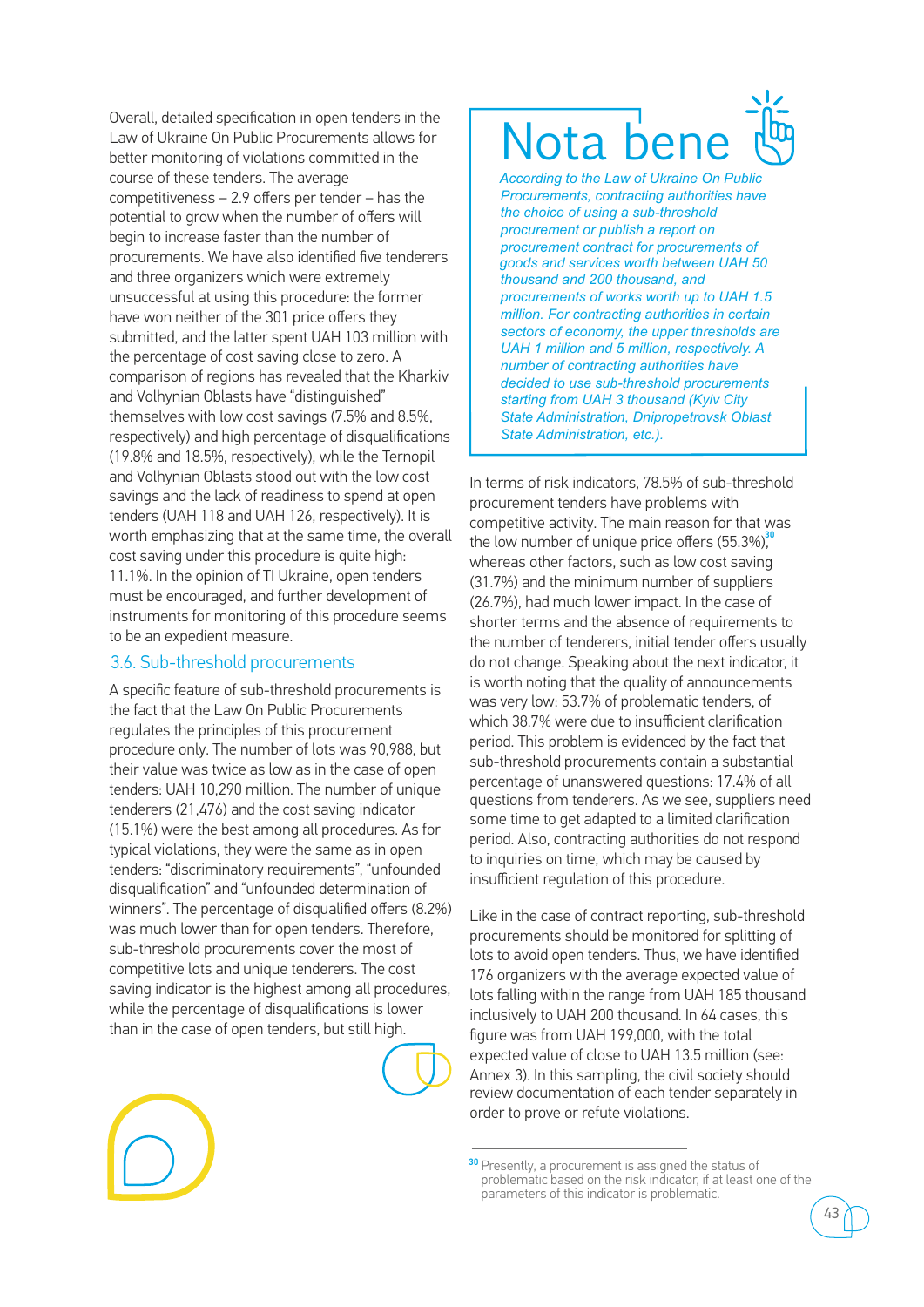A vivid example is the procurements by M. Gorky Central Park of Culture and Leisure. The subject of the first of them was New Year's postcards worth UAH 198,450.<sup>31</sup> The announcement includes the model of the printer on which these postcards must have been printed: Bizhub С1060 Konica Minolta. In the end, only one tenderer came along, SP Larysa Petrivna Hobeliovska, who became the winner. The second procurement concerned an anti-icing product, amounting to UAH 199,900.<sup>32</sup> The tender documentation stated the specific product: Anti-ice manufactured by Heissner GmbH. As a result, the tender featuring three tenderers was won by the one which offered the highest price: Albus Group LLC, bidding UAH 167,000. In the protocol of opening tender offers, the contracting authority states that the product may be indicated due to inapplicability of the Law. As we see, the contracting authority was likely avoiding an open tender in order to benefit from "advantages" of sub-threshold procurement.

### *CASE 8:*

*Air balloons for celebration of the Independence Day*

### Description of problem:

To commemorate the 25 th anniversary of Ukraine's independence, Department of Information and Internal Policy of Donetsk Oblast State Administration has procured a set of air balloons worth over UAH 19 thousand. Two tenderers with the cheapest offers have been disqualified, and the winner was named on 29.08.2016, five days after the event. After reviewing the complaint from one of the disqualified tenderers, the Civic Commission for Appeals issued a recommendation to cancel the procurement. The contracting authority has disregarded this decision, as well as the letter of inquiry from TI Ukraine.

Examples of tenders:

UA-2016-08-19-000260-b

Overall, sub-threshold procurements may be considered the least transparent among competitive procedures. Its high cost savings (15.1%) are achieved due to the large number of cheap procurements always attracting at least one supplier, rather than due to rational regulation by the state. The main risk is the low number of unique price offers, found in 55.3% of tenders, which may be related to the sufficiency of one tenderer for the procedure to go ahead and shortened procurement terms. The insufficiently short clarification period and, therefore, large percentage of unanswered questions (17.4%) are also worth highlighting. As far as possible violations are concerned, we have identified 174 organizers with tenders worth UAH 13.5 thousand, which should be checked for the avoidance of open tenders. Documentation of sub-threshold procurement tenders requires special attention, because manual analysis allows to identify instances of abusing this procurement type.



<sup>31</sup> Tender webpage [prozorro.gov.ua/tender/UA-2016-11-25-001875-a](https://prozorro.gov.ua/tender/UA-2016-11-25-001875-a)

 $32$  Tender webpage  $$ [prozorro.gov.ua/tender/UA-2016-10-11-001792-b](https://prozorro.gov.ua/tender/UA-2016-10-11-001792-b)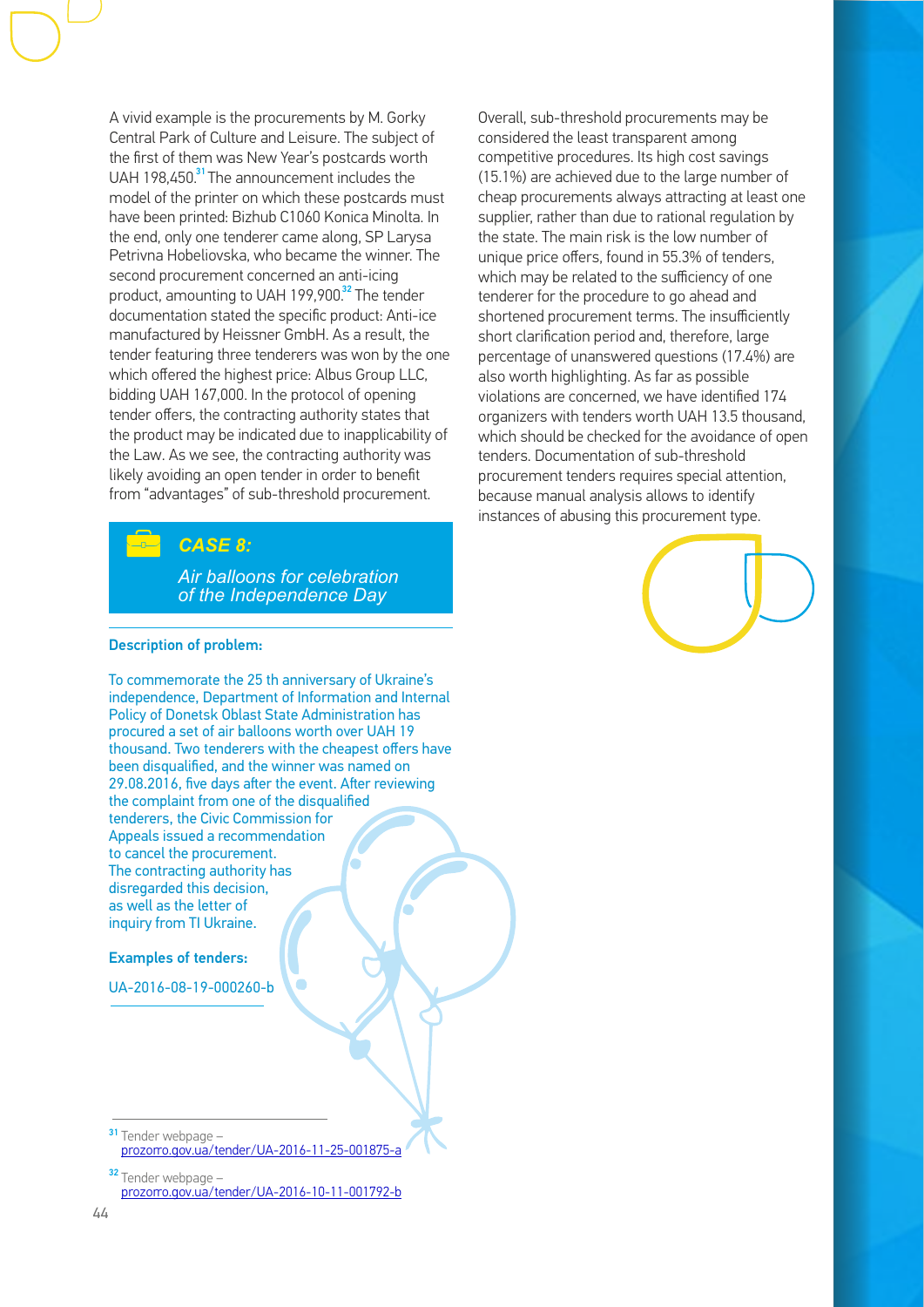## **CONCLUSIONS AND RECOMMENDATIONS**

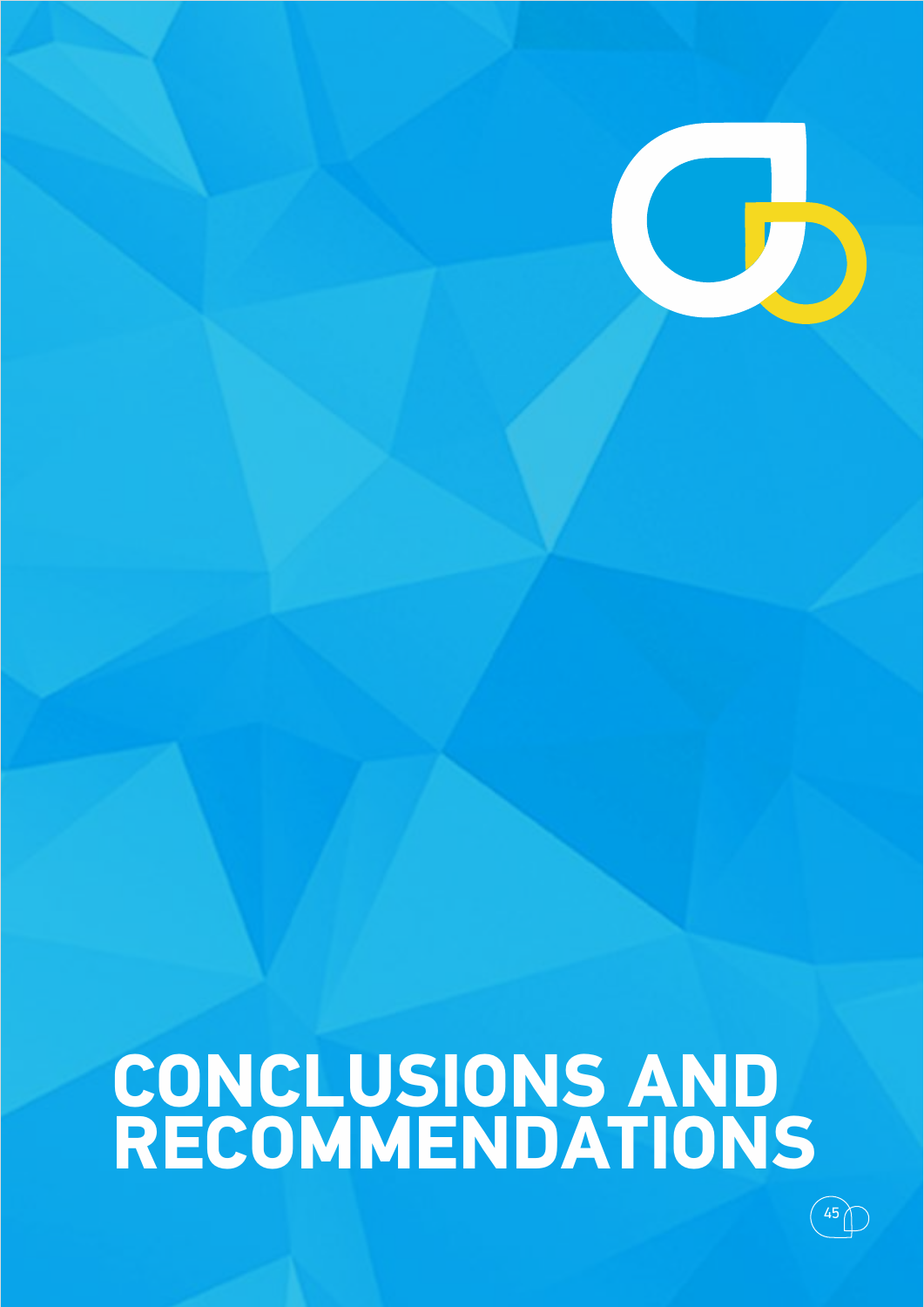### Conclusions and recommendations

Based on monitoring of public procurements in Ukraine, we can draw a number of conclusions and provide several recommendations.

Analysis of international methodologies of civic monitoring allows for a conclusion that their combination would be an expedient measure. The methodology offered in this report combines several monitoring types. The key components are monitoring of legal and technological changes in the procurement sector and analysis of procurement data. Our conclusions and recommendations are based on the analysis of these components.

Beginning with the changes in Ukraine's procurement sector, it is worth noting that they are quite significant. The Law of Ukraine On Public Procurements went into effect in August 2016. It stipulates equal participation conditions for Ukrainian and foreign suppliers and eliminates any procurement quotas. This legislative act also envisages electronization of procurements to improve transparency. Ancillary legislative instruments allow to regulate ProZorro system and sub-threshold procurements. At the same time, further improvement of legislation is required. In particular, without legislative regulation of subthreshold procurements, local authorities abuse the contract reporting procedure. Another problem is that the system's key risk indicators are not defined at the bylaw level. The government must undertake monitoring of procurements based on these indicators, and the public would have a basis for constructive criticism.

ProZorro is a hybrid e-procurement system, combining a single central database and numerous e-platforms connected to it. This architecture helps substantially minimize corruption on part of the system's owner. In addition, the system has an open АРІ, which allows to store information from the central database and analyze it using online analytical instruments. However, this system does not rule out corruption on part of the users, namely particular contracting authorities and suppliers. Their actions require continuous response from the public. At the time of writing this report, institutionalization of ProZorro's civic monitoring mechanisms seemed to be one of the challenges to development of this system.

Disclosure of procurement data in the machinereadable format in ProZorro is the subject of studies that have just commenced. The only conclusion drawn at the time of writing this report is the positive assessment of data disclosure level according to the Open Contracting Data Standard. At the same time, publication of more complex data is necessary. For instance, contract performance-related information is presently unavailable. Automation of the process of entering this data also seems advisable in order to avoid errors. In the opinion of TI Ukraine, the work of contracting authorities with the e-procurement system must cover the entire procurement cycle.

From the standpoint of monitoring infrastructure, there are two analytical modules developed by TI Ukraine and available free of charge: for viewing statistics and for doing research. These instruments allow for use of machine-readable data. Still, their usefulness for civic monitoring purposes has the potential for growth in the event of integration of risk indicators and data verification. In addition, other monitoring services are being developed on the basis of open data in ProZorro, such as Anticorruption Monitor or YouControl.

Besides machine-readable data, ProZorro publishes open documents regarding concluded procurements. These documents contain substantial amount of procurement information not available in the machine-readable format. They require analysis by experts from specialized civic organizations. The next step may be work via a single procurement monitoring platform. This platform would help specialists representing the public make assessments using the capabilities of all available analytical instruments, and manage monitoring procedures.

Speaking about analysis of procurement data, it is worth noting that ProZorro is often evaluated on the basis of cost savings or competition resulting from electronic descending-price auctions. Nevertheless, non-competitive procurements are responsible for 54.6% of lots and 40.7% of the expected value of procurement tenders concluded via ProZorro in the second half of 2016. These tenders contain corruption risks not found in competitive tenders.

Contract reporting is the most non-competitive type of procurement: more than half of all lots procured via the e-procurement system belong to this type. The expected value of these lots is almost UAH 21.5 billion, or almost one-quarter of the total value. We have discovered six instances when the winner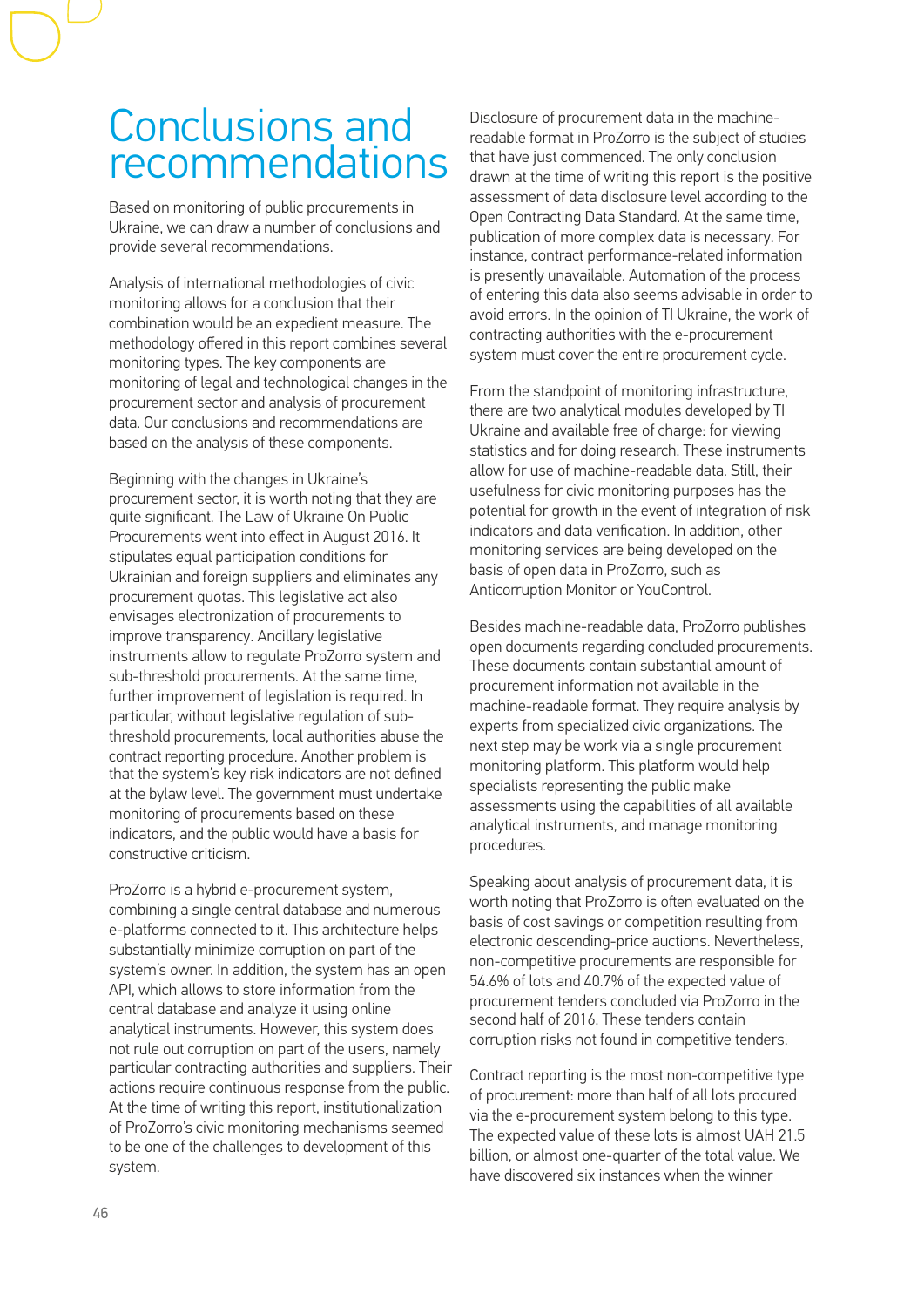works with one contracting authority only via contract reporting. Almost UAH 30 million was spent on these procurements alone. In terms of the possible avoidance of open tenders, there are 3,922 instances of procurement of goods and services and 184 instances of work procurement that require public scrutiny. Almost UAH 268 million was spent on those of them mentioned in the annexes hereto. Potential reasons for spending such a substantial amounts via contract reporting may include the unwillingness of contracting authorities to go for a sub-threshold procurement, supplier's unpreparedness for competition, splitting the subject of procurement to avoid open tenders, and contracting authority setting expected value nonconformant with market prices. Negotiation procedure is used in the exceptional cases provided by the Law On Public Procurements. It is responsible for a small number of procurements (3.3% of the total number of lots), but their value is quite substantial (16.9% of the total expected value). Procurements under this procedure must be checked for the impossibility of competitive tenders. In particular, almost UAH 1.5 billion was spent via negotiation because of the cancellation of two tenders, and further UAH 0.5 billion-plus on the procurement of works of art. The example of procurements as part of preparation for the Eurovision casts doubts on the urgency of these procurements. Possible problems include untimely procurement planning by contracting authority or relationship with a supplier chosen in advance.

Creation of a competitive environment has been declared the goal of the Law of Ukraine On Public Procurements. Most legislative acts in the public procurement sector regulate competitive procurement tenders. Because of that, it is important to evaluate ProZorro's performance based on competitive tenders, besides non-competitive procurement types.

The competition trend was negative during the second half of 2016. Monthly linear decline of competition for sub-threshold procurements and open tenders, for which 98% of price offers were submitted, is clearly visible. The indicators went down from 2.3 to 2.05 offers per sub-threshold procurement tender and from 3.3 to 2.8 offers per open tender. However, the absolute number of tenderers in the e-procurement system was growing, particularly for the aforementioned procurement types. The negative competition trend may be explained by the fact that as of the effective date of the new Law, the number of concluded

procurement tenders in ProZorro was increasing faster than the number of potential suppliers. We expect that in 2017, the number of lots will stabilize while more new tenderers will appear at tenders, turning the competition trend into a positive one.

Another trend is the gradual increase of the percentage of disqualifications. In particular, this indicator went up from 7.7% to 8.5% for subthreshold procurements and from 13.8% to 15.8% for open tenders. In the case of negotiation procedure for defense procurements, this percentage fluctuates substantially, reaching a quarter of all offers in some months. Presently, tenderers find it hard to achieve justice in disqualifications due to deficiencies in the procedure of appealing procurements and overlapping functions of controlling bodies. As a result, offenders-contracting authorities often remain unpunished. This situation may have adverse effect on the desire of businesses to participate in ProZorro tenders.

Negotiation procedure for defense procurements has only 2.5 offers per tender on average, and therefore, low cost savings, amounting to only 3.7%. These indicators may be explained by the existing possibility of including too detailed requirements in the technical documentation and by the fact that participation of one potential supplier in a tender is sufficient. Also, the use by contracting authorities of broad opportunities offered by this procedure results in the high percentage of disqualified offers: 15.7%. During the analyzed period, we noted high activity in this procedure of two contracting authorities belonging to the National Police of Ukraine. At the same time, they procured goods that should have been procured under the open tender procedure, and the competition was low. Further monitoring of the use of this procedure by the aforementioned contracting authorities is required.

Open tenders with English-language publication have high competitiveness indicator: almost three offers per tender on average, and the cost saving of 7.7%. This procurement type has strict requirements to potential suppliers due to high expected value of lots. Its specific feature is prequalification of tenderers. Under these conditions, the absence of winning offers from regular participants of these tenders requires attention from the public. We have identified six potential suppliers whose effectiveness of participation in tenders is questionable. Also, regular low participation in lots of a particular contracting authority requires thorough analysis.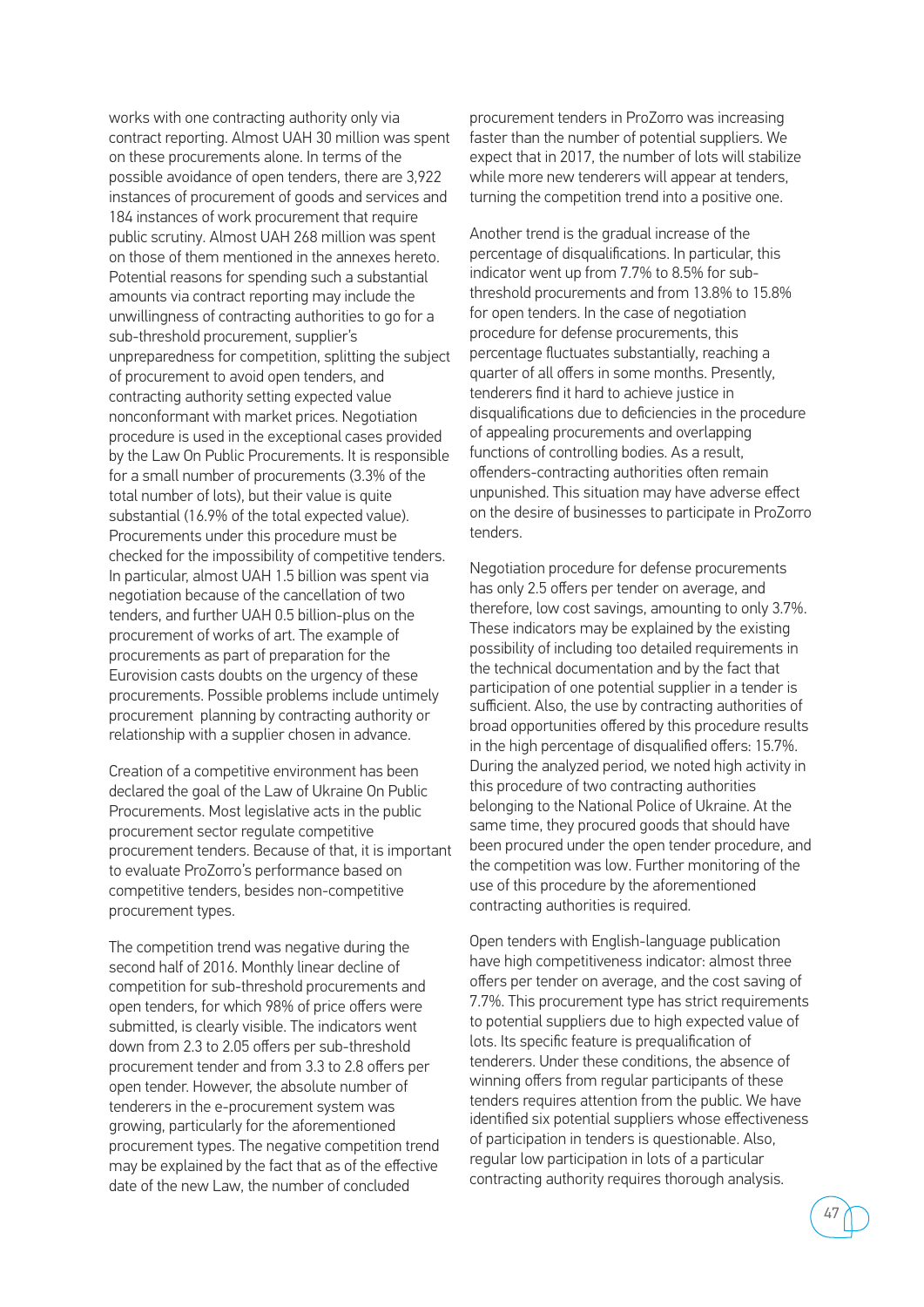Three auction organizers have had problems with this indicator during the analyzed period.

Open tenders as the main procurement procedure under the Law On Public Procurements were responsible for 6.9% of lots and 22.1% of expected value. The average competitiveness indicator for this procedure is 2.9 offers per tender. This indicator has the potential to grow, because the number of procurements concluded in the second half of 2016 was growing faster than the number of offers from businesses due to transition to ProZorro. We have also identified five tenderers and three organizers which were extremely unsuccessful at using this procedure: the former have won neither of the 301 price offers they submitted, and the latter spent UAH 103 million with the percentage of cost saving close to zero. A comparison of regions has revealed that the Kharkiv and Volhynian Oblasts have "distinguished" themselves with low cost savings (7.5% and 8.5%, respectively) and high percentage of disqualifications (19.8% and 18.5%, respectively), while the Ternopil and Volhynian Oblasts combine low cost savings with the lack of readiness to spend at open tenders (UAH 118 and UAH 126 per capita, respectively). It is worth emphasizing that at the same time, the overall cost saving under this procedure is quite high: 11.1%. In the opinion of TI Ukraine, open tenders must be encouraged, and further development of instruments for monitoring of this procedure seems to be an expedient measure.

Sub-threshold procurements may be considered the least transparent among competitive procedures. Its high cost savings (15.1%) are probably achieved due to the large number of cheap lots (with 37.8% of lots being responsible for only 11.3% of expected value) always attracting at least one potential supplier, while government regulation remains flawed. The main risk is the low number of unique price offers, found in 55.3% of tenders, which may be related to the sufficiency of at least one tenderer for the procedure to go ahead and shortened procurement terms. The insufficiently short clarification period and, therefore, large percentage of unanswered questions (17.4%) are also worth highlighting. As far as possible violations are concerned, we have identified 174 organizers whose tenders should be checked for the avoidance of open tenders. Documentation of sub-threshold procurement tenders requires special attention, because its analysis allows to identify instances of abusing this procurement type.

Overall, the changes in Ukraine's public procurement sector are positive. Thanks to improvement of legislative framework and implementation of ProZorro e-procurement system, the capabilities of civic control have been greatly enhanced. Nevertheless, the phase of transition to eprocurement system cannot be considered completed. The key objective today is to develop cooperation between the state and the broad public to punish offenders and encourage positive practices. This cooperation would facilitate not only transparency but also effectiveness of public procurements.



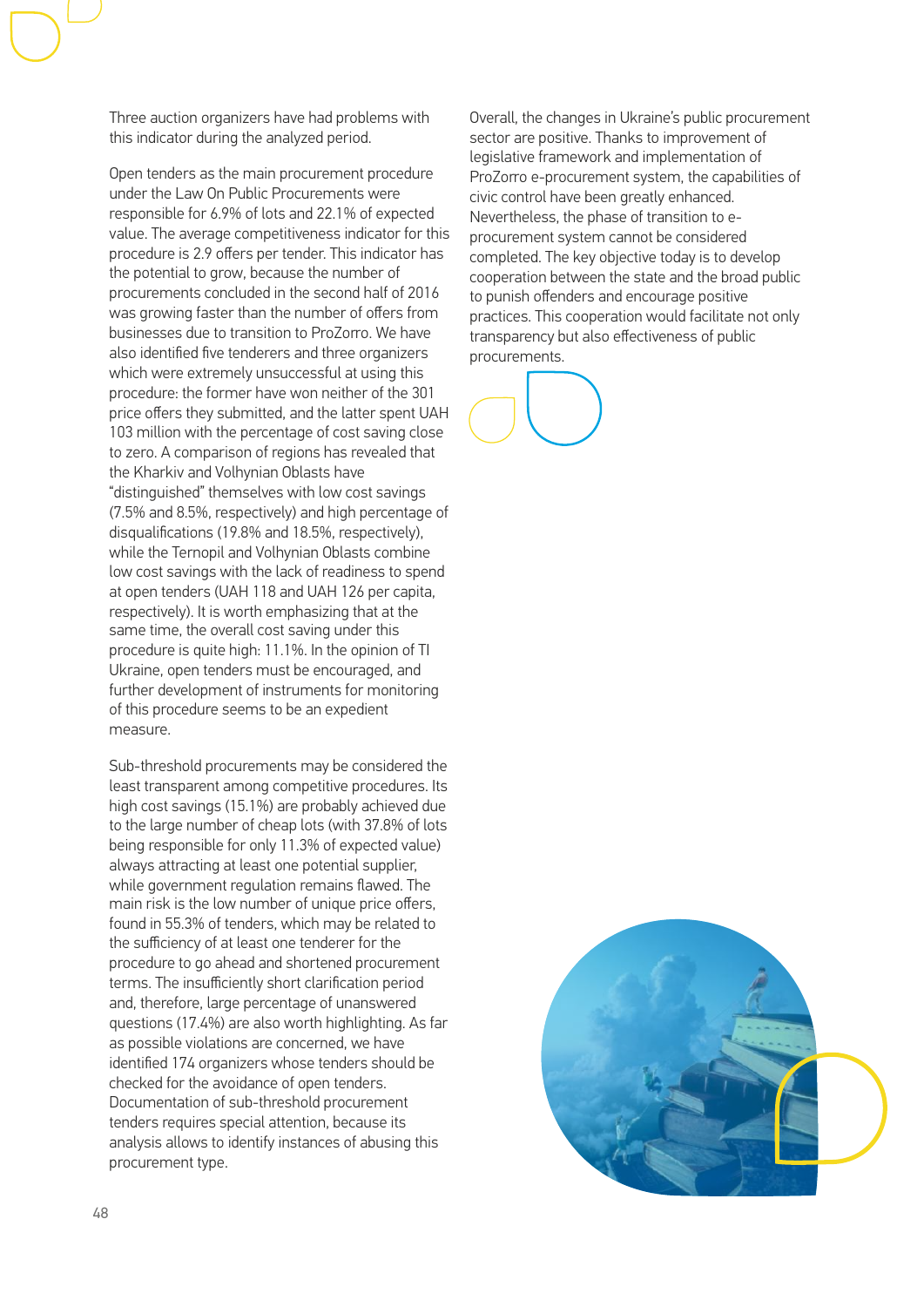## **Bibliography**

*Transparencia Paraguay, 2006. Índice de desempeño e integridad en contrataciones públicas.* 

Available at: http://bit.ly/2on4JzY [Accessed on 02 April 2017].

### *Aceron, J., 2009. A public-private partnership fairy tale? G-Watch's textbook count story [Слайди].*

Available at: http://bit.ly/2mZ5dwr [Accessed on 02 April 2017].

*Albanian Institute of Science, 2016. Open Albania: Public health sector.*  Available at: http://bit.ly/2opoaIF [Accessed on 02 April 2017].

*Auriol, E., Straud, S., & Flochel, T., 2015. Public procurement and rent seeking: The case of Paraguay.*  Available at: http://bit.ly/2nWKd8X [Accessed on 02 April 2017].

*European Bank for Reconstruction and Development, 2015. Are you ready for eProcurement? Guide to electronic procurement reform.* 

Available at: http://bit.ly/2nNGvh6 [Accessed on 02 April 2017].

*European Commission, 2013. Albania 2013: Progress report. Commission Staff Working Document, SWD (2013), 414 final.*  Available at: http://bit.ly/2owEWCT [Accessed on 02 April 2017].

*European Commission, 2017. Public procurement.*  Available at: http://bit.ly/2nInfzW [Accessed on 02 April 2017].

*International Monetary Fund, 2016. Report for selected country groups and subjects: The European Union.* Available at: http://bit.ly/2mYKetA [Accessed on 02 April 2017].

*Huter, M. and Chanturia, G., 2014. OpenGov voices: How Georgia is handling procurement transparency. Sunlight Foundation.*  Available at: http://bit.ly/2nYXgXv [Accessed on 02 April 2017].

### *Luijken, T. and Martini, M., 2014. The role of technology in reducing corruption in public procurement. Transparency International Anticorruption Helpdesk.*  Available at: http://bit.ly/2nt4crN [Accessed on 02 April 2017].

*OECD, 2016. Preventing corruption in public procurement.*  Available at: http://bit.ly/2avi2YV [Accessed on 02 April 2017].

*Open Government Partnership, 2017. The Open Government Awards: 2016 results.* Available at: http://bit.ly/2nNIgeo [Accessed on 02 April 2017].

*Popescu, A., Onofrei, M., and Kelley, Ch., 2016. An overview of European good practices in public procurement. Eastern Journal of European Studies, 7(1), pp. 81-91.*  Available at: http://bit.ly/2op8Bky [Accessed on 02 April 2017].

### *Procurement Leaders, 2017. The World*

*Procurement Awards past winners: 2016.*  Available at: http://bit.ly/2gg7Xy0 [Accessed on 02 April 2017].

*Public and Private Development Centre, 2016. Budeshi initiative.*  Available at: http://bit.ly/2nwcO1Q [Accessed on 02 April 2017].

### *Qlik Tech International AB, 2016a. Публічний модуль аналітики.*  Available at: http://bit.ly/2opqfER

[Accessed on 02 April 2017].

*Qlik Tech International AB, 2016b. Професійний модуль аналітики.*  Available at: http://bit.ly/2nZ0Q3R [Accessed on 02 April 2017].

*Shingal, A., 2014. Internationalisation of Government Procurement Regulation: The Case of India.*  Available at: http://bit.ly/2nIDXPS [Accessed on 02 April 2017].

*State Enterprise ProZorro, 2016. Public procurement reform in Ukraine [Слайди].* 

Available at: http://bit.ly/2nYYdPt [Accessed on 02 April 2017].

*The EU, 2014. Directive 2014/24/EU on public procurement. Official Journal of the European Union, 94, pp.65-242.*  Available at: http://bit.ly/1PdEjU1 [Accessed on 02 April 2017].

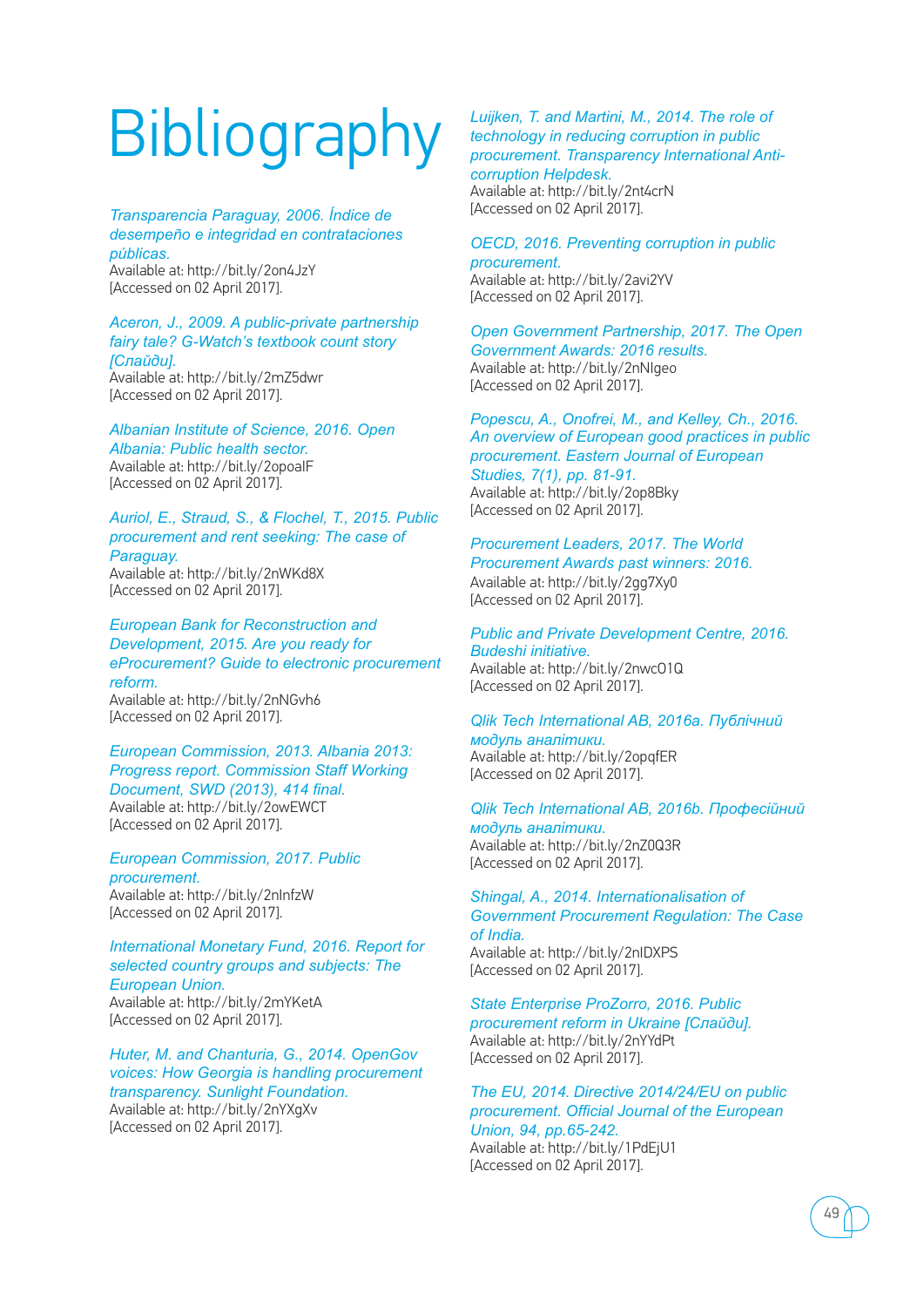*The EU & OECD, 2013. Public procurement brief 27: Monitoring of public procurement.*  Available at: http://bit.ly/2nLyAko [Accessed on 02 April 2017].

*The United States Department of Justice, 2016. Odebrecht and Braskem Plead Guilty and Agree to Pay at Least \$3.5 Billion in Global Penalties to Resolve Largest Foreign Bribery Case in History.*  Available at: http://bit.ly/2icnvr5 [Accessed on 02 April 2017].

*The World Bank, 2017. GDP of Ukraine in current US Dollars.*  Available at: http://bit.ly/2nItYKq [Accessed on 02 April 2017].

*Transparency International, 2016a. Corruption Perceptions Index 2016.*  Available at: http://bit.ly/2jY4YyV [Accessed on 02 April 2017].

*Transparency International, 2016b. People and corruption: Europe and Central Asia 2016*. Available at: http://bit.ly/2fnu9sc

[Accessed on 02 April 2017].

*Transparency International Armenia, 2015. Monitoring report on public procurement 2014–2015.*  Available at: http://bit.ly/2nIJshy [Accessed on 02 April 2017].

*Transparency International Georgia, 2016. Website Tender Monitor.*  Available at: http://bit.ly/2nZbveE [Accessed on 02 April 2017].

*Transparency International Hungary, K-Monitor Public Benefit Organization, PetaByte Nonprofit Research Ltd., 2015. Red Flags project: New warning system for the identification of red flags in public procurements.*  Available at: http://bit.ly/2nIQ8fo [Accessed on 02 April 2017].

*Transparency International Україна, 2017. Моніторинговий портал DOZORRO.* Available at: http://bit.ly/2nw41wM [Accessed on 02 April 2017].

*Urjumelashvili, T. and Marghania, D., 2015. Open contracting in Ukraine: A collaborative effort for procurement reform. Open Contracting Partnership.* 

Available at: http://bit.ly/2opaaPo [Accessed on 02 April 2017].

*Westhuizen v.d., C., 2015. Monitoring public procurement in South Africa: A reference guide for civil society organizations.*  Available at: http://bit.ly/2onsR67 [Accessed on 02 April 2017].

*Антимонопольний комітет України, 2016. Зведений перелік суб'єктів природних* 

*монополій станом на 22.01.2016.* Available at: http://bit.ly/2oqb0ep [Accessed on 02 April 2017].

*Бунякіна, Д., 2016. Черкаська міська рада хоче скасувати допорогові закупівлі в ProZorro. Радіо Свобода.*  Available at: http://bit.ly/2oppFXB

[Accessed on 02 April 2017].

*Верховна Рада України, 2017а. Закон України «Про доступ до публічної інформації».* Available at: http://bit.ly/P0hyLd [Accessed on 02 April 2017].

*Верховна Рада України, 2017б. Закон України «Про електронний цифровий підпис».*  Available at: http://bit.ly/2opb8uR [Accessed on 02 April 2017].

*Верховна Рада України, 2017в. Закон України «Про електронні документи та електронний документообіг».* 

Available at: http://bit.ly/2nKmlmP [Accessed on 02 April 2017].

*Верховна Рада України, 2017г. Закон України «Про особливості здійснення закупівель товарів, робіт і послуг для гарантованого забезпечення потреб оборони».*  Available at: http://bit.ly/2nLg0HC [Accessed on 02 April 2017].

*Верховна Рада України, 2017д. Закон України «Про публічні закупівлі».*  Available at: http://bit.ly/2nLDTAJ [Accessed on 02 April 2017].

*Вечірній Київ, 2016. Німецькі фахівці проінспектували Подільсько-Воскресенський міст.* Available at: http://bit.ly/2onhfQx [Accessed on 02 April 2017].

*Гоголь, М., 2016. Місяць другий: Лупаємо скалу з недоброчесності, бюрократії та непрофесіоналізму. Моніторинговий портал DOZORRO.*  Available at: http://bit.ly/2oN2djh [Accessed on 02 April 2017].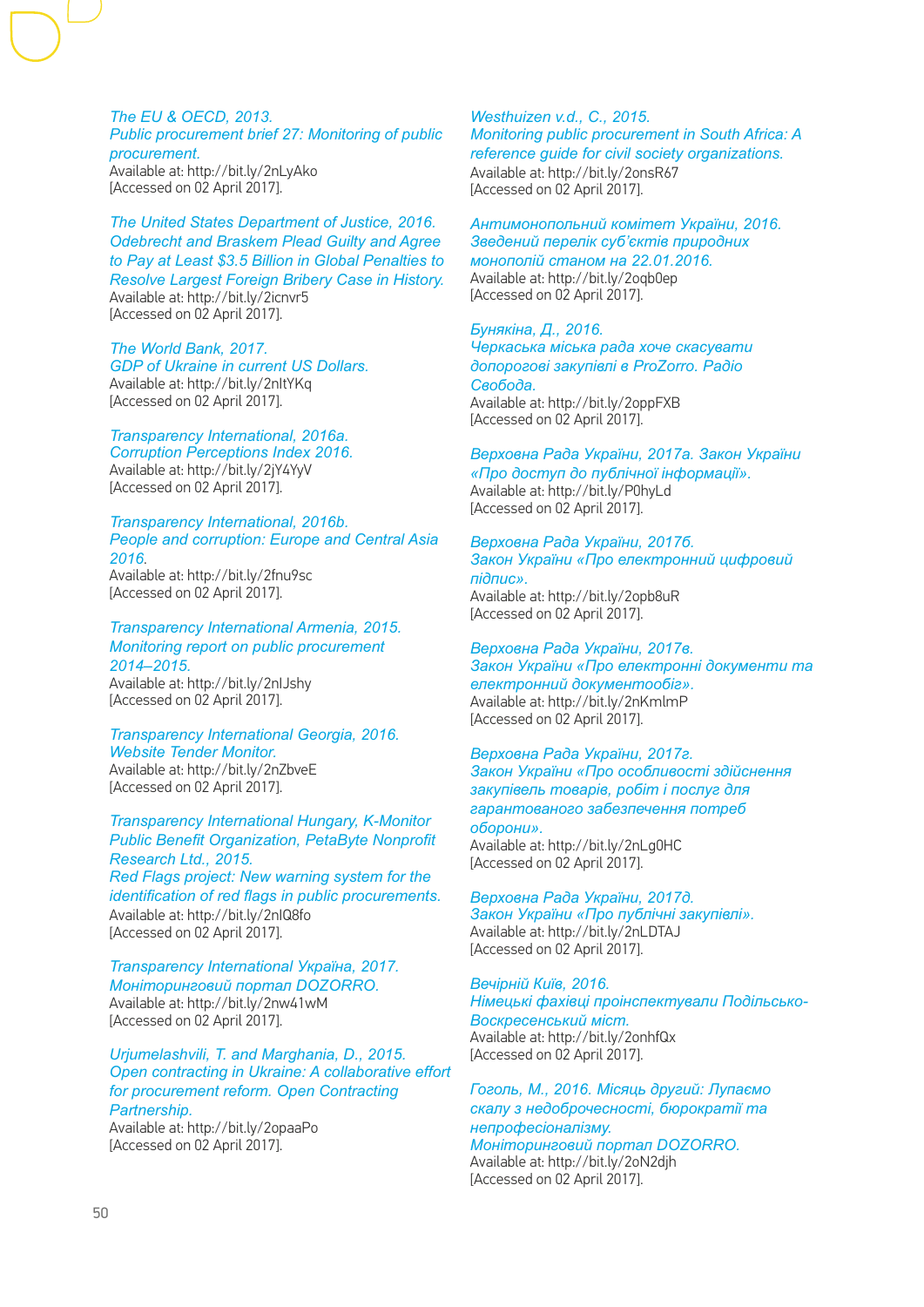*Гоголь, М., 2017. "Накрапали" на 10 мільйонів. Моніторинговий портал DOZORRO.* Available at: http://bit.ly/2nwHK1F [Accessed on 02 April 2017].

*Державне підприємство ProZorro, 2017. Веб-сайт порталу ProZorro.*  Available at: http://bit.ly/2n11hLH [Посилання перевірено 02 квітня 2017].

*Державне підприємство "Зовнішторгвидав України", 2016. Наказ "Про затвердження Порядку здійснення допорогових закупівель".*  Available at: http://bit.ly/2nw8Oyk [Accessed on 02 April 2017].

*Кабінет Міністрів України, 2016а. Постанова "Про затверження Порядку функціонування електронної системи закупівель та проведення авторизації електронних майданчиків".*  Available at: http://bit.ly/2oMZZAn [Accessed on 02 April 2017].

*Кабінет Міністрів України, 2016б. Розпорядження "Про Стратегію реформування системи публічних закупівель ("дорожню карту")".* Available at: http://bit.ly/2oN6HX2 [Accessed on 02 April 2017].

*Кондратова, В. та Самофалов А., 2017. Нефьодов: Полномочия и власть на дают, их берут. ЛІГАБізнесІнформ.*  Available at: http://bit.ly/2nwF3gG [Accessed on 02 April 2017].

*Лахтіонов, І., 2016. "Гібридна" справа МВС: можлива знижка не виправдає порушення закону. Моніторинговий портал DOZORRO.* Available at: http://bit.ly/2nLedCl [Accessed on 02 April 2017].

*Міністерство економічного розвитку і торгівлі України, 2016а. Звіт щодо аналізу функціонування системи державних закупівель за січень-грудень 2015 року.*  Available at: http://bit.ly/2otZvjh [Accessed on 02 April 2017].

*Міністерство економічного розвитку і торгівлі України, 2016б. Україна офіційно приєдналася до Угоди СОТ про державні закупівлі (GPA).*  Available at: http://bit.ly/1THFuge [Accessed on 02 April 2017].

*Міністерство юстиції України, 2017. Єдиний державний реєстр юридичних осіб, фізичних осіб-підприємців та громадських формувань.*  Available at: http://bit.ly/1XE6z7y [Accessed on 02 April 2017].

*Нефьодов, М., 2016. Що означає для ProZorro нагорода в Парижі. Новое Время: Бизнес.*  Available at: http://bit.ly/2n0WR7D [Accessed on 02 April 2017].

*Офіс з фінансового та економічного аналізу у Верховній Раді України, 2017. Економічний ефект від використання електронної системи публічних закупівель ProZorro.*  Available at: http://bit.ly/2oN4cnA [Accessed on 02 April 2017].

*Тамразов, О., 2017. #непрозорро: Публічний запис від 29.01.2017. Facebook.*  Available at: http://bit.ly/2nwLLTT [Accessed on 02 April 2017].

*УНІАН, 2016. Молдова хочет внедрить украинскую систему электронных госзакупок ProZorro.*  Available at: http://bit.ly/2n14ef6 [Accessed on 02 April 2017].

*Яременко, С., 2017. Моніторинг у закон (позиція щодо законопроекту №4738). Моніторинговий портал DOZORRO.*  Available at: http://bit.ly/2nND1eA [Accessed on 02 April 2017].

51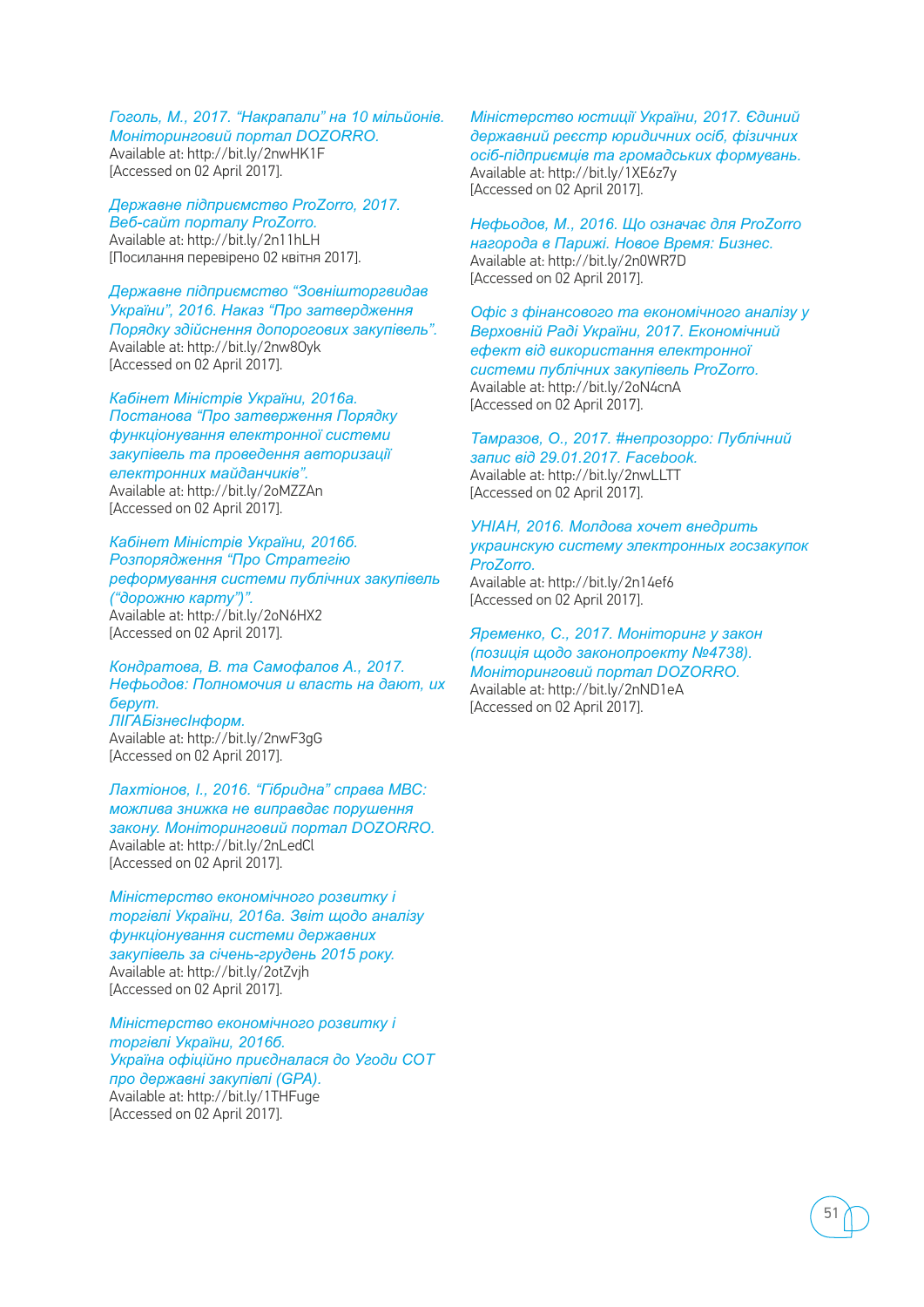### Annex 1

Список випадків із 5 та більше лотів, придбаних шляхом звітування про укладений договір, коли середня очікувана вартість лоту між замовником та постачальником знаходиться в діапазоні від 185 тис. грн включно до 200 тис. грн.

| Замовник                                                                                                          | Постачальник                                                                                                                                              | К-сть<br>лотів | Частка<br>участі         | <b>Очікувана</b><br>вартість (грн) | Частка<br>участі         |
|-------------------------------------------------------------------------------------------------------------------|-----------------------------------------------------------------------------------------------------------------------------------------------------------|----------------|--------------------------|------------------------------------|--------------------------|
| Усі замовники                                                                                                     | Усі постачачльники                                                                                                                                        | 1 0 2 4        | $\overline{\phantom{0}}$ | 198 840 274                        | $\overline{\phantom{a}}$ |
| Відділ капітального<br>будівництва<br>Білоцерківської<br>міської ради                                             | ТОВ «Білоцерків-<br>теплоенерго»                                                                                                                          | 64             | 34%                      | 12 168 046                         | 27%                      |
| Державне підприємство<br>«Селидіввугілля»                                                                         | ТОВ «ДОНЕНЕРГО-<br>ЕКСПОРТ»                                                                                                                               | 59             | 17%                      | 11 688 579                         | 14%                      |
| Державне підприємство<br>«Селидіввугілля»                                                                         | TOB «ФЕБРЕРО»                                                                                                                                             | 50             | 15%                      | 9999952                            | 12%                      |
| Державне підприємство<br>«Селидіввугілля»                                                                         | ТОВ «ДТК-ТРЕЙДІНГ»                                                                                                                                        | 37             | 11%                      | 7 399 967                          | 9%                       |
| Державне підприємство<br>«Селидіввугілля»                                                                         | ТОВ «ТРІАЛТРЕЙД»                                                                                                                                          | 36             | 11%                      | 7 199 964                          | 9%                       |
| Управління житлово-<br>комунального<br>господарства<br>Ізмаїльської міської ради                                  | Приватне акціонерне<br>товариство «Ізмаїл-<br>агрошляхбуд»                                                                                                | 33             | 28%                      | 6 255 850                          | 20%                      |
| Управління житлово-<br>комунального<br>господарства,<br>благоустрою та екології<br>Тернопільської міської<br>ради | Товариство з<br>обмеженою<br>відповідальністю<br>«АВАКС ПРОФ»                                                                                             | 27             | 17%                      | 5 369 400                          | 11%                      |
| Департамент житлово -<br>комунального<br>господарства<br>Херсонської міської<br>ради                              | Приватне акціонерне<br>підприємство<br>«Херсонліфт»                                                                                                       | 25             | 18%                      | 4647600                            | 17%                      |
| Західне територіальне<br>квартирно-<br>експлуатаційне<br>управління                                               | Філія «ЛПІ»<br>ДП МО України «ЦПІ»                                                                                                                        | 23             | 66%                      | 4526000                            | 33%                      |
| Комунальна корпорація<br>«Київавтодор»                                                                            | КП «Шляхово-<br>експлуатаційне<br>управління по<br>ремонту та утриманню<br>автомобільних шляхів<br>та споруд на них<br>Голосіївського<br>району» м. Києва | 23             | 8%                       | 4373100                            | 5%                       |
| Державне підприємство<br>«Селидіввугілля»                                                                         | ТОВ «ЕНЕРДЖИ<br>УКРЕЙН»                                                                                                                                   | 18             | 5%                       | 3599982                            | 4%                       |
| Житлово-комунальний<br>відділ Покровської<br>міської ради Донецької<br>області <sup>1</sup>                       | ФОП Єфремов І.В.                                                                                                                                          | 15             | 3%                       | 2 998 500                          | 4%                       |
| Квартирно -<br>експлуатаційний відділ<br>м. Львова                                                                | ПАТ «Львівобленерго»<br>Бориславський ВЕП                                                                                                                 | 15             | 52%                      | 2827747                            | 60%                      |
| Старосинявська<br>селищна рада                                                                                    | TOB « УКРАВТО-<br>ЗАПЧАСТИНА»                                                                                                                             | 15             | 31%                      | 2 832 540                          | 44%                      |
| Управління освіти і<br>науки                                                                                      | ПП «ВКФ КОНКОРД»                                                                                                                                          | 15             | 23%                      | 2 985 000                          | 25%                      |
|                                                                                                                   |                                                                                                                                                           |                |                          |                                    |                          |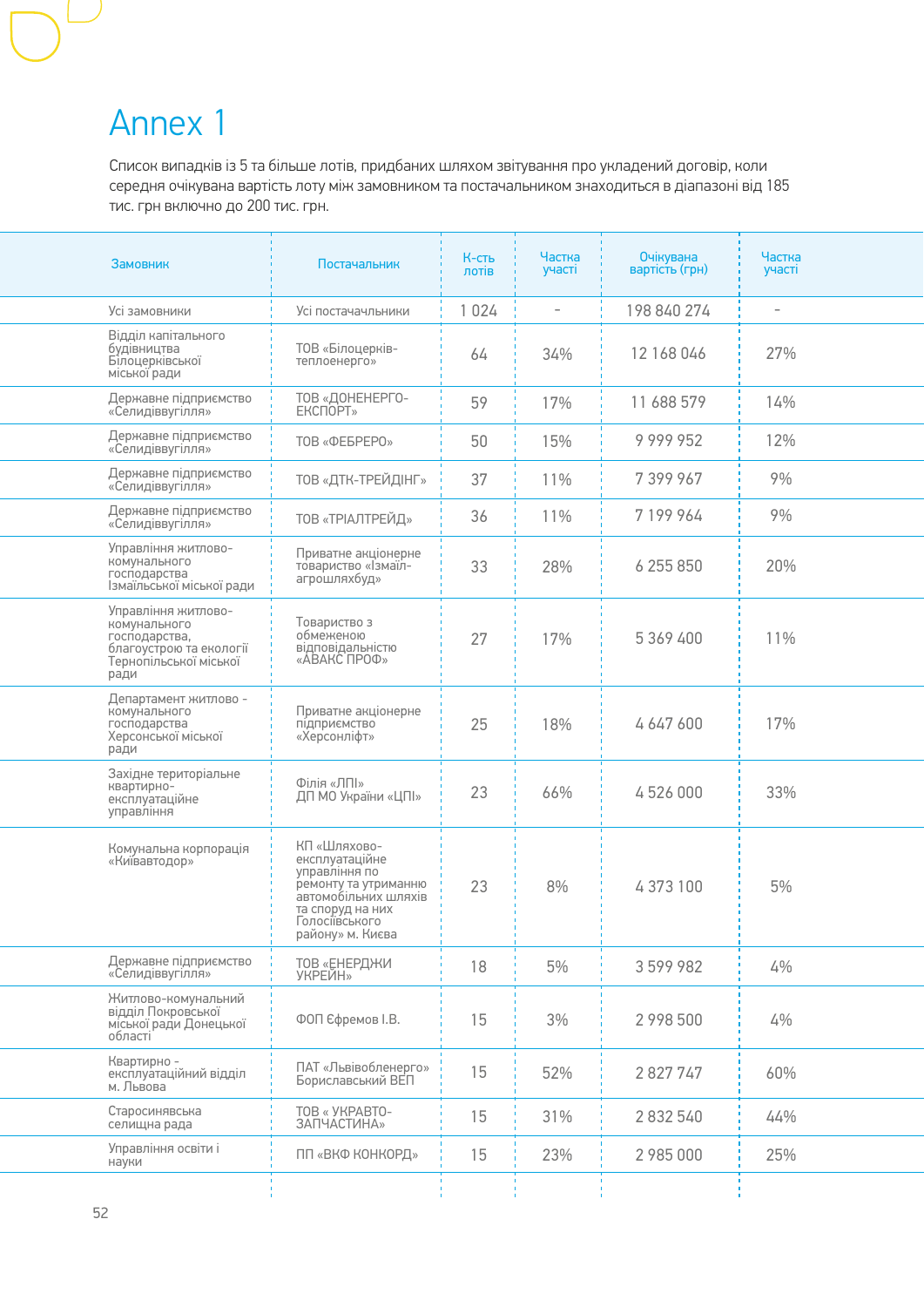| Замовник                                                                                                                      | Постачальник                                                                                                                                         | К-сть<br>лотів  | Частка<br>участі | <b>Очікувана</b><br>вартість (грн) | Частка<br>участі   |
|-------------------------------------------------------------------------------------------------------------------------------|------------------------------------------------------------------------------------------------------------------------------------------------------|-----------------|------------------|------------------------------------|--------------------|
| ГП «Управління<br>містобудування,<br>архітектури та житлово-<br>комунального<br>господарства<br>Знам'янської міської<br>ради» | філія «Знам'янський<br>райавтодор»<br>ДП «Кіровоградський<br>облавтодор» ПАТ<br>«Державна акціонерна<br>компанія<br>«Автомобільні дороги<br>України» | 14              | 54%              | 2742800                            | 24%                |
| Житлово-комунальний<br>відділ Покровської<br>міської ради Донецької<br>області                                                | ФОП Бочко                                                                                                                                            | 14              | 3%               | 2796206                            | 4%                 |
| КОМУНАЛЬНЕ<br><b>ПІДПРИЄМСТВО</b><br>«СПЕЦІАЛІЗОВАНИЙ<br>MOHTAHHO-<br><b>ЕКСПЛУАТАЦІЙНИЙ</b><br>ПІДРОЗДІЛ»                    | <b>ПРИВАТНЕ</b><br>ПІДПРИЄМСТВО<br>«ПРОНЕТ»                                                                                                          | 14              | 15%              | 2710308                            | 15%                |
| Державне підприємство<br>«Красноармійськвугілля»                                                                              | ТОВ «Альянс-<br>Трейд-Груп ЛТД»                                                                                                                      | 12              | 5%               | 2 275 788                          | 6%                 |
| Виконавчий комітет<br>Апостолівської міської<br>ради                                                                          | ТОВ «Борисгруп»                                                                                                                                      | 11              | 24%              | 2049943                            | 12%                |
| Відділ освіти<br>Покровської міської ради<br>Донецької області                                                                | ФОП Соболєв Євген<br>Андрійович                                                                                                                      | 11              | 6%               | 2084400                            | 5%                 |
| Державне підприємство<br>«Селидіввугілля»                                                                                     | ПП ТВО «ТЕХСНАБ»                                                                                                                                     | 11              | 3%               | 2 199 989                          | 3%                 |
| Комунальний заклад<br>«Степнянська загально-<br>освітня школа I-III<br>ступенів Слобожанської<br>селищної ради»               | ПП «Союздорбуд»                                                                                                                                      | 11              | 85%              | 2 106 779                          | 96%                |
| Борзнянська міська<br>рада                                                                                                    | ТОВ «Борзнянська<br><b>ПШМК»</b>                                                                                                                     | 10              | 67%              | 1929239                            | 80%                |
| Відділ освіти<br>Покровської міської<br>ради Донецької області                                                                | ФОП Лиховидова<br>Віра Павлівна                                                                                                                      | 10              | 5%               | 1897700                            | 5%                 |
| ДВНЗ «Національна<br>академія внутрішніх<br>справ»                                                                            | ТОВ Північ-Вікна                                                                                                                                     | 10              | 4%               | 880 257                            | 6%                 |
| Департамент охорони<br>здоров'я Херсонської<br>обласної державної<br>адміністрації                                            | ТОВАРИСТВО З<br><b>ОБМЕЖЕНОЮ</b><br><b>ВІДПОВІДАЛЬНІСТЮ</b><br>«ЗДРАВО»                                                                              | 10              | 100%             | 1929396                            | 100%               |
| Державне підприємство<br>«Селидіввугілля»                                                                                     | <b>TOB «БІРІНГ»</b>                                                                                                                                  | 10 <sup>°</sup> | 3%               | 1999990                            | 2%                 |
| Корнинська сільська<br>рада                                                                                                   | ТОВ «Будівельна<br>компанія "Будальянс<br>груп»                                                                                                      | 10              | 16%              | 1870130                            | 33%                |
| Головне управління<br>Державної міграційної<br>служби України в<br>Одеській області                                           | ФОП «СКОРІКОВА<br><b>МАРИНА</b><br><b>ВОЛОДИМИРІВНА»</b>                                                                                             | 9               | 23%              | 1 687 372                          | 38%                |
| ДК «ГАЗ УКРАЇНИ» НАК<br>«НАФТОГАЗ УКРАЇНИ»                                                                                    | ФОП Удовиченко В.М.                                                                                                                                  | 9               | 45%              | 1719000                            | 66%                |
| Житлово-комунальний<br>відділ Покровської<br>міської ради Донецької<br>області                                                | Товариство з<br>обмеженою<br>відповідальністю<br>«ДОР СТРОЙ»                                                                                         | 9               | 2%               | 1735549                            | 2%                 |
| Маловисківська міська<br>рада                                                                                                 | Філія<br>«Маловиськівський<br>райавтодор»                                                                                                            | 9               | 43%              | 1751003                            | 66%                |
|                                                                                                                               |                                                                                                                                                      | $\mathbf{I}$    | $\mathbf{L}$     |                                    | $\mathbf{L}$<br>53 |

Ξ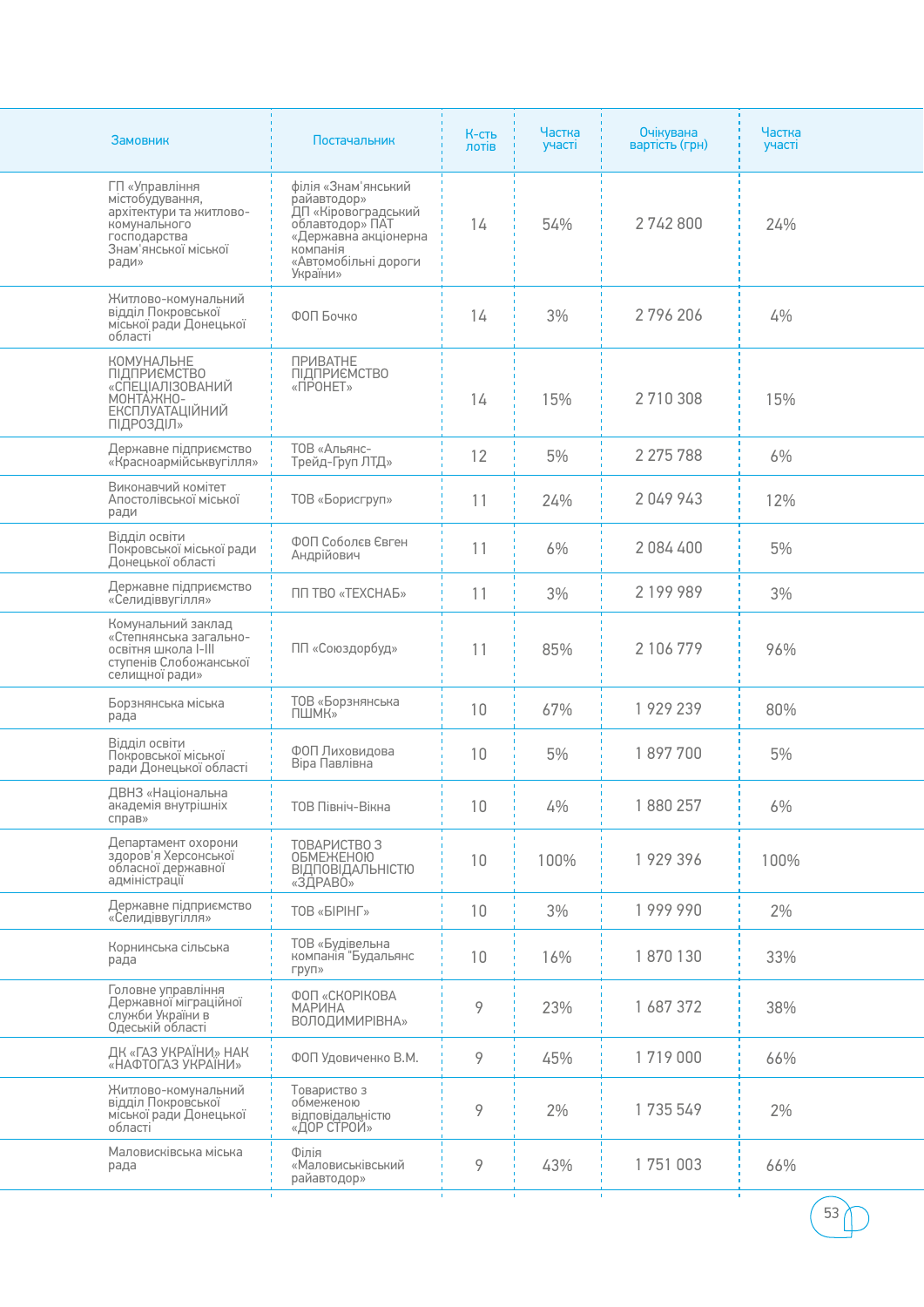| Замовник                                                                                                    | Постачальник                                                                                                                                                        | К-сть<br>лотів | Частка<br>участі | Очікувана<br>вартість (грн) | Частка<br>участі |
|-------------------------------------------------------------------------------------------------------------|---------------------------------------------------------------------------------------------------------------------------------------------------------------------|----------------|------------------|-----------------------------|------------------|
| Управління міського<br>господарства<br>виконавчого комітету<br>Мукачівської міської<br>ради                 | Фізична особа-<br>підприємець<br>Колошко В.О.                                                                                                                       | 9              | 15%              | 1715798                     | 7%               |
| Баранинська сільська<br>рада                                                                                | Будавтодор                                                                                                                                                          | 8              | 31%              | 1520273                     | 21%              |
| Відокремлений<br>підрозділ «Шахта 1-3<br>«Новогродівська»<br>Державного<br>підприємства<br>«Селидіввугілля» | Товариство з<br>обмеженою<br>відповідальністю<br>Виробнича фірма<br>«Корнер-ПАК»                                                                                    | 8              | 80%              | 1599992                     | 82%              |
| Департамент житлово -<br>комунального<br>господарства<br>Херсонської міської ради                           | ФОП Ходикін Віктор<br>Миколайович                                                                                                                                   | 8              | 6%               | 1500074                     | 5%               |
| Департамент міського<br>господарства Одеської<br>міської ради                                               | Приватне<br>підприємство<br>«ЮНІВЕРСІБУД»                                                                                                                           | 8              | 2%               | 1520430                     | 2%               |
| КП «Техкомунбуд»                                                                                            | Дочірнє підприємство<br>«Полтавський<br>облавтодор»<br>відкритого<br>акціонерного<br>товариства«Державна<br>акціонерна компанія<br>«Автомобільні дороги<br>України» | 8              | 24%              | 1546868                     | 21%              |
| Національний<br>університет оборони<br>України імені Івана<br>Черняховського                                | ТОВ «Скай-Мед»                                                                                                                                                      | 8              | 20%              | 1546227                     | 26%              |
| Оконська сільська рада                                                                                      | Публічне акціонерне<br>товариство «Волинь-<br>обленерго»                                                                                                            | 8              | 100%             | 1513465                     | 100%             |
| ПАТ Прикарпаття-<br>обленерго                                                                               | ТОВ Мегаватсервіс                                                                                                                                                   | 8              | 7%               | 1 551 320                   | 5%               |
| Адміністрація<br>Корабельного району<br>Миколаївської міської<br>ради                                       | ТОВ «Гідротехнології»                                                                                                                                               | 7              | 14%              | 1 397 966                   | 8%               |
| Відділ культури<br>Мирноградської міської<br>ради                                                           | ФОП Жук Олена<br>Вікторівна                                                                                                                                         | 7              | 47%              | 1 393 630                   | 63%              |
| Пасіки-Зубрицька<br>сільська рада                                                                           | ФОП Татаринцев О.В                                                                                                                                                  | 7              | 39%              | 1 295 239                   | 28%              |
| Перечинська міська рада<br>Закарпатської області                                                            | ФОП Вайс Олександр<br>Олександрович                                                                                                                                 | 7              | 23%              | 1 308 547                   | 31%              |
| Смирновська сільська<br>рада Більмацького<br>району Запорізької обл.                                        | ТОВ «Геокар»                                                                                                                                                        | 7              | 54%              | 1 398 739                   | 32%              |
| Управління капітального<br>будівництва                                                                      | Дніпроцивільпроект                                                                                                                                                  | 7              | 25%              | 1 300 000                   | 14%              |
| АРЦИЗЬКА МІСЬКА<br>РАДА                                                                                     | КП «Благоустрій»                                                                                                                                                    | 6              | 7%               | 1 149 962                   | 23%              |
| ВЕЛИКОДОЛИНСЬКА<br>СЕЛИЩНА РАДА<br><b>ОВІДІОПОЛЬСЬКОГО</b><br>РАЙОНУ ОДЕСЬКОЇ ОБЛ.                          | ТОВ «Меркурій-1»                                                                                                                                                    | 6              | 18%              | 1 176 744                   | 19%              |
| Відділ освіти<br>Барвінківської районної<br>державної адміністрації                                         | ПП «Строй Сити XXI»                                                                                                                                                 | 6              | 32%              | 1 122 382                   | 41%              |
|                                                                                                             |                                                                                                                                                                     |                |                  |                             |                  |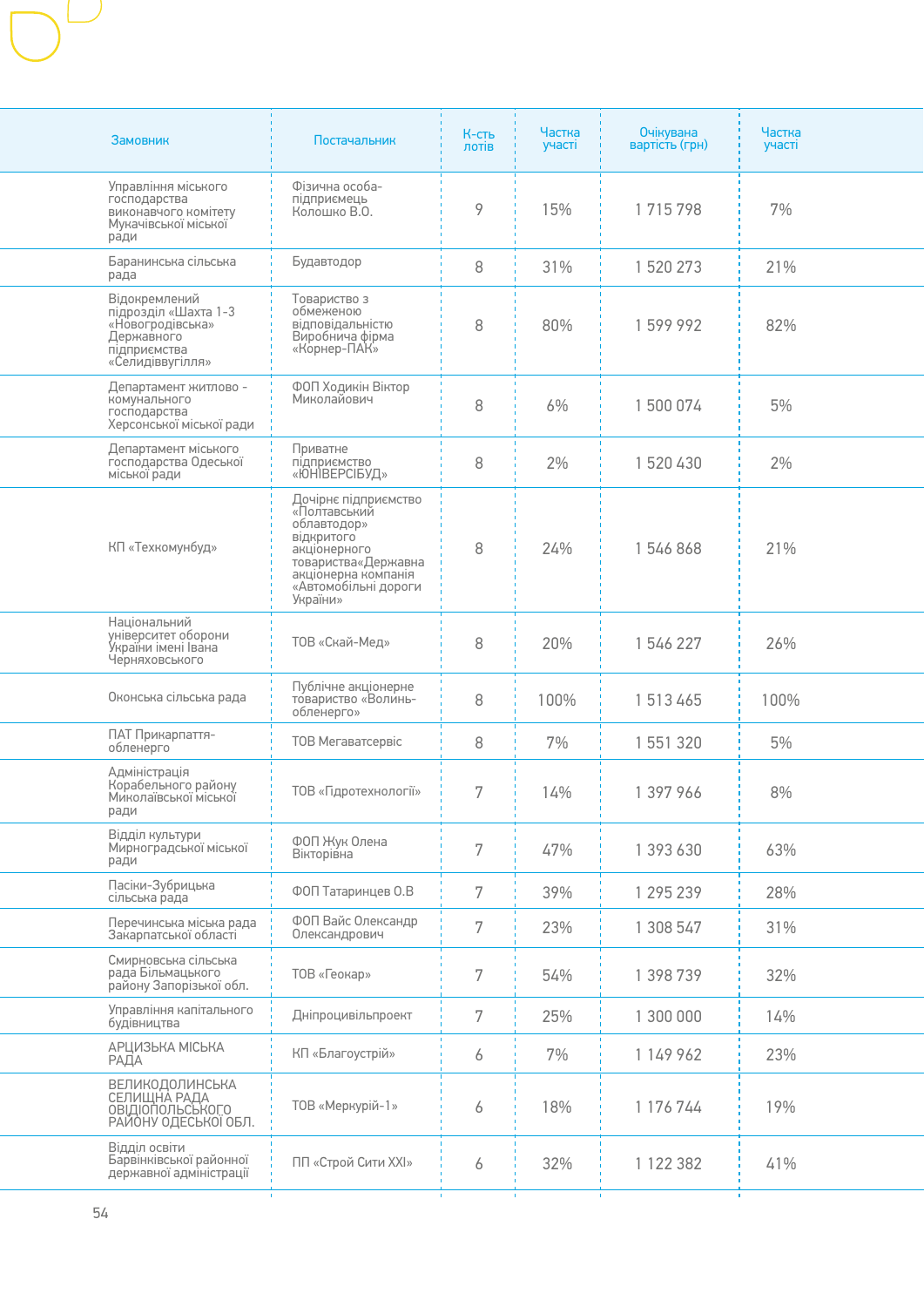| Замовник                                                                                                                       | Постачальник                                                                     | К-сть<br>лотів | Частка<br>участі | Очікувана<br>вартість (грн) | Частка<br>участі |
|--------------------------------------------------------------------------------------------------------------------------------|----------------------------------------------------------------------------------|----------------|------------------|-----------------------------|------------------|
| Гатненська сільська<br>рада                                                                                                    | ФОП Манукян Смбат<br>Володович                                                   | 6              | 26%              | 1 110 100                   | 27%              |
| Департамент житлово -<br>комунального<br>господарства<br>Херсонської міської ради                                              | ТОВ «Сервісбуд-<br>інвест»                                                       | 6              | 4%               | 1 160 075                   | 4%               |
| Департамент міського<br>господарства<br>Ужгородської міської<br>ради                                                           | ТОВ ВКП Мерістема                                                                | 6              | 4%               | 1 191 023                   | 3%               |
| ДП Відділ освіти<br>Полтавської районної<br>державної адміністрації                                                            | ПП «Полтавагаззбуд-<br>сервіс»                                                   | 6              | 6%               | 1 113 923                   | 5%               |
| Кинашівська сільська<br>рада                                                                                                   | ПП «ШЛЯХБУД-<br>КОМПЛЕКТ»                                                        | 6              | 100%             | 1 159 273                   | 100%             |
| КП «Житомир-<br>водоканал»                                                                                                     | Приватне підприємство<br>«Євродом Комфорт»                                       | 6              | 16%              | 1 185 807                   | 10%              |
| КУ Центр фінансування<br>та господарської<br>діяльності закладів та<br>установ системи освіти<br>Київського району<br>м. Одеси | ТОВ «Алеф Люкс»                                                                  | 6              | 9%               | 1 124 545                   | 9%               |
| Прокуратура Донецької<br>області                                                                                               | ТОВ «Параллель-ОПТ»                                                              | 6              | 19%              | 1 198 852                   | 23%              |
| УДМС України в<br>Чернігівській області                                                                                        | Товариство з<br>обмеженою<br>відповідальністю<br>«ТЕНЗАСОЮЗБУД»                  | 6              | 15%              | 1 166 557                   | 25%              |
| <b>УПРАВЛІННЯ</b><br>БУДИНКАМИ М. БУСЬКА                                                                                       | ДП «Базис Плюс»                                                                  | 6              | 67%              | 1 127 771                   | 71%              |
| Управління освіти<br>адміністрації Київського<br>району Харківської<br>міської ради                                            | <b>TOB «ΦΙΡΜΑ</b><br>«КОЛОРІТ-СТРОЙ»                                             | 6              | 27%              | 1 1 2 5 1 2 7               | 25%              |
| УПРАВЛІННЯ ОСВІТИ,<br>МОЛОДІ ТА СПОРТУ<br>ВЕЛИКОНОВО-<br>СІЛКІВСЬКОЇ РАЙОННОЇ<br><b>ДЕРЖАВНОІ</b><br><b>АДМІНІСТРАЦІЇ</b>      | Идеал                                                                            | 6              | 11%              | 1 185 485                   | 29%              |
| ВИКОНАВЧИЙ КОМІТЕТ<br><b>ДОБРОПІЛЬСЬКОЇ</b><br>МІСЬКОЇ РАДИ                                                                    | ТОВ КСІЛ-Україна                                                                 | 5              | 18%              | 991 008                     | 25%              |
| ВИКОНАВЧИЙ КОМІТЕТ<br><b>IPΠIHCLKOI MICLKOI</b><br>РАДИ                                                                        | КП «Ірпіньжитло-<br>інвестбуд»                                                   | 5              | 9%               | 964 680                     | 3%               |
| ВИКОНАВЧИЙ КОМІТЕТ<br><b>СОЛОНЯНСЬКО</b> Ї<br>СЕЛИЩНОЇ РАДИ                                                                    | ПП « ЕВРОДОРСТРОЙ»                                                               | 5              | 9%               | 971 275                     | 6%               |
| Відділ освіти<br>Золотоніської районної<br>державної адміністрації<br>Черкаської області                                       | ФОП МОРОЗ АНДРІЙ<br><b>ОЛЕКСІЙОВИЧ</b>                                           | 5              | 2%               | 934929                      | 11%              |
| Відділ освіти Тетіївської<br><b>РДА</b>                                                                                        | ТОВ «КИЇВОБЛГАЗ<br>35YT <sub>2</sub>                                             | 5              | 28%              | 999 500                     | 30%              |
| Відокремлений<br>підрозділ «Шахта<br>«Росія» Державного<br>підприємства<br>«Селидіввугілля»                                    | Товариство з<br>обмеженою<br>відповідальністю<br>Виробнича фірма<br>«Корнер-ПАК» | 5              | 38%              | 999 995                     | 45%              |
|                                                                                                                                |                                                                                  |                |                  |                             | 55               |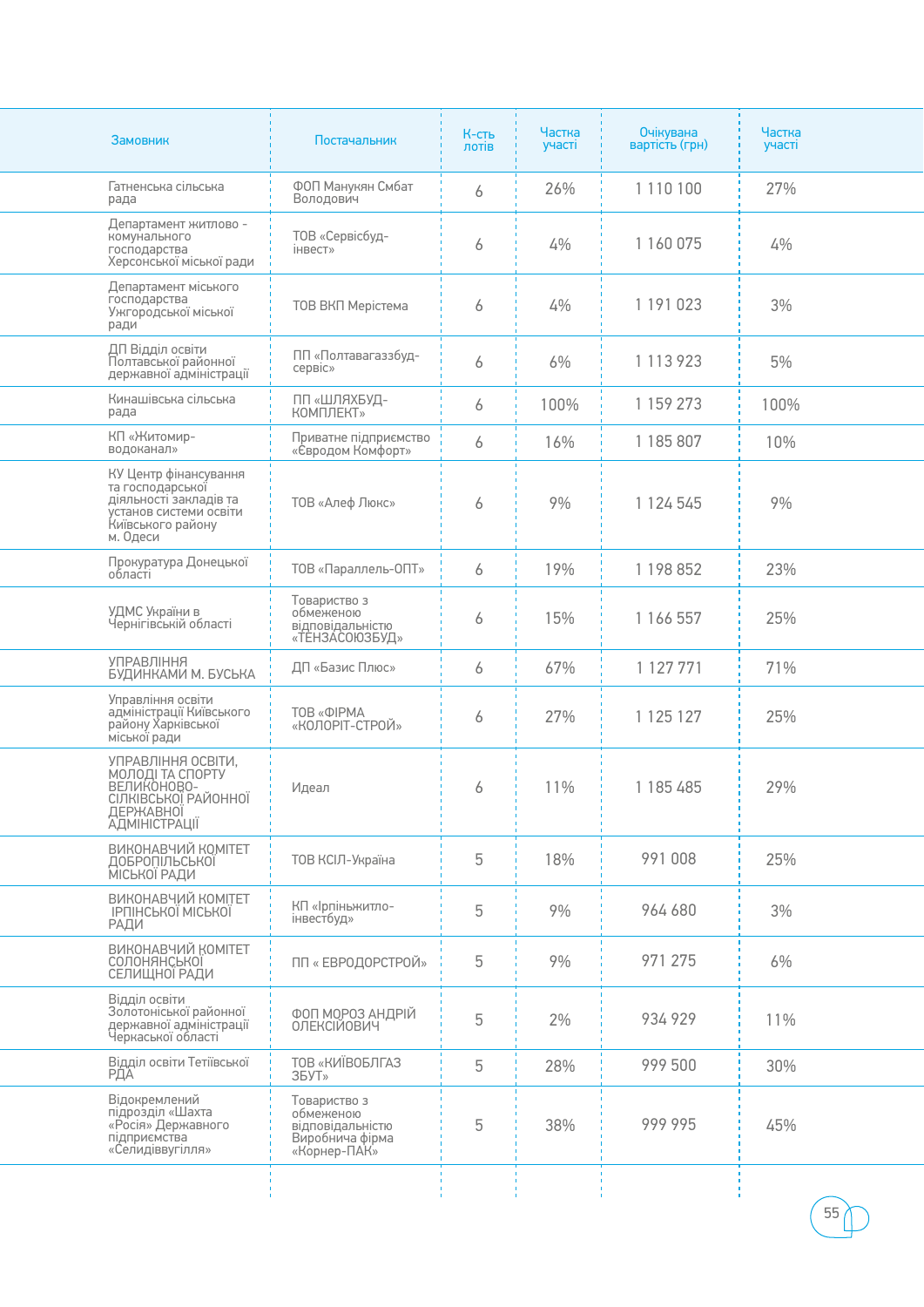| Замовник                                                                                                                                                                  | Постачальник                                                | К-сть<br>лотів | Частка<br>участі | Очікувана<br>вартість (грн) | Частка<br>участі |
|---------------------------------------------------------------------------------------------------------------------------------------------------------------------------|-------------------------------------------------------------|----------------|------------------|-----------------------------|------------------|
| <b>Гіркополонківська</b><br>сільська рада                                                                                                                                 | Рожищенський<br>райавтодор                                  | 5              | 33%              | 974877                      | 36%              |
| Головне управління<br>Національної поліції<br>у місті Києві                                                                                                               | <b>ТОВ «НВЦ</b><br>«Інфозахист»                             | 5              | 10%              | 988 380                     | 15%              |
| ГП "НОСІВСЬКА<br>СЕЛЕКЦІЙНО-<br>ДОСЛІДНА СТАНЦІЯ<br>МИРОНІВСЬКОГО<br>ІНСТИТУТУ ПШЕНИЦІ<br>ІМЕНІ В.М. РЕМЕСЛА<br><b>НАЦІОНАЛЬНОЇ</b><br>АКАДЕМІЇ АГРАРНИХ<br>НАУК УКРАЇНИ" | TOB "BKO<br>«Агронафтопродукт»                              | 5              | 25%              | 998 808                     | 29%              |
| ДВНЗ «Національна<br>академія внутрішніх<br>справ»                                                                                                                        | ТОВ Український<br>виробничо-буд.<br>Альянс Центр           | 5              | 2%               | 987 100                     | 3%               |
| Департамент житлово -<br>комунального<br>господарства<br>Херсонської міської ради                                                                                         | ПП ПБМФ «Промальп»                                          | 5              | 4%               | 932 460                     | 3%               |
| Департамент житлово -<br>комунального<br>господарства<br>Херсонської міської ради                                                                                         | Приватна фірма<br>«Оттиск»                                  | 5              | 4%               | 981 450                     | 4%               |
| Департамент патрульної<br>поліції                                                                                                                                         | ТОВ«Едванс Компані»                                         | 5              | 3%               | 986 064                     | 4%               |
| Державна установа<br>"Національний науковий<br>центр радіаційної<br>медицини Національної<br>академії медичних наук<br>України"                                           | ТОВ «Юрія - Фарм»                                           | 5              | 45%              | 999739                      | 46%              |
| Державне підприємство<br>«Селидіввугілля»                                                                                                                                 | ТОВ «ЛІДЕР<br>ПРОМСНАБ»                                     | 5              | $1\%$            | 999 995                     | $1\%$            |
| КОМУНАЛЬНЕ<br><b>ПІДПРИЕМСТВО</b><br>«ДОБРОПІЛЬСЬКА<br>СЛУЖБА ЄДИНОГО<br>ЗАМОВНИКА»                                                                                       | ТОВ КСІЛ-Україна                                            | 5              | 9%               | 992 648                     | 11%              |
| КОМУНАЛЬНЕ<br>ПІДПРИЄМСТВО<br>"ОБЛТРАНСБУД"                                                                                                                               | 000 «Арев буд»                                              | 5              | 3%               | 986 697                     | $1\%$            |
| Комунальне<br>підприємство<br>«Управління міського<br>господарства"                                                                                                       | ФОП Єфремов І.В.                                            | 5              | 4%               | 999 500                     | 7%               |
| КП «ЖИТЛОВО-<br>ЕКСПЛУАТАЦІЙНА<br>КОНТОРА-1 ЮВІЛЕЙНОЇ<br>СЕЛИЩНОЇ РАДИ»                                                                                                   | Товариство з<br>обмеженою<br>відповідальністю<br>«Еленберг» | 5              | 5%               | 938 600                     | 10%              |
| Михайлівська селищна<br>рада Михайлівського<br>району Запорізької обл.                                                                                                    | ФОП Геворгян Геворг<br>Гришаєвич                            | 5              | 25%              | 996 757                     | 25%              |
| Надвірнянська міська<br>рада                                                                                                                                              | КП «Надвірнаводо-<br>канал»                                 | 5              | 15%              | 998 913                     | 23%              |
| <b>НАЦІОНАЛЬНИЙ</b><br><b>YHIBEPCUTET</b><br>«ОДЕСЬКА ЮРИДИЧНА<br>АКАДЕМІЯ»                                                                                               | ФОП Павлівський<br>Руслан Олександрович                     | 5              | 6%               | 994861                      | 7%               |
| Нововодолазька<br>селищна рада                                                                                                                                            | ФОП Бережньов А.Г.                                          | 5              | 17%              | 927 295                     | 23%              |
| Новолуганська сільська<br>рада                                                                                                                                            | ФОП Світенко Роман<br>Олегович                              | 5              | 83%              | 941 443                     | 83%              |
|                                                                                                                                                                           |                                                             |                |                  |                             |                  |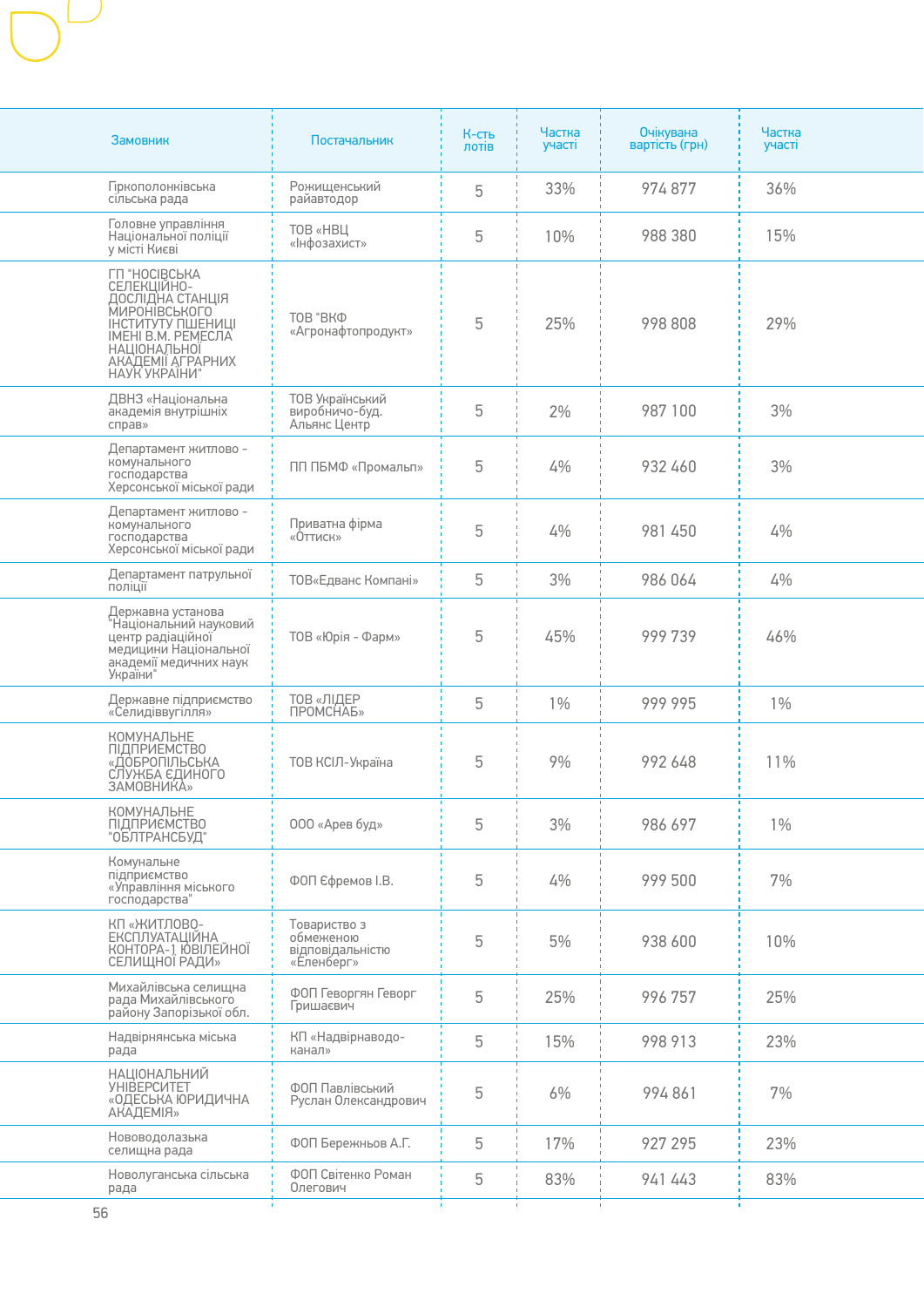| Замовник                                                                                                           | Постачальник                                                                                        | К-сть<br>лотів | Частка<br>участі | Очікувана<br>вартість (грн) | Частка<br>участі |
|--------------------------------------------------------------------------------------------------------------------|-----------------------------------------------------------------------------------------------------|----------------|------------------|-----------------------------|------------------|
| ПАТ «АК<br>"Київводоканал»                                                                                         | Товариство з<br>обмеженою<br>відповідальністю<br>«НВП Хімпродукт»                                   | 5              | 4%               | 980 000                     | $1\%$            |
| ПАТ «Чернігівобленерго»                                                                                            | ТОВ «Промінвестбуд<br>Славутич»                                                                     | 5              | 4%               | 993 885                     | 6%               |
| Служба автомобільних<br>доріг у Тернопільській<br>області                                                          | ФОП Гуменний<br>Михайло Іванович                                                                    | 5              | 20%              | 959 663                     | 16%              |
| Територіальне<br>управління Державної<br>управлінні Дермавног<br>судової адміністрації<br>України в Київській обл. | ФОП Мусієнко<br>Людмила Михайлівна                                                                  | 5              | 29%              | 949 996                     | 22%              |
| Територіальне<br>управління державної<br>,<br>судової адміністрації<br>України в Львівській обл.                   | ПП МЕБЛІ СЕРВІС                                                                                     | 5              | 13%              | 950 300                     | 11%              |
| Управління житлово-<br>комунального<br>господарства<br>Ізмаїльської міської ради                                   | ФОП Арнаут Іван<br>Дмитрович                                                                        | 5              | 4%               | 978 084                     | 3%               |
| Управління освіти<br>Бахмутської міської ради                                                                      | ФОП Татаринов Євген<br>Леонідович                                                                   | 5              | 17%              | 997 674                     | 16%              |
| Управління освіти<br>Дарницької районної<br>в місті Києві державної<br>адміністрації                               | Товариство з<br>обмеженою<br>відповідальністю<br>«Науково-виробниче<br>підприємство<br>«TNH-EKOTEX» | 5              | 6%               | 967 340                     | 7%               |
| Управління освіти<br>Дарницької районної<br>в місті Києві державної<br>адміністрації                               | ФОП Яворська Лілія<br>Володимирівна                                                                 | 5              | 6%               | 997 286                     | 8%               |
| Устилузька міська рада                                                                                             | T <sub>3</sub> OB<br>«Луцьккомунбуд»                                                                | 5              | 23%              | 934 802                     | 27%              |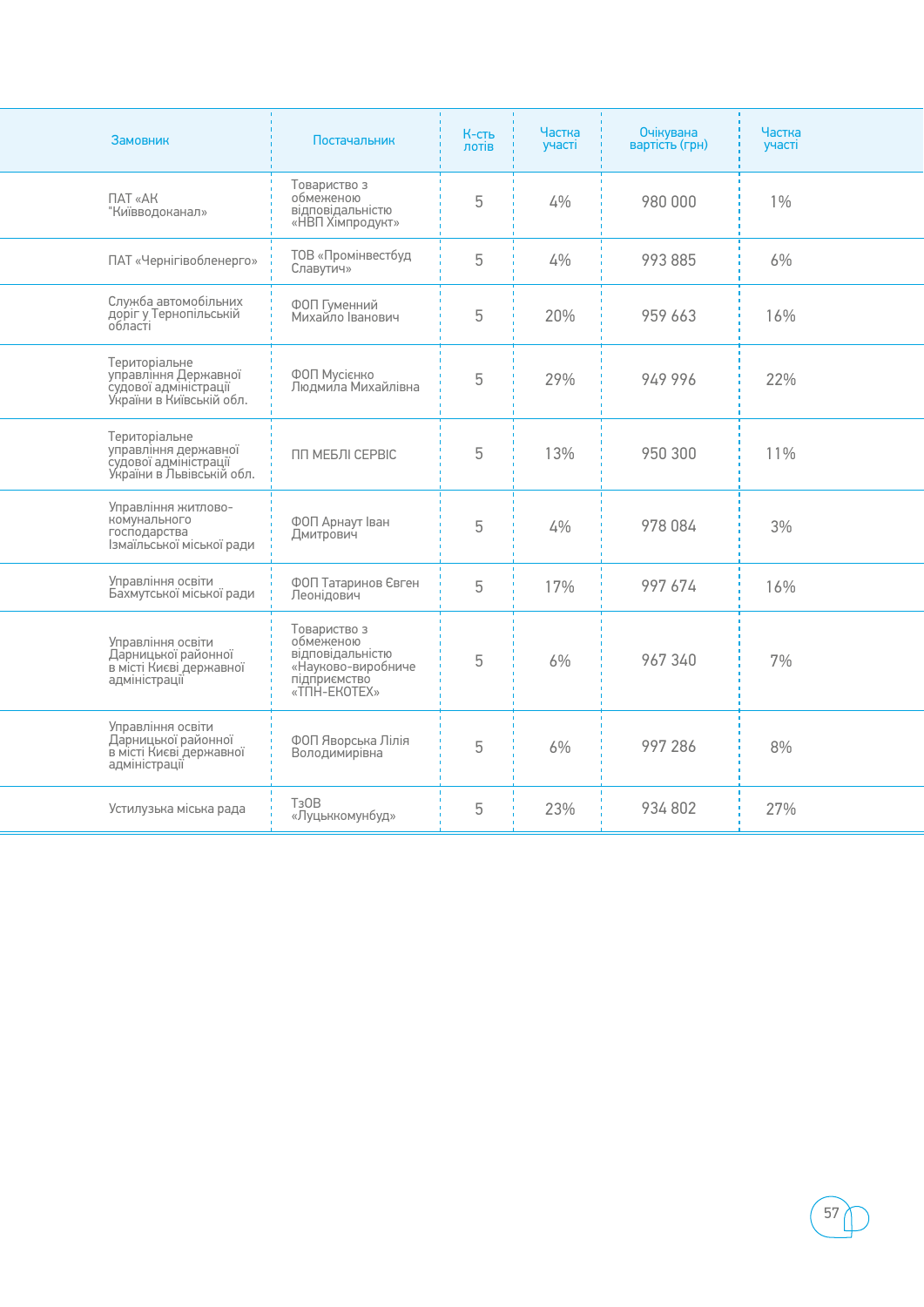### Annex 2

Список випадків із 2 та більше лотів, придбаних шляхом звітування про укладений договір, коли середня очікувана вартість лоту між замовником та постачальником знаходиться в діапазоні від 1,45 млн грн включно до 1,5 млн грн.

| Замовник                                                                                                                                               | Постачальник                                                                              | К-сть<br>лотів | Частка<br>участі         | <b>Очікувана</b><br>вартість (грн) | Частка<br>участі  |
|--------------------------------------------------------------------------------------------------------------------------------------------------------|-------------------------------------------------------------------------------------------|----------------|--------------------------|------------------------------------|-------------------|
| Усі замовники                                                                                                                                          | Усі постачальники                                                                         | 46             | $\overline{\phantom{a}}$ | 68 067 006                         | $\qquad \qquad -$ |
| ПАТ Київобленерго                                                                                                                                      | Товариство з<br>обмеженою<br>відповідальністю<br>«ІБК ЕНЕРГОКАПІТАЛ»                      | 7              | 5%                       | 10 428 844                         | 7%                |
| Відокремлений<br>підрозділ «Складське<br>господарство<br>державного<br>підприємства<br>«Національна атомна<br>енергогенеруюча<br>компанія «Енергоатом» | ТОВ «Атоммонтаж-<br>сервіс»                                                               | 5              | 38%                      | 7 322 419                          | 56%               |
| Управління капітального<br>будівництва Луганської<br>обласної державної<br>адміністрації                                                               | Колективне<br>підприємство<br>«Кремінський<br>Агрошляхбуд»                                | 5              | 6%                       | 7 267 660                          | 10%               |
| Управління капітального<br>будівництва Одеської<br>міської ради                                                                                        | Береж Буд Товариство<br>з обмеженою<br>відповідальністю                                   | 5              | 3%                       | 7 484 528                          | 7%                |
| Державне підприємство<br>«Селидіввугілля»                                                                                                              | <b>TOB</b><br>«НОВГОРОДСЬКИЙ<br>МАШИНО-<br>БУДІВЕЛЬНІЙ ЗАВОД»                             | 4              | $1\%$                    | 5999996                            | 7%                |
| Кремінська обласна<br>спеціальна<br>загальноосвітня<br>школа-інтернат                                                                                  | TOB «H.B.M.»                                                                              | 4              | 100%                     | 5 876 200                          | 100%              |
| Національний<br>Фармацевтичний<br>Університет                                                                                                          | Товариство з<br>обмеженою<br>відповідальністю<br>«ІНВЕСТБІЛДИНГ<br>$\Gamma$ PY $\Gamma$ » | 4              | $1\%$                    | 5 964 000                          | 49%               |
| КП Одеська обласна<br>енергозберігаюча<br>компанія                                                                                                     | ТОВАРИСТВО З<br><b>ОБМЕЖЕНОЮ</b><br><b>ВІДПОВІДАЛЬНІСТЮ</b><br>«ПРИМОРСТРОЙ»              | 3              | 4%                       | 4 495 800                          | 26%               |
| <b>НАЦІОНАЛЬНИЙ</b><br>УНІВЕРСИТЕТ «ОДЕСЬКА<br>ЮРИДИЧНА АКАДЕМІЯ»                                                                                      | Товариство з<br>обмеженою<br>відповідальністю<br>«УКРПРОМСТРОЙ»                           | 3              | 3%                       | 4434688                            | 33%               |
| ПРИВАТНЕ АКЦІОНЕРНЕ<br><b>ТОВАРИСТВО</b><br>«ЛЬВІВСЬКИЙ<br>ЛОКОМОТИВО-<br>РЕМОНТНИЙ ЗАВОД»                                                             | ТОВАРИСТВО З<br><b>ОБМЕЖЕНОЮ</b><br><b>ВІДПОВІДАЛЬНІСТЮ</b><br>«ДОНЕЦЬК-<br>СПЕЦСТАЛЬ»    | 3              | 11%                      | 4 380 000                          | 7%                |
| Служба зовнішньої<br>розвідки України                                                                                                                  | <b>TOB «HABITATOP</b><br>КОРПОРЕЙШН»                                                      | 3              | 7%                       | 4412870                            | 8%                |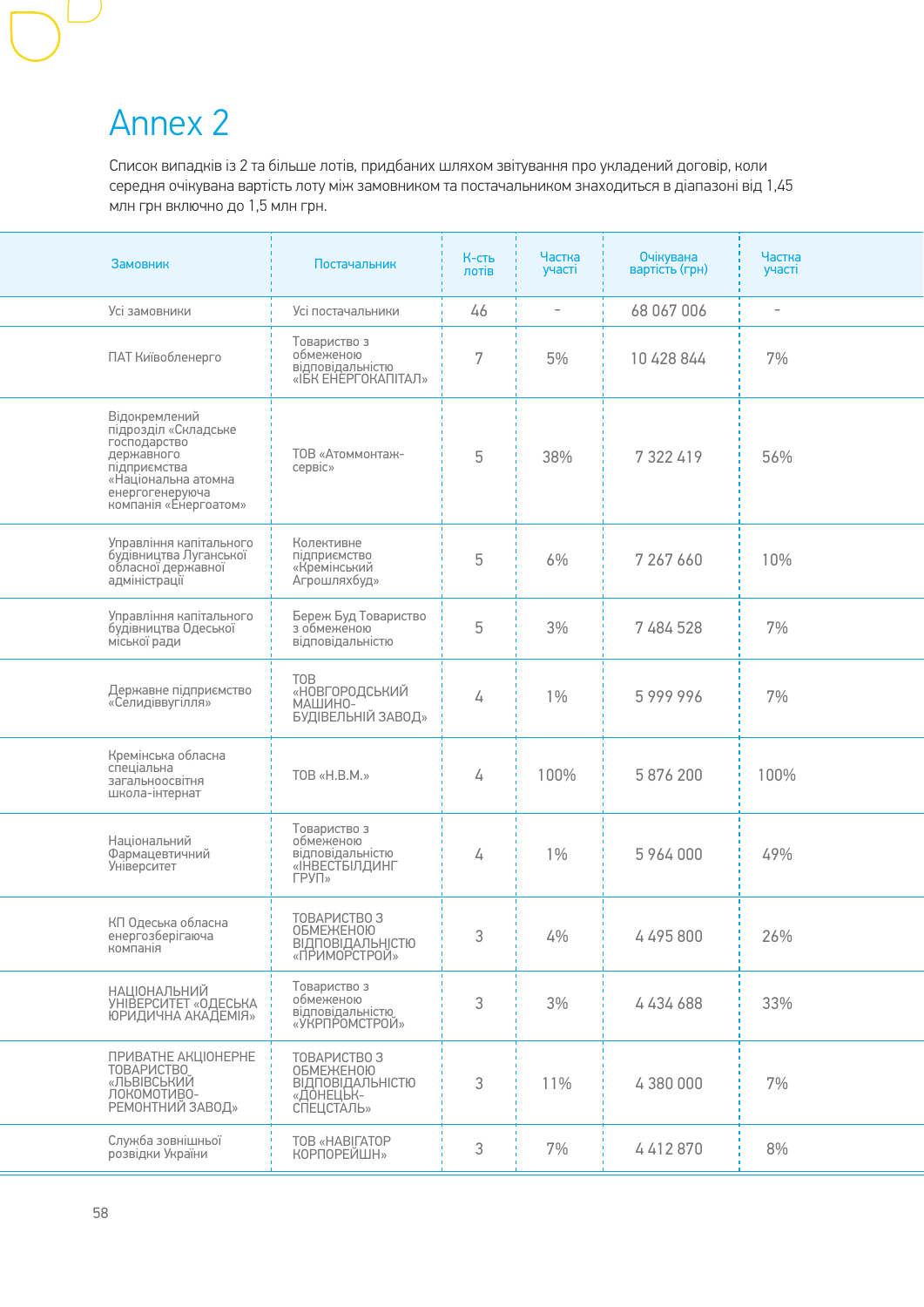### Annex 3

Список замовників, для яких середня очікувана вартість лотів, придбаних на допороговій закупівлі, знаходиться між 199 тис. грн включно та 200 тис. грн.

| Замовник                                                                                                                                                                         | К-сть лотів  | Очікувана вартість (грн) |
|----------------------------------------------------------------------------------------------------------------------------------------------------------------------------------|--------------|--------------------------|
| Усі замовники                                                                                                                                                                    | 68           | 13 562 745               |
| 1 Державна пожежно-рятувальна частина Головного<br>управління ДСНС України у Миколаївській області                                                                               |              | 199 000                  |
| 3 ДПРЗ У ДСНС України у Чернігівській області                                                                                                                                    |              | 199 000                  |
| 27 ДЕРЖАВНА ПОЖЕЖНО - РЯТУВАЛЬНА ЧАСТИНА<br>УПРАВЛІННЯ ДЕРЖАВНОЇ СЛУЖБИ УКРАЇНИ<br>З НАДЗВИЧАЙНИХ СИТУАЦІЙ У КІРОВОГРАДСЬКІЙ<br>ОБЛАСТІ                                          |              | 199 000                  |
| 30 Державна пожежно-рятувальна частина Управління<br>ДСНС України у Кіровоградській області                                                                                      | $\mathbf{1}$ | 199 000                  |
| Військова частина АЗ955                                                                                                                                                          |              | 199 000                  |
| Військова частина А0177                                                                                                                                                          |              | 199 000                  |
| Військова частина А3723                                                                                                                                                          |              | 199 000                  |
| Головне територіальне управління юстиції у<br>Хмельницькій області                                                                                                               |              | 199 000                  |
| ДП «26 Державна пожежно-рятувальна частина<br>Управління Державної служби України з надзвичайних<br>ситуацій у Кіровоградській області»                                          |              | 199 000                  |
| ДПРЧ-31 У ДСНС України у Кіровоградській області                                                                                                                                 |              | 199 000                  |
| ДПРЧ-33 У ДСНС України у Кіровоградській області                                                                                                                                 |              | 199 000                  |
| КЗ «Центр первинної медико-санітарної допомоги<br>Онуфріївського району»                                                                                                         | $\mathbf{1}$ | 199 000                  |
| Київське державне хореографічне училище                                                                                                                                          | $\mathbf{1}$ | 199 000                  |
| Комунальне підприємство «Житомирський обласний<br>лікувально-санаторний центр радіаційного захисту для<br>дитячого та дорослого населення «Дениші»<br>Житомирської обласної ради |              | 199 000                  |
| КУ «Пологівська районна стоматологічна поліклініка»<br>Пологівської районної ради Запорізької області                                                                            |              | 199 000                  |
| Макарівська квартирно-експлуатаційна частина району                                                                                                                              |              | 199 000                  |
| Надвірнянська міська рада                                                                                                                                                        |              | 199 000                  |
| Немирівська районна державна лікарня ветеринарної<br>медицини                                                                                                                    | 1            | 199 000                  |
| ОБ'ЄДНАННЯ СПІВВЛАСНИКІВ БАГАТОКВАРТИРНОГО<br>БУДИНКУ «СОНЯЧНИЙ 8 ДНІПРО»                                                                                                        |              | 199 000                  |
| Об'єднання співвласників багатоквартирного будинку<br>«Тополя- $3/21$ »                                                                                                          |              | 199 000                  |
| Об `єднання співвласників багатоквартирного будинку<br>«Тверська 13»                                                                                                             |              | 199 000                  |
| ОСББ «ШТУРМАНСЬКИЙ 7»                                                                                                                                                            |              | 199 000                  |
| Хмельницький обласний центр екстреної медичної<br>допомоги та медицини катастроф                                                                                                 |              | 199 000                  |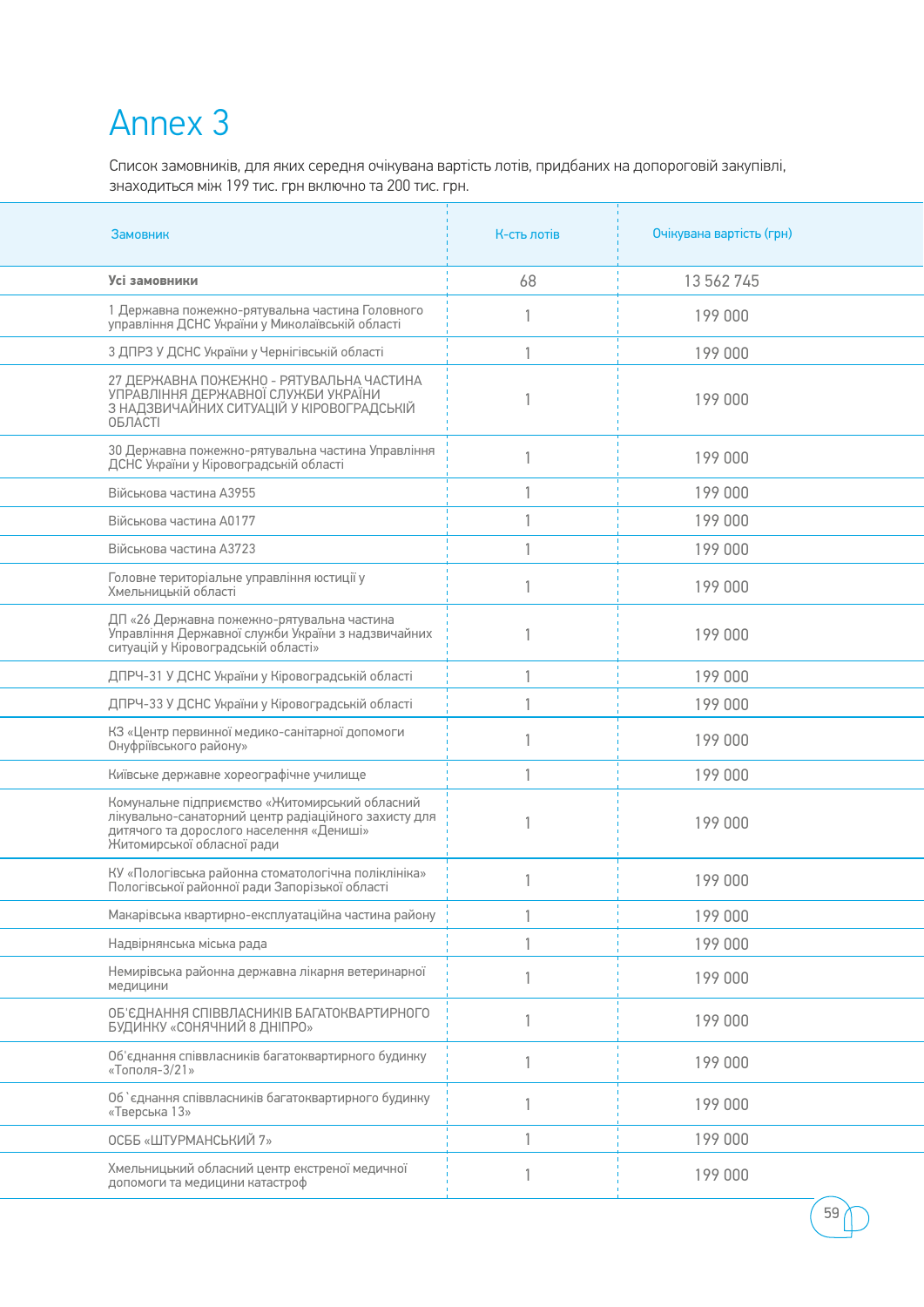| Замовник                                                                                                                                   | К-сть лотів  | Очікувана вартість (грн) |
|--------------------------------------------------------------------------------------------------------------------------------------------|--------------|--------------------------|
| 23 ДПРЧ ГУ ДСНС України у Миколаївській області                                                                                            |              | 199 080                  |
| 12 ДПРЧ ГУ ДСНС України у Микол. обл.                                                                                                      |              | 199 180                  |
| Головне управління Пенсійного фонду України в<br>Кіровоградській області                                                                   |              | 199 200                  |
| Головне управління Пенсійного фонду України в<br>Тернопільській області                                                                    | 1            | 199 200                  |
| 4 Державна пожежно-рятувальна частина Головного<br>управління ДСНС України у Миколаївській області                                         | $\mathbf{1}$ | 199 425                  |
| 13 Державна пожежно-рятувальна частина ГУДСНС<br>України у Миколаївській ообласті                                                          | 1            | 199 500                  |
| 14 ДПРЧ ГУ ДСНС України у Миколаївській області                                                                                            |              | 199 500                  |
| 17 ДПРЧ ГУ ДСНС України у Миколаївській області                                                                                            |              | 199 500                  |
| 18 Державна пожежно-рятувальна частина Головного<br>управління Державної служби України з надзвичайних<br>ситуацій у Миколаївській області |              | 199 500                  |
| 19 Державна пожежно-рятувальна частина Головного<br>управління Державної служби України з надзвичайних<br>ситуацій у Миколаївській області |              | 199 500                  |
| 25 Державна пожежно-рятувальна частина Головного<br>управління ДСНС України у Миколаївській області                                        |              | 199 500                  |
| Військова частина А1201                                                                                                                    |              | 199 500                  |
| Клепачівська сільська рада Хорольського району<br>Полтавської області                                                                      | 1            | 199 500                  |
| КОМУНАЛЬНИЙ ЗАКЛАД «ЗАПОРІЗЬКА<br>ЗАГАЛЬНООСВІТНЯ САНАТОРНА ШКОЛА-ІНТЕРНАТ №7<br>I-II CTYNEHIB» 30P                                        | $\mathbf{1}$ | 199 500                  |
| Об'єднання співвласників багатоквартирного будинку<br>«Панікахи 97»                                                                        | $\mathbf{1}$ | 199 500                  |
| Державне підприємство «Шахта ім. М.С. Сургая»                                                                                              |              | 199796                   |
| ДЕРЖАВНИЙ ПРОФЕСІЙНО-ТЕХНІЧНИЙ НАВЧАЛЬНИЙ<br>ЗАКЛАД «ВІННИЦЬКЕ ВИЩЕ ПРОФЕСІЙНЕ УЧИЛИЩЕ<br>СФЕРИ ПОСЛУГ»                                    |              | 199 800                  |
| КЗ ЛОР «ЛОЦ МСЕ»                                                                                                                           | $\mathbf{1}$ | 199 850                  |
| Відділ освіти Пулинської районної державної<br>адміністрації Житомирської області                                                          | $\mathbf{1}$ | 199 900                  |
| Відділ транспорту, зв'язку та енергетики Краматорської<br>міської ради                                                                     | $\mathbf{1}$ | 199 900                  |
| Комунальне спортивно-оздоровче підприємство<br>«Буковина»                                                                                  | $\mathbf{1}$ | 199 900                  |
| КП «Історико-культурний заповідник «Кладовища<br>по вул. Зеленій»                                                                          | $\mathbf{1}$ | 199 900                  |
| Об'єднання співвласників багатоквартирного будинку<br>«Кристал по вулиці Янтарна 79 у м. Дніпропетровську»                                 |              | 199 900                  |
| ОБ'ЄДНАННЯ СПІВВЛАСНИКІВ БАГАТОКВАРТИРНОГО<br>БУДИНКУ «МАЛИНОВСЬКОГО, 10»                                                                  | $\mathbf{1}$ | 199 900                  |
| ОСББ «Квартет-Л3»                                                                                                                          | 1            | 199 900                  |
| Стрийське об'єднане управління Пенсійного фонду<br>України Львівської області<br>60.                                                       |              | 199 902                  |

 $\mathbf{I}$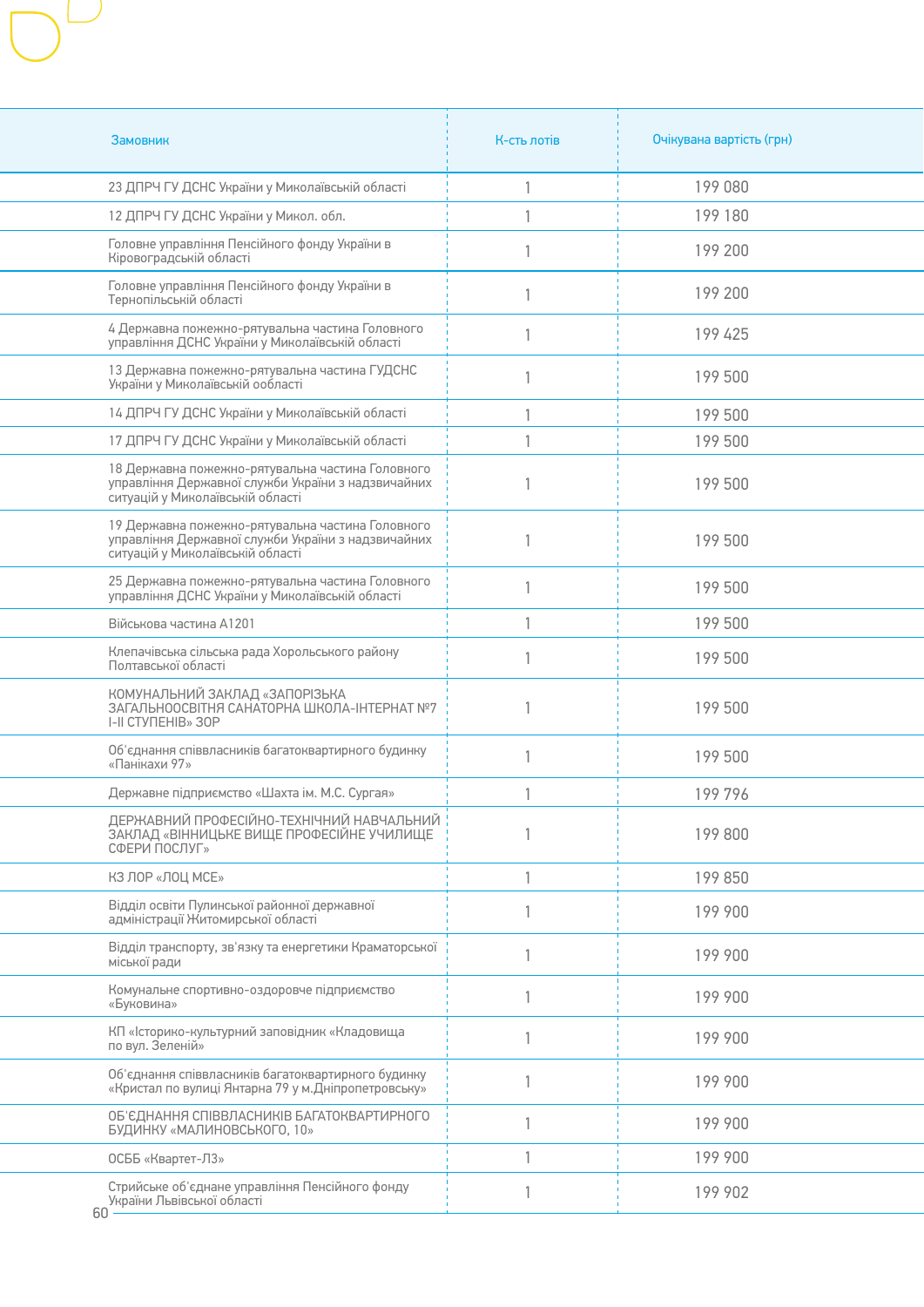| Замовник                                                                                                                                | К-сть лотів.   | Очікувана вартість (грн) |
|-----------------------------------------------------------------------------------------------------------------------------------------|----------------|--------------------------|
| 4 Державний пожежно-рятувальний загін Головного<br>управління державної служби України з надзвичайних<br>ситуацій у Рівненській області |                | 199 925                  |
| Яблунівська сільська рада                                                                                                               |                | 199 938                  |
| Пролетарська сільська рада                                                                                                              |                | 199 987                  |
| ЛЬВІВСЬКИЙ ОБЛАСНИЙ ЦЕНТР СЛУЖБИ КРОВІ                                                                                                  |                | 199 990                  |
| Турківська комунальна центральна районна лікарня                                                                                        |                | 199 990                  |
| Господарський суд Вінницької області                                                                                                    |                | 199 998                  |
| ОБ'ЄДНАННЯ СПІВВЛАСНИКІВ БАГАТОКВАРТИРНОГО<br>БУДИНКУ «ДАРНИЦЬКА, 19»                                                                   |                | 199 998                  |
| ЖИТЛОВО-БУДІВЕЛЬНИЙ КООПЕРАТИВ №185 «СОЮЗ»                                                                                              |                | 199 999                  |
| Об'єднання співвласників багатоквартирного будинку<br>«Кедріна, 47»                                                                     |                | 199 999                  |
| ОБ'ЄДНАННЯ СПІВВЛАСНИКІВ БАГАТОКВАРТИРНОГО<br>БУДИНКУ «ЩЕРБИНИ-31»                                                                      |                | 199 999                  |
| ОСББ «Слави 18»                                                                                                                         |                | 199 999                  |
| Відділ освіти і науки Таращанської РДА                                                                                                  | $\mathcal{P}$  | 398 000                  |
| КОМУНАЛЬНЕ ПІДПРИЄМСТВО «ЦЕНТРАЛЬНИЙ ПАРК<br>КУЛЬТУРИ ТА ВІДПОЧИНКУ ІМЕНІ М. ГОРЬКОГО»                                                  | $\overline{2}$ | 399 400                  |
| ГО «Федерація легкої атлетики м. Києва»                                                                                                 | 3              | 599 790                  |

÷,